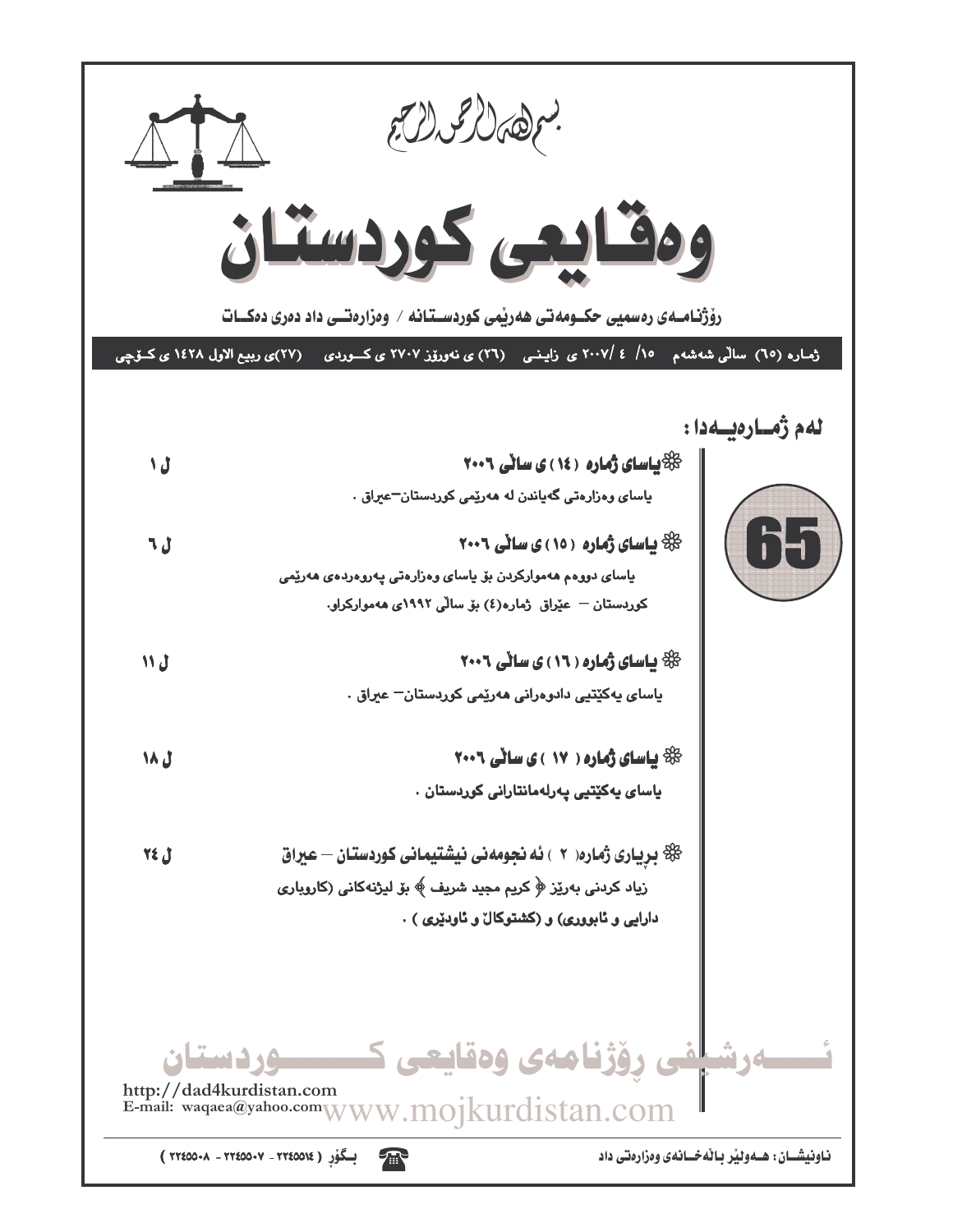|                                         | بع الصدن عن الاحجم                                                                                       |                     |
|-----------------------------------------|----------------------------------------------------------------------------------------------------------|---------------------|
|                                         | وقائع كوردستان<br>الجريـــدة الرســـمية لحكـــومة أقليم كوردســـتان العـــراق – تصـــدرها وزارة العـــدل |                     |
| ( ٢٧ ) ربيع الأول ١٤٢٨ هـ               | العسيدد (٦٥) السينية السادسة - ٢٠٠٧/٤/٧٠٠٧م<br>( ١٥ )نهوروز ٢٧٠٧ ك                                       |                     |
|                                         |                                                                                                          | في هذا العسدد :     |
| ص ۲۵                                    | صلى قيانون رقم ( ١٤ ) لسنة ٢٠٠٦                                                                          |                     |
|                                         | قانون وزارة الاتصالات لإقليم كوردستان— العراق                                                            |                     |
|                                         | رقم (٤) لسنة( ١٩٩٢) المعدل .                                                                             |                     |
|                                         |                                                                                                          |                     |
| ص ۲۹                                    | 88 قانون رقم ( ١٥ ) لسنة ٢٠٠٦                                                                            |                     |
|                                         | قانون التعديل الثاني لقانون وزارة التربية لإقليم كوردستان— العراق                                        |                     |
|                                         | رقم (٤) لسنة( ١٩٩٢) المعدل .                                                                             |                     |
| ص ۳۳                                    | % قانون رقم ( ١٦ ) لسنة ٢٠٠٦                                                                             |                     |
|                                         | قانون إتحاد قضاة أقليم كوردستان – العراق                                                                 |                     |
|                                         |                                                                                                          |                     |
| ص ۳۹                                    | صلى الله قضافون رفقه ( ١٧ ) لسنه ٢٠٠٦                                                                    |                     |
|                                         | قانون اتحاد برلمانیی کوردستان                                                                            |                     |
| ص ٤٤                                    | 88 قرار رقم ( ٢ ) لجلس الوطني الكردستان-العراق                                                           |                     |
|                                         | اضافة عضو المجلس الوطني لكوردستان — العراق ﴿ كريم مجيد شريف ﴾                                            |                     |
|                                         | الى لجنتي ( الشؤون المالية و الاقتصاد) و (الزراعة والري) .                                               |                     |
|                                         |                                                                                                          |                     |
|                                         | ەرشيفى رۆژنامەي وەقايعى ك                                                                                |                     |
|                                         |                                                                                                          |                     |
|                                         | http://dad4kurdistan.com<br>E-mail: waqaea@yahoo.com WW.mojkurdistan.com                                 |                     |
| بسدائكة ( ٢٢٤٥٥٠٧ - ٢٢٤٥٥٠٧ - ٢٢٤٥٥٠٨ ) |                                                                                                          | اربيل — وزارة العدل |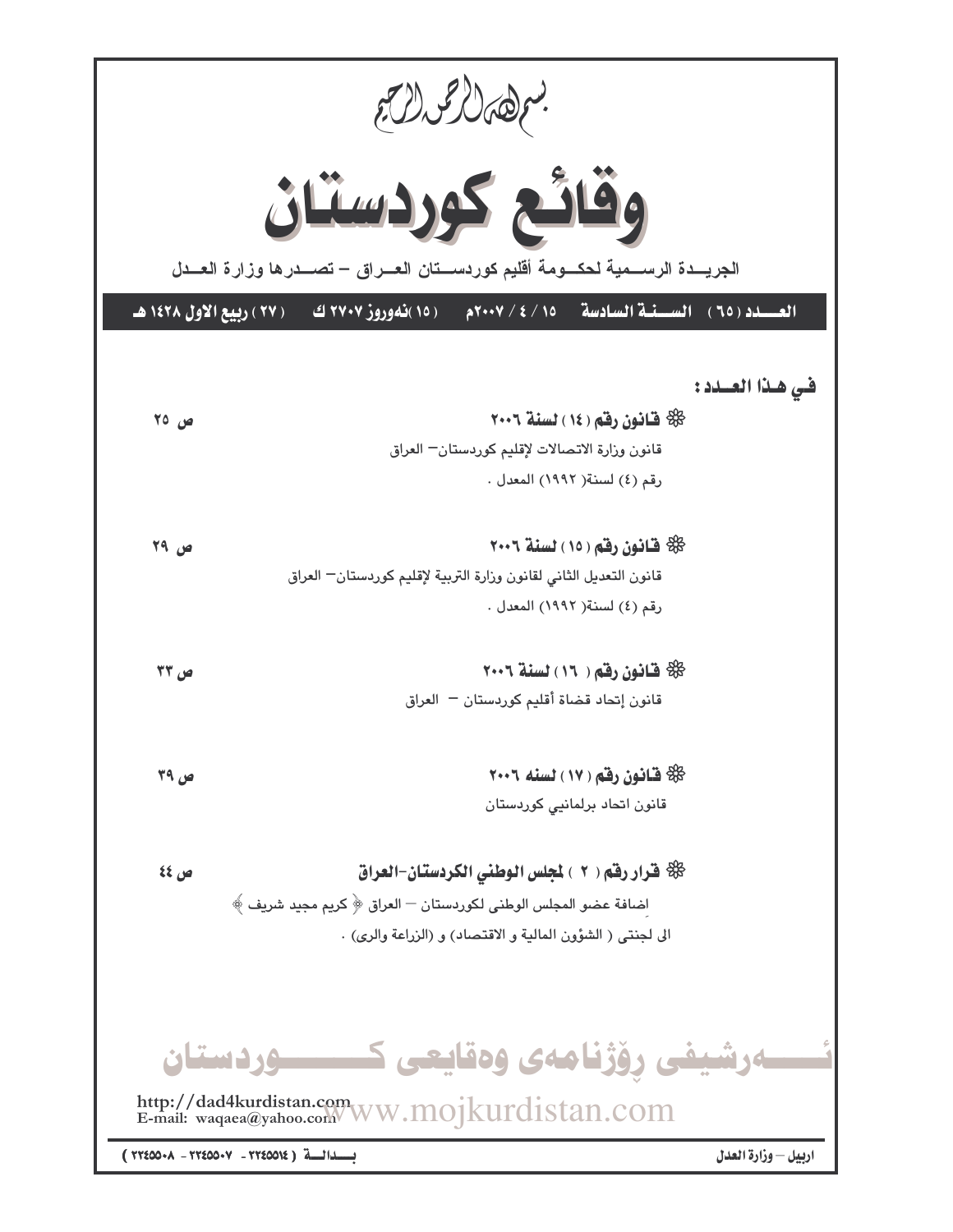#### بهناوی خوای به خشندهو میهرهبان

هەرتمى كوردستانى عنراق سەرۆكايەتى ھەرپم سـەرۆك

پــشت بــەو پاســايەي ئەنجومــەنى نيــشتمانيي كوردســتان− عــبراق داينــاوەو بــەيـێي حــوكمي مــادە ده/بەكەم لە ياساي ژمارە(١)ي سالّى ٢٠٠٥، ياساي سـەرۆكايەتى ھـەرێمى كوردســـــــــتان− عـىراق، ئــەم باسابهمان دەرجواند:

# یاسای ژهاره( ۱۶ )ی سالّی / ۲۰۰۲ یاسای وهزارهتی گهیاندن له ههریمی کوردستان ــ عیراق

ماددەى بەكەم :

مەبەست لەم زاراوانەي خوارەوە، بۆ مەبەستى ئەم ياسايە، ماناكانى بەرامبەريانە: **يەكەم: مەريّم:** مەريّمى كوردستان <sup>ــ</sup> عيّراق.

> دووهم: ومزارمت: ومزارمتي گهياندن له ههريم. **سِيْيهُم: وەزير:** وەزيرى گەياندن لە ھەرێم. **چوارهم: بریکاری وهزارهت:** بریکاری وهزارهتی گهیاندن له ههریم.

**ييْنْچَەم: ئەدجومەن:** ئەدجومەنى راوێژكارىي گەياندن.

#### نەركوفرمانى وەزارەت

#### ماددهى دوومم:

#### ئامانجي وەزارەت ئەمانەي خوارەوەيە:

**بيهگهم:** دابينكردني ئيدارهو وهگەرخستن و يارێزگـاري و گهشـهيێداني ئامبرهكـاني بهددالـهو تۆرەكـاني مٽِلْي تەلەڧۆنى تەلدارو تەلەڧۆنى گەرۆك وئامرازەكانى ترى گەياندن لە وێستگەكانى ھەرێمدا بە قهوارهي گونجاو.

دووهم: بنيادنان و ريكخستن وگهشه ييداني گهياندن، به بهكارهيّناني تهكنولوّجياي نوي وكيّبلّي رووناكي او بەزگىلى يېچەرەبەشتىن لورەكى بە ئېتوان شارەكانى ھەرپە و يارېزگاكئانى غېراق وار

> بهستنيشيان به جيهآنی دهرهوه بهپێي کهلّك و سوودو پێداويستی٠ www.moikurdistan.com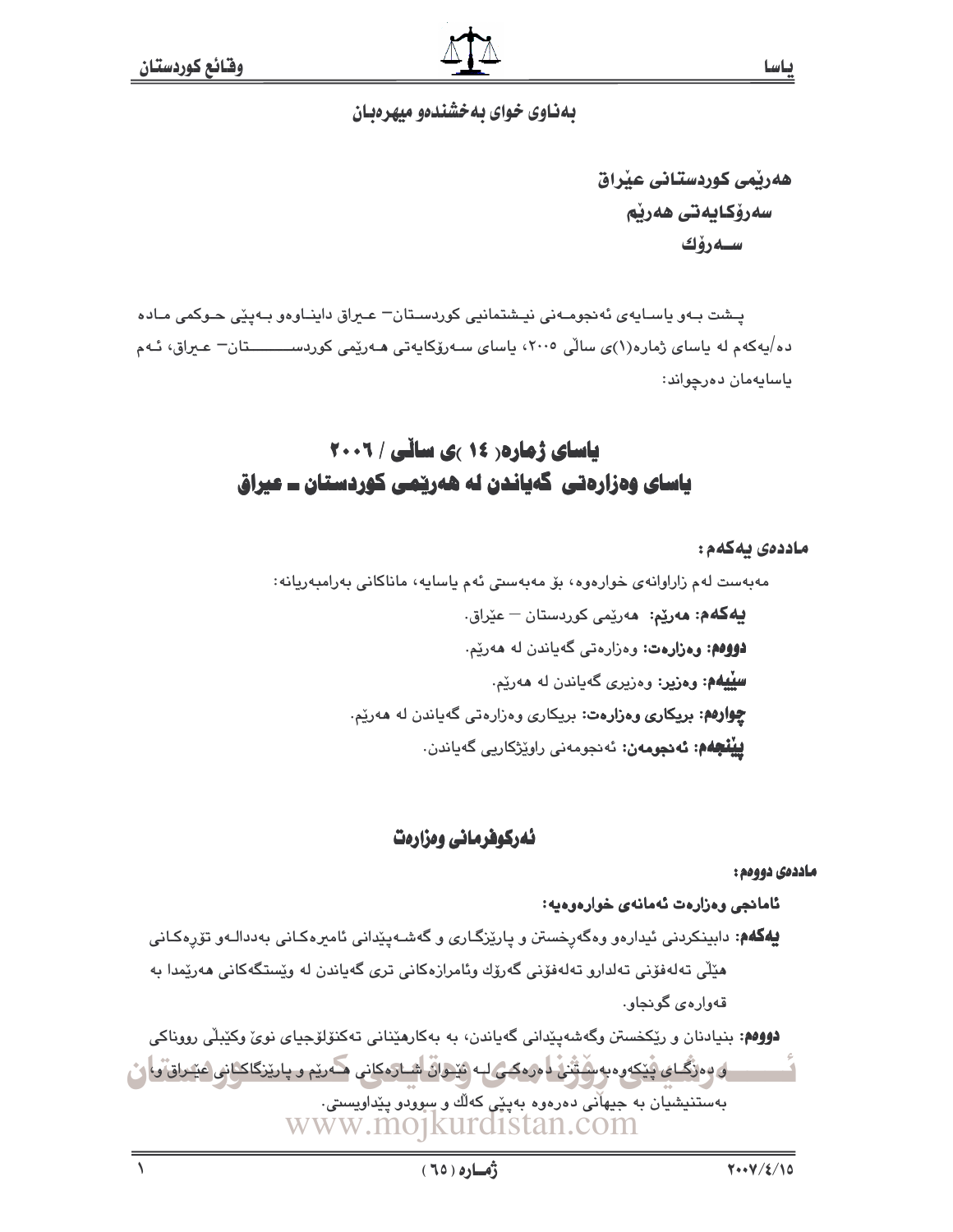**پینچــهم:** رێکخـستنی لهرهلـهر(الـترددات) ی بـهکارهێزاو لـه سیـستهمهکانی گهیانـدنی دهنـگ ورهنگـدا بەكاردەھێئرێن،

**شُهشــهم:** مۆلەنـدان بــه هــهموو دەســگاكانى(المرافــق)تايبــهت بــه گەيانــدن و يۆســته لــه كۆميانيــا وەبەرھێنــەكانى نــاوخۆو دەرەوەدا. ھــەروەھا سەريەرشــێتكردن و بەدوواداچـونيان، ئــەوەش بەيێى ھەندىّ رێككارى وگرێبەستى ياسايى كە نێوان وەزارەت و كۆميانيـا وەبەرھێنەكانـدا ئەنجام دەدريٰ. وەزارەتيش، ناشىٰ ھيچ مەرجێك لـەو كۆميانيانـە قبـولْ بكـات كەببێتـە مايـەي قۆرخكار*ى*.

# بتكهاتهكاني ومزارمت

#### ماددەى سىيەم:

ىاسا

- **لِيُهگُهُم: وەزير:** سـﻪرۆكى بـﺎلاّو ، بەرپرسـى ئـيش وكـارو ئاراسـتەكردنى سياسـەت وسەرپەرشـتيكردن و چاودیری وهزارهتهکهیهو، ههموو بریارو فهرمان ورێنماییهکیش که پێوهندییان به ئهرکوفرمان و یێکهاتهو سهلاحییات و کاروباری دیکهی هونهری ودارایی وئیداری ورێکخستنی وهزارهتهکهوه هەيە، بەيێى حوكمەكانى ئەم ياسايە، لەوەزيرەوە دەردەچن و، وەزير لە بەردەمى ئەنجومەنى وەزيراندا بەريرسە، چونكە خۆيشى ئەندامێكى ھاوكارى ئەو ئەنجومەنەپە وبىۆى ھەپـە ھەنـدىّ لەدەسـەلاتەكانى بـە بريكـارى وەزارەت يـان بەرێوەيەرەگـشتيەكان يـان ئەوكەسـەى بەچـاكى دەزانىؒ بدان.
- **دوومم:بریکاری وهزارهت**: له چوار چێوهی ئهو دهسهلأتهیدا که پێی دهسپێردری یاریدهی وهزیـر دهدات ، له ئاراستهکردنی وهزارهت و سهرپهرشتیکردنی کاروبارهکانیدا.
- **سلبیلهم: نووسىينگەي وەزير:** فرمانبەرێ بەپلەي بەرێوەبەر سەرۆكاپەتىيى دەكا، بروانامەي زانكۆي ھەبئ، ژمارەيىؒ فرمانبەريش ياريدەي دەدەن٠
- **چوارەم: نووسىينگەي بريكارى وەزارەت: ف**رمانبەرىّ بەيلەي بەرێوەبەر بەرێوەي دەبا، بروانامەي زانكۆي ھەبى، ژمارەيى فرمانبەريش ياريدەي دەدەن.
- **پينجهم: راويژکارهکان**: له په چوارکهس زياتر ناين، مهرسيشه بروانامهى زانکويـان هـهبي و، ئه; موون و کارامه من.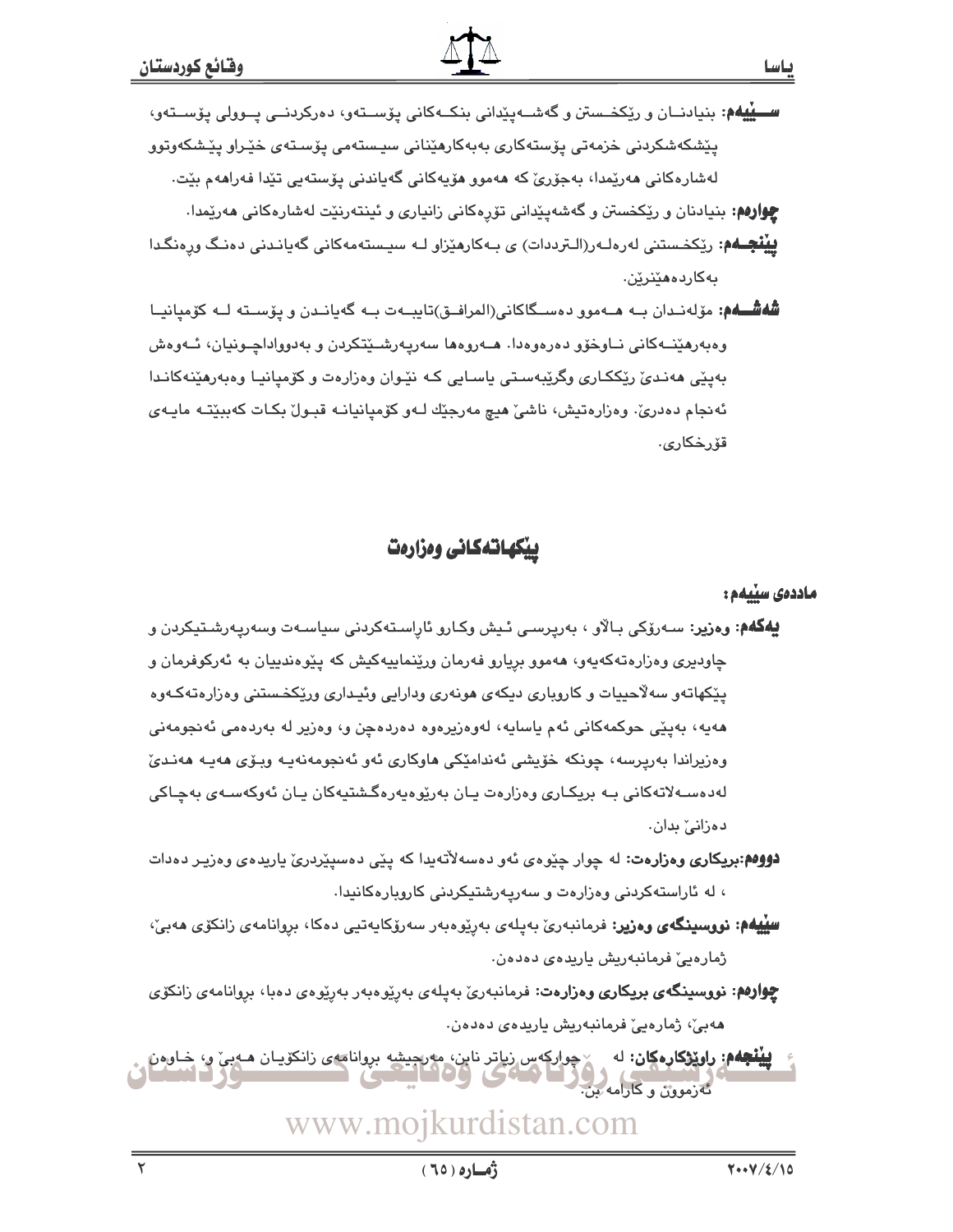**حموتسمه**م:بەرێوەبەراپــەتى گــشتيى خزمــەتگوزاريى يۆســتەو ياشــەكەوتكردن: فرمانبــەرئ بەيلــەي بەرپوەمبەرێکى گشىتى سەرۆکايەتيى دەكا، بروانامەي زانكۆى ھـﻪبى ٘وخـﺎوەن ئـﻪزموون پـﺴﭙﯚڕ بێت.

**هەشتەم: بەرێوەبەراپەتى گشتپى پلاندانان و بەدواداچوون:** بەرێوەبـەرێکى گىشتى سـەرۆکاپەتپى دەکـا، بروانامهي زانكۆي هەبيّ و ، خاوەن ئەزموون و يسيۆر بێت.

**نۇپەم: بەرپوەبەراپەتى گشتپى گەپاندن:** بەرپوەبەرپكى گشتى بەرپوەي دەبا، بروانامەي زانكۆي ھەبئ و ، خاوهن ئەزموون و پسيۆر بێت٠

#### ماددهۍ چوارهم:

 $-\vee$ 

**یهگهم:** لەوەزارەتدا ئەنجومـەنێکى راوێـژکار پێـك دێـت بـەناوی(ئەنجومـەنى گەپانـدن) بەسـەرۆکاپەتيى وهزیر، بهم شێوهیهی خوارهوه:

جێگری سەرۆكە٠ بریکاری وهزارهت:  $\rightarrow$ ئەندام. بەريوەبەرى گشتيى كارويارى بەريوەبردن ودارايى:  $-\tau$ بەرێوەبەرى گشتيى ڧەرمانگەي گەياندن:  $-\mathsf{r}$ ئەندام. بەرێوەبەرى گشتيى پلاندانان و بەدواداچوون: ئەندام.  $-\epsilon$ ئەندام. بەرێوەبەرى كاروپارى پاسايى:  $-\circ$ ئەندامن. رِاوێۣژکارانی وەزارەت:  $\mathcal{I}$ **ئەندامێك، يان زياتر،** وەزير لەناوەوە، يان لەدەرەوەي وەزارەتەكە دەييالێوێ.

4ووهم: ئەركوفرمانى ئەنجومەن:

1– ئامادەكردن و دارشتنى ئامانجە گشتپيەكانى يلانەكانى وەزارەت لەبەر رۆشنايى رێنماييەكانى ئەنجومەنى وەزيرانى ھەرێم.

- ۲– گفتوگۆکردن لەسەر يلانە سەرەتاپيەكان كە لەلايەن بەرێوەبەرايەتى گشتيى يلاندانان و بەدواداچوونەوە ئامادە كراون لەسەر رۆشنايى ئەو يلانانەى كە لەلايەن يێكھاتەكانى وەزارەتەوە پێشكەش كراون، وبريارى سەرەتاييان لەسەر دەداو بەدواى جێبەجێكردنيان ده چې'.
- ۴- يێشنيازكردنى يلانه گشتييهكانى گەياندن و بەرنامەكانى وەگەرخستن وخستنەبازار ودارايي و ئابووري.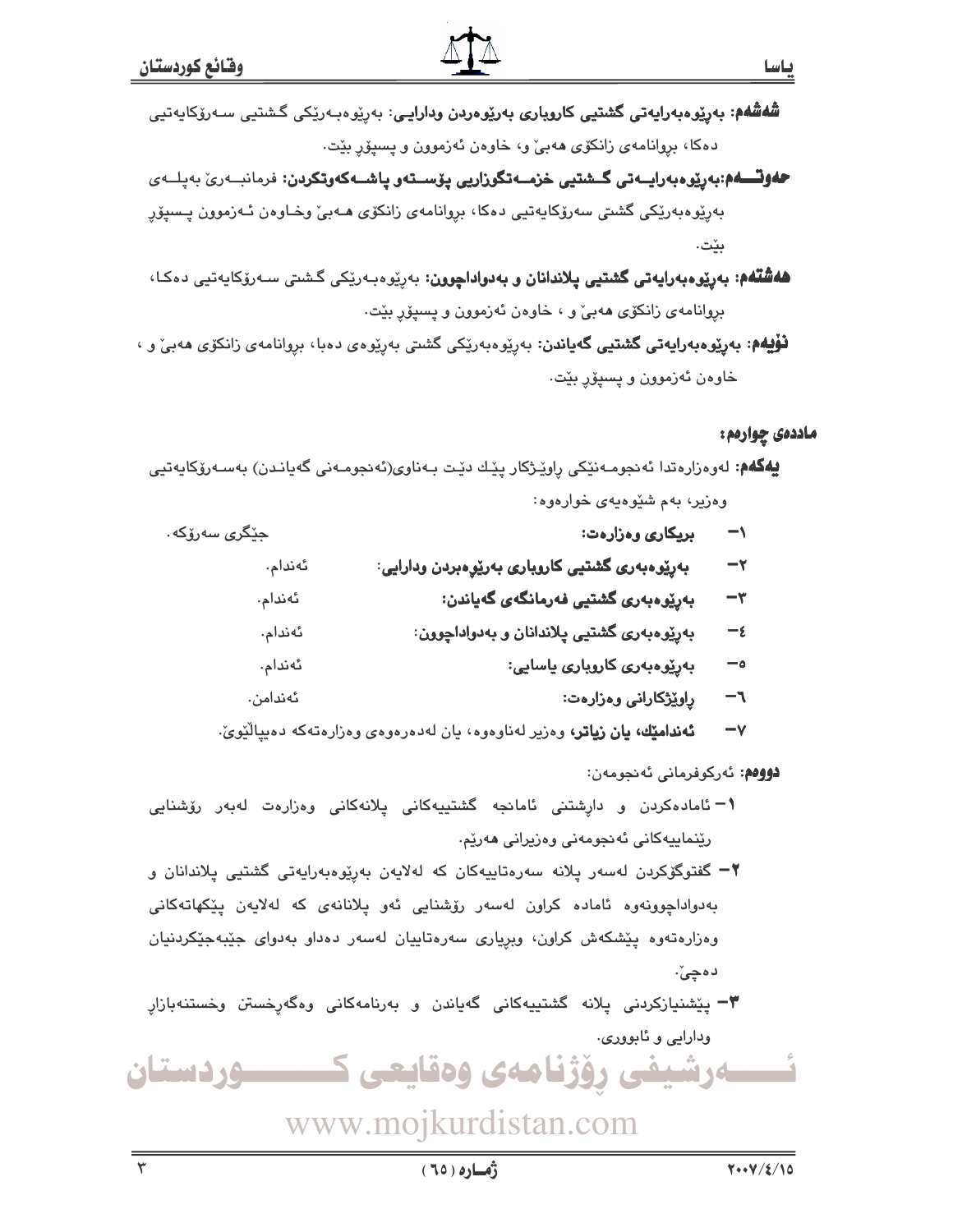- ٤− گفتوگۆکردن لەسەر رايۆرتى خولاوخولى گشتيى( الدورى العام) وەزارەت كە نووسىنگەى پلاندانان و بهدواداچوون ئامادهى دەكاو، ئنجا ھەر تێبينى ورێنماييەكيش لەو بارەيەوە، بەباشى بزانى دەيخاتە روو.
- 0– لێکۆلٚينەوەي ئەو پرِۆژەو ياساو پێرۆو رێنماييانەي کە پێوەنديان بە ئيش و کارو ئامانجەکانى وەزارەتەوە ھەيە، ئنجا ھەر تێبینى و رێنماييەکيش لەو بارەيەوە بەگونجاوى بزانیؒ دەيخاتە روو.
- ۲– لێکۆلّینهوهی ههر بابهتێك كه وهزیر بیخاته رووی، رای خۆیشی لهسهر دهداو، پێشنیازو راسياردەى لەبارىشى لەسەر يێشكەش دەكات.
	- ▼− سەريەرشىتى كردنى كەرتى گەباندن بەھەردوو تاي گشىتى و تاببەتيەوە٠
- ٨− کردنەوەی پەيمانگاو خولى پێگەياندن (تأھيل)و ئامادەکردنى پسپۆر لەبوارى گەياندن و تەكنيكى زانياريدا، بەھەماھەنگى لەگەلّ لايەنە يێوەنددارەكاندا.

#### ماددەى يېنجەم:

ىاسا

**يەگەم**: ئەركوفرمان ودەسەلاتە تايبەتمەندەكانى يێكھاتەكانى وەزارەت بە يێرۆ ديار دەكرێن . **دوومم:** وەزیر بۆی مەيە ،رێنمايى يێویست،بۆ جێبەجێکردنى حوکمەکانى ئەم ياسايە دەر بکات. **سلیلهم:** وەزیر بۆی ھەیە، بەرێوەبەرایەتی و بەشەکانی وەزارەت، بەیێی یێداویسىتی کارەکانیان، بكاتەوه يان يەكيانبخات، يان پوچەليان بكاتەوه.

#### ماددەى شەشەھ :

هەر دەقىؒ لەگەلؒ حوكمەكانى ئەم ياسايەدا نەگونجىؒ ، كارى يىؒ ناكرىؒ·

#### ماددەي حەوتەم:

يٽويسته لەسەر وەزيرەكان و، لايەنە يێوەنددارەكان ، حوكمەكانى ئەم ياسايەجـێ بەجێ بكەن.

#### ماددەى ھەشتەم:

ئهم ياسايه له رِۆژې دەرچواندنيەوە جێبەجىٚ دەكرىٰ و، له رۆژنامەي فەرمى ( وەقايعى كوردستان )دا بلاوڊەكرێتەوە.

مسعود بارزاني سەرۆكى ھەريمى كوردستان – عيراق ا کا محکم کی استعیاد میں استعیاد میں استعیاد میں استعماد میں اس کا استعماد میں اس کا استعماد میں استعماد میں<br>مسئل میں استعماد میں استعماد میں استعماد میں استعماد میں استعماد میں استعماد میں استعماد میں استعماد میں استعم **۱۹۰۰ نسخه**  $\frac{1}{2}$  (c(Y ii )  $\frac{1}{2}$  (c) ) (c) ii) a www.mojkurdeystypy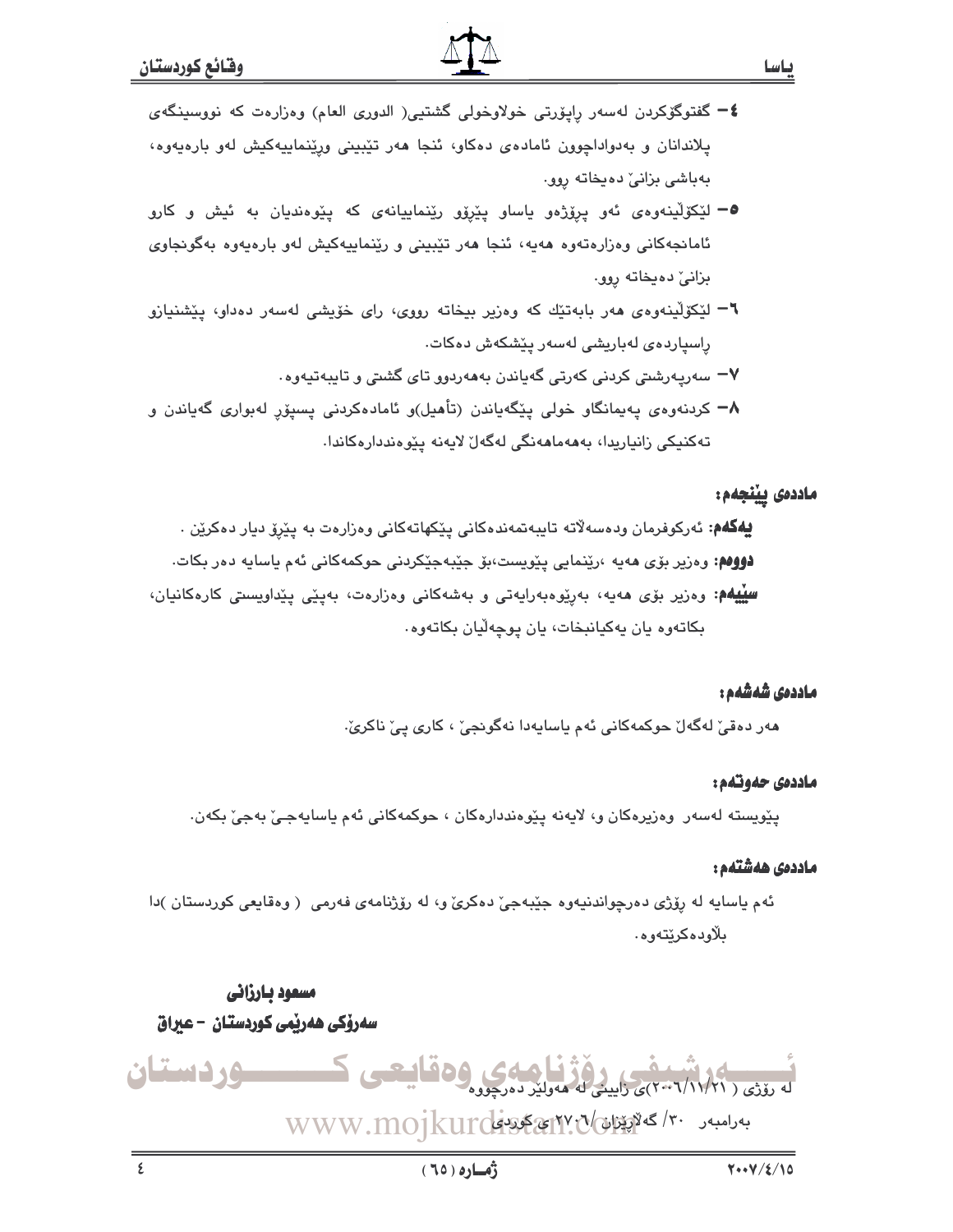## - هۆكارەكانى دانانى ئەم ياسايە -

لهبهر ئهوهي که له ههريمدا وهزارهتي گهياندن، تازه دانراوهو، له پيناوي بنيادنان و ريکخستن و پەرەپێدانى تۆرى گەياندندا بە بەكارەپێنانى تەكنۆلۆجياى نوىّ و ئەو لەرەلەرانە( الترددات)ى لە سیستهمهکانی گهیاندنی دهنگ و رهنگدا بهکاردهخرین و، بوّ ئهوهش که ئهوکارانه زامن بکرین و، بەرپرسێتیی گەیاندنیش بە وەزارەتێکی تایبەت بسیێردرێت لە ھەرپمدا، لەبەر ئەوە، بەيێویست زانرا، ياسايەك دابنرى كە يێكھاتەو ئەركوفرمان و ئامانجەكانى ئەم وەزارەتەو بەرێوەبەرايەتيەكانى ديار بكات، جا، بۆ وەدى ھێنانى ئەوانەي سەرەوە، ئەم ياسايە دانرا.



www.mojkurdistan.com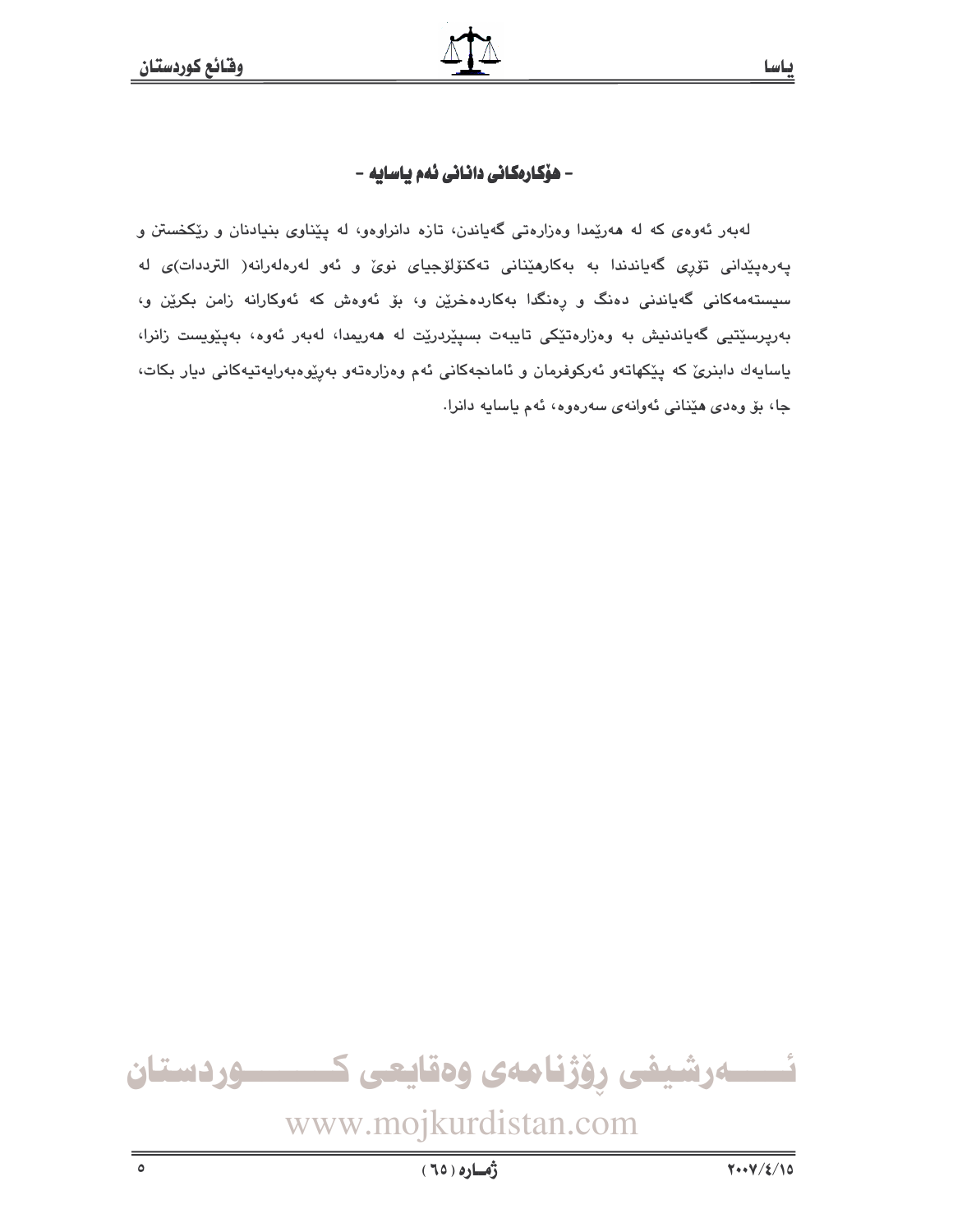باسا

بهناوی خوای به خشندهو میهرهبان

هەريمى كوردستانى عيراق سەرۆكايەتى ھەرپم سـەرۆك

ياسای دوومم ههموارکردن بۆ ياسای ومزارەتی يەرومردەی هەرپمی کوردستان — عیراق ژماره( ٤ ) بو سانی ۱۹۹۲ی ههموارکراو.

به پێی ئەو دەسەلاتەی لە برگەی (۱) ی ماددەی (۱۰) ی (پاسای سەرۆکاپەتی ھەرپمی کوردستان – عێراق)ی ژماره (۱)ی سالّی ۲۰۰۵ پیّمان دراوهو، به پالْیشتی نُهو یاساکارییهی نُهنجومهنی نیشتمانی کوردستان – عیّراق له دانیشتنی ژماره (۱۸)ی رۆژی (۱/۰\/۰٦)۱) ی خوّیدا کردویهتی بریارماندا به دەركردنى:

# **یاسای ژماره (10)ی سالّی ۲۰۰۱** یاسای دووهم هه موارکردن بو یاسای وهزارهتی پهروهردهی ههریمی کوردستان – عیّراق ژماره(۶) بوّ ساڵی ۱۹۹۲ی هه موارکراو

#### ماددەى ئەكەم:

برگهی (٦) له ماددهی(پهکهم)دا ههلاهوهشینریتهوه.

#### ماددهى دوومم:

برگه(۳) له ماددهی دووهم ههمواردهکریّ و، بهم شندومیهی خوارهوه دهخوینزیتهوه: (وهزير، چەند راوێژکارێکي دەبی، نابی ژمارەيان له چوار زێتر بیْ. له بـهرێوه بردنـی کاروبـاری وهزارەت، و جيّ بهجيّ کردني ئهرکهکاني تهکنيکي و پهروهردهيي دا پارمـهتي دهدهن، بهمـهرجێك هـهڵگري بروانامـهي سەرەتايى زانكۆو شارەزاو ييادەكارين).

#### ماددەى سىيەم:

مادده ی سی پهم ههلدهوهشێنرێتەوهو، ئەمەی خوارەوه جێگەی دەگرێتەوە: (ئامـانجى وەزارەت:¬يێگەيانـىدنى نەوەپـەكى خوێنـىدەوارو ھۆشـيارو نيـشتمان پــەروەرو، دەسـتيێك بــە بیرکردنـهوهی زانـستی و، گۆشـكراو بـه زانـست ومهعریفـهو ئاكـاری بـاش ولـه خـۆگر بـۆ دهرهاوێـشتهكانی ا پەرەسەندى*نى ش*ارستانى ئ زانا بە قاقەكانى مروقى، بريادار بە سەرەتاكانى دىموكراسى ۋەبارولاتى بىرون<sup>،</sup> ، وئەركەكانى و، تێگەيشتوو بۆ سەربەسىتى وبەرپرسىيتى لـﻪ كەمـﻪرەي كۆمەلگـﻪداڧ فەراھـﻪمكردنى ھـﻪولْي <u>فێڔبوون بۆ ھەركەسىيّك ئارەزوم</u>ەند بى [WWW.M.Q][KUI distan]<br>ف<u>ێربوون بۆ ھەركەسىيّك ئارەزوم</u>ەند بى يان پىيويىستى يىيى ھەلبىتى؟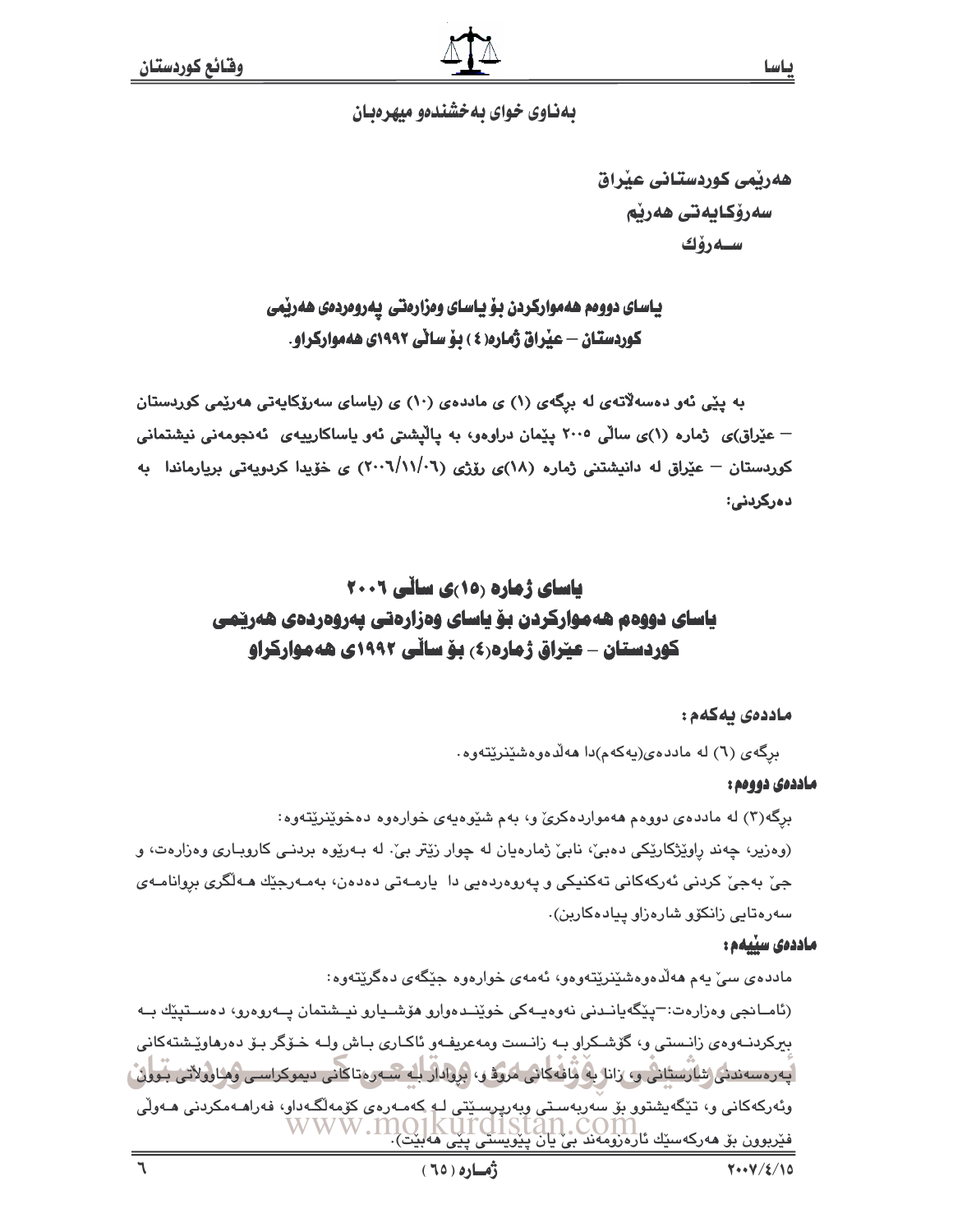#### ماددهۍ چوارمم :

ىاسا

برِگهی (٤) له ماددهی چـوارهم هـهمواردهکری و، برِگهیـهکی دیکـهش بـۆ ماددهکـه زیـاد دهکـری و دهبێتـه بږگهی (٥) و، بهم شێوهیهی خوارهوه دهخوێندرێتهوه:¬

- ٤− زمانهکانی تورکمانی وسریانی وئهرمهنی دهکرێت به زمانی فێرکردن لهو ناوچانهدا که ئهوانهی بهم زمانانه دەدوێن چرییەکی نیشتەنی پێك دەھێنن، بـه پێی بەنـدو بەسـتی (ضـوابط)پـەروەردەيی، بەمەرجێك فێركردنى زمانى كوردى وعەرەبى ئيلزامى بێت.
- ۰– گۆرىنى بەرنامەكانى خويندن، بۆ سەرجەم قۆناغەكانى خويندن بە پێى داخوازيـەكانى سـەردەم، به جۆرێك لەگەل ّسياسەتى پرۆسەي پەروەردەيى وپەرەپێدان، لـە ھـەرێمى كوردسىتان گونجـاو بێت.

#### ماددەى يينجەم:

ههردوو برِگهی (۱)ور٤) له ماددهی پێنجهم ههمواردهکریّ وبهم شێوهیهی خوارهوه دهخوێندرێتهوه: مـسۆگەر كردنــى ئامادەكــارى و پێگەيانـىدنى مامۆسىـتا و وانەبێـژان وسەرپەرشــتيارە پەروەردەييــەكان وبهرپرسانی بهرێوهبردنی فێرکاری و سهرپهرشت و مهشق پێکردنـهوهیان لـه کـاتی خزمهتـدا و، بـه توانـا کردنیـان لـه گهشهسـهندنی پیـشهیی و زانیـستیداو، پـشتگیری لـه پلهوپایـهیان بـه ههماهــهنگی لهگـهلّ وهزارهتی فێرکردنی بالأو توێژینهوهی زانستی و وهزارهته پێوهندیدارهکاندا

٤− گرنگیدان به پهروهردهی ئاینی و رهوشت، به پێی بنهماکانی لێبـوردهیی وهاوکـاری و رِاسـتگزیی و دلسۆزى، بە گوفتار و بەكردار.

#### ماددەى شەشەم :

ماددهی نۆیەم ھەلدەوەشێنرێتەوەو، ئەمەی خوارەوە جێگەی دەگرێتەوە:

وەزارەت، پۆل وقوتابخانە، بە پێى شێوازى زانستى نوێ دادەمەزرێنێ بۆ چاودێريئ:

<mark>ا</mark> – ئەرانەى خارەن پێريستيەكانى پەررەردەيى تايبەت.

ب— سەركەوتووەكان وبەھرەداران(الموھوبين).

#### ماددەى حەوتەم :

مادده ی بیست ویهك ههمواردهكریّ وبهم شێوهیهی خوارهوه دهخوێنرێتهوه:

پ<mark>ێِکهات</mark>هکانی ناوهن*دی و*هزارهت پِێك دێت له:

- ۰۱ نوسینگهی وهزیر.
- ۰. نوسینگهی بریکاری وهزارهت.
- <u> رچاپه مەنى يەكان. **ئى ئى ئەستىيان**</u> 
- - P;"H-T 9"B - -T>-T/ " <a ۰۳ بەر<u>پ</u>وەبەرايەتى گشتى دىيوان.
	- ە. بەرنيوەبەرايەتى گشتى جالاكى وەززش وھونەز WWW.MOjKULUIStdII.COm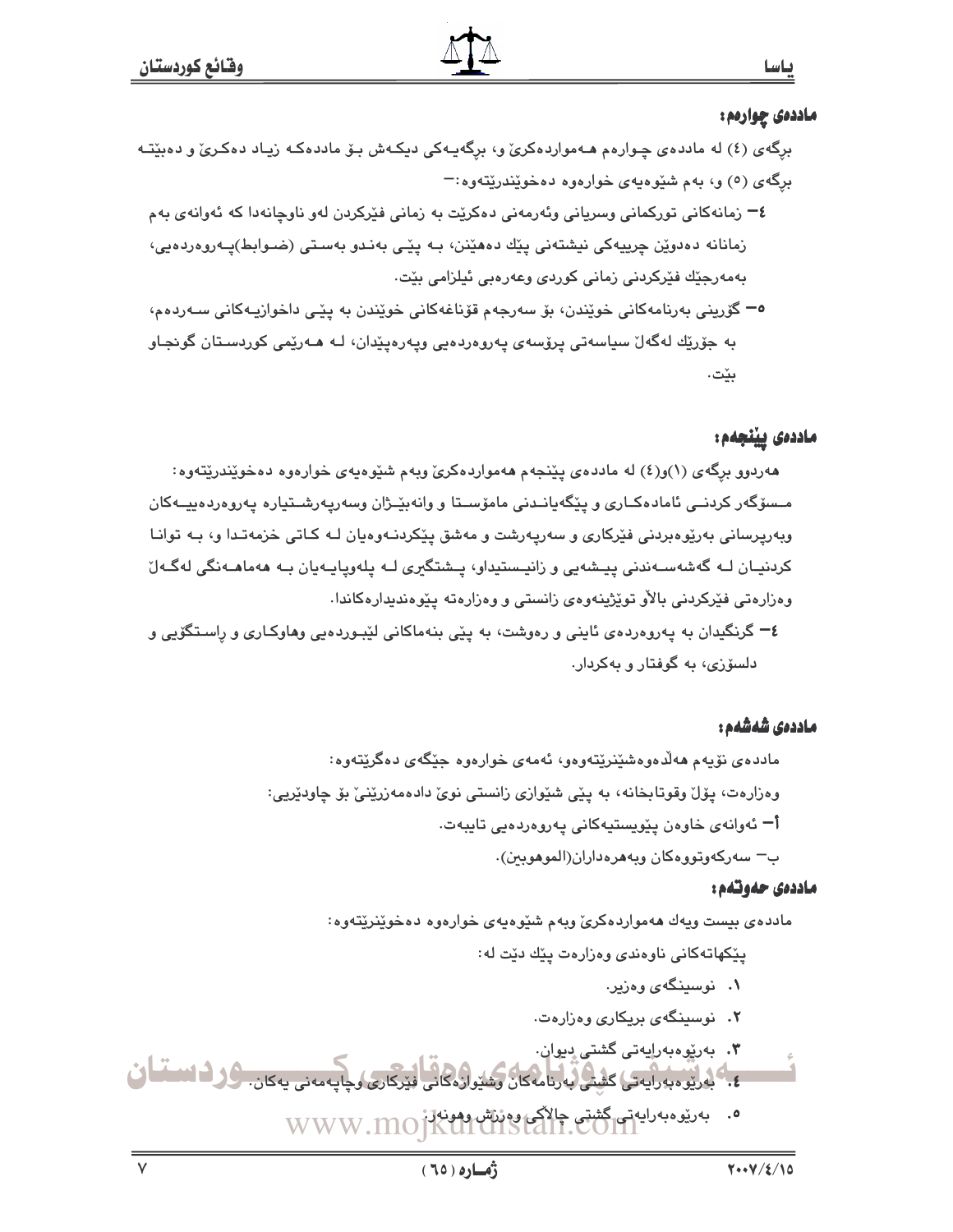٦. بەرێوەبەرايەتى گشتى باخچەي ساوايان وخوێندنى سەرەتايى. ٠٧ بەرێوەبەرايەتى گشتى راست كردنەوەو تاقيكردنەوەو بروانامەكان. ۸. بەرێوەبەرايەتى گشتى فێركردنى دواناوەندى وييشەيى يەكان. ۰۹ بەرپوەبەرايەتى گشتى يلان دانانى يەروەردەيى. **۱۰.** بەرێوەبەرايەتى گشتى فێركردنى توركمانى. ٠١١ بەريوەبەرايەتى گشتى فيركردنى سريانى٠ ١٢. بەريوەبەرايەتى گشتى يەيمانگەكان ومەشق كردن. **۱۳.** بەريوەبەرايەتى گشتى سەريەرشتكردنى يەروەردەيى. ١٤. بەريوەبەرايەتى گشتى بينايە وكارگەكان.

#### ماددەى ھەشتەم :

ئهمهی خوارهوه دهخریته سهر دواوهی ماددهی بیست ودووهمی هـهموارکراوو، دهبیتـه برگـهی(٥) لـه ماددهكه:

ه−أ− وەزير بۆي ھەيە رێكەوتن لەگەلٚ شارەزايانى عێراقدا ببەستىٚ.

ب— وهزیر بۆی هەیە دوای وەرگرتنی رەزامەندی سەرۆکاپەتی ئەنجومەنی وەزیران رێکەوتن لەگەلّ بياني پهکان پان کۆميانياکان دا بېهستې کهاله له ئەزمونيان وەريگىرى لەو بوارانەدا کـه خـۆي به ییویستی دهزانیٔ، یان ییویستیان به خزمهتگوزاری یهکانیان ههیه.

#### ماددەى نۆبەم :

ئهم ماددهیهی خوارهوه بۆ یاساکه، دووباره به زنجیرهی ماددهی بیست ودووهم زیـاد دهکـریّ و بـهم شێوهى خوارەوە دەخوێنرێتەوە:

#### ماددهی بیست و دووهم ( دووباره )

**لِيُهگُهُمْ:** وەزارەت بە پێى پێرێ پەيمانگەكانى مامۆستايان وهونەرەجوانـەكان وميوانـدارى (الفندقـه)و گەشتوگوزارو ئېدىكەش دەكاتەوە.

**دووهم:** خوێندني پيشهيي ولقهکاني به پێرِهو رێك دهخرێت.

#### ماددەى دەيەم :

ئهم ماددهیهی خوارهوه بۆ یاساکه، دووباره به زنجیرهی ماددهی حهوتهم زیاد دهکری و بهم شیوهی خوارموه دمخوێنرێتەوە:

#### ماددهی حهونشم ( دووباره )

دهشــیٰ مــاوهی خوێنــدن، بــه گواسـتنهوه بــوّ پــوّلیکی بــهرزتر کــورت بکرێتــهوه٠ هــهموو کاروبــارێکی گواستنەوەگەلبە يېيمايى ميار ئونى ئىل ئەلەك ۋەقالىكتى ك ــوردستان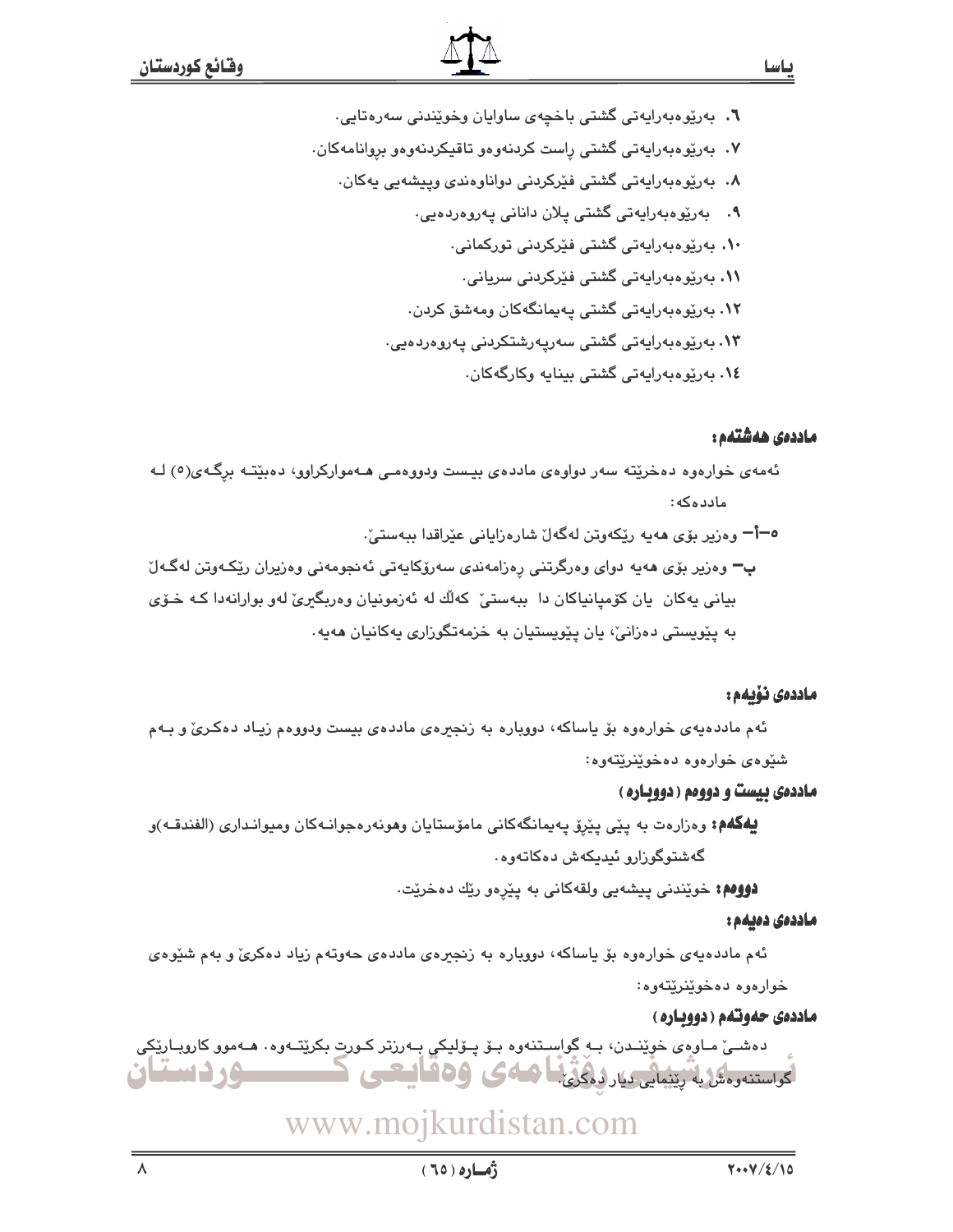# ياسا

#### ماددەى بانزەم :

ئهم ماددهیهی خوارهوه بۆ یاساکه دووباره به زنجیرهی ماددهی بیستهم زیاد دهکریّ و بـهم شـێوهی خوارەوە دەخوێنرێتەوە:

#### ماددهی بیستهم ( دووباره )

پێویسته، بەرێوەبەری گشتی پەروەردە، ئەم خەسلەتانەی خوارەوەی تێدا بەدی بکرێت:

أ¬ دەبیؒ بروانامەی سەرەتايى زانكۆی بە دەست ھێنا بیؒ و، خزمەتیشى لە پەروەردەدا، لە(١٥) سالؒ يتربى،

ب- به كەساپەتى بەھێزو دەست پاكى وناوبانگى باش ناسىراوبى ولـه نێو ئەندامانى دەستەي وانـه بێڗ۟ان ومامۆستاياندا شارەزاو بەتوانا بێت.

#### ماددهی دوانزمم:

وەزیر، بۆی مەيە رێنمايى پێویست بۆ ساناكردنى جێبەجىٚ كردنى حوكمەكانى ئەم ياسايە دەربچوێنىؒ٠

#### ماددەى سيازدەم :

کار به هيچ دەقێك ناكرێ، لەگەلٚ حوكمەكانى ئەم ياسايەدا نەگوئجێت٠

#### ماددەى چواردەم :

لەسەر ئەنجومەنى وەزيران ولايەنە پەيوەندىدارەكان، حوكمەكانى ئەم ياسايە جێبەجىٚ بكەن.

#### ماددەى يانزەھەم:

ئهم ياسايه له رۆژى دەرچواندنيەوه جێبەجىٚ دەكرىٰ و، له رۆژنامەي فەرمى(وەقايعى كوردسـتان)دا ىلأودەكرنتەوھ.

# مسعود بارزانى سەرۆكى ھەرپمى كوردستان–عبراق

هەولٽر ۲۳/گه لأريزان/۲۷۰٦ كوردى ١٤ /١١/ ٢٠٠٦ ) ي زابيني ۲۳ /شەوال/۱٤۲۷ ي كۆچى

۔رشیفی رؤژنامەی وەقايعی ک <u> سوردستان</u>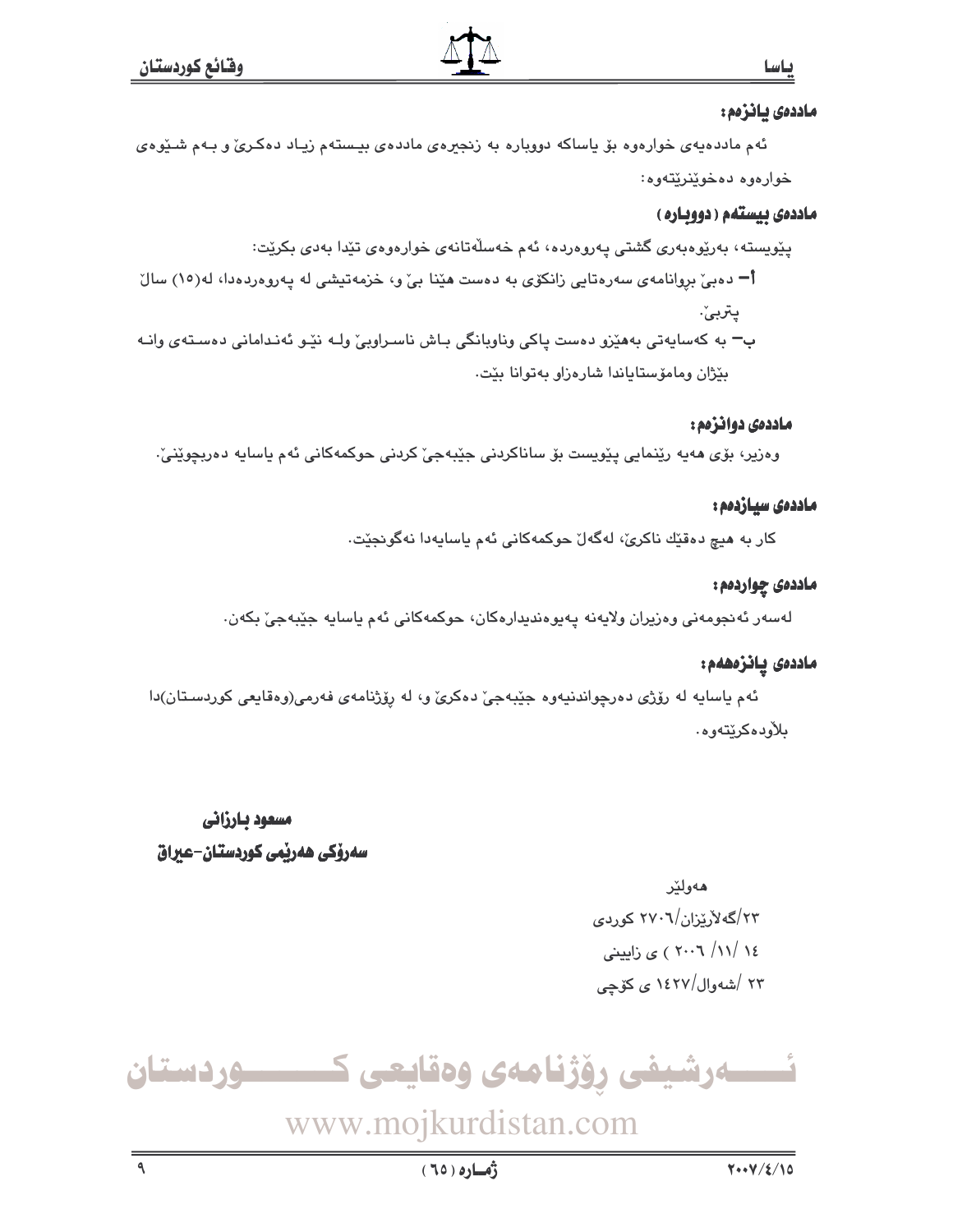#### — ھۆكارەكانى دانانى ئەم ياسايە —

به هـاو را لهگـهلٌ ئامانجـهکانی ئـهم قوّناغـهدا، کـه گرینگیـدانی شایـستهى بـه کـهرتی پـهروهردهوه، پێوهدیاره، تا به شێوهیهکی کارا له بزاڤی پهرهسندن وپێشکهوتن دا، کـه هـهرێمی کوردسـتان دهیبینـیٌ، بەشدارى بكاو، وەزارەتى پەروەردەش توانستى پىّ بدرىّ شان بە شان لەگەلْ پەرەسـەندن وپێشكەوتنى زانستی و شارستانی دا پیّ ههلگریّ وئامانجهکانی ئهم وهزارهته زامن بکریّ و، بوّ وهدی هیّنانی ئـهوهش، زيّتر كاراو به توانا بكريّ، بوّيه ئهم ياسايه دانرا.

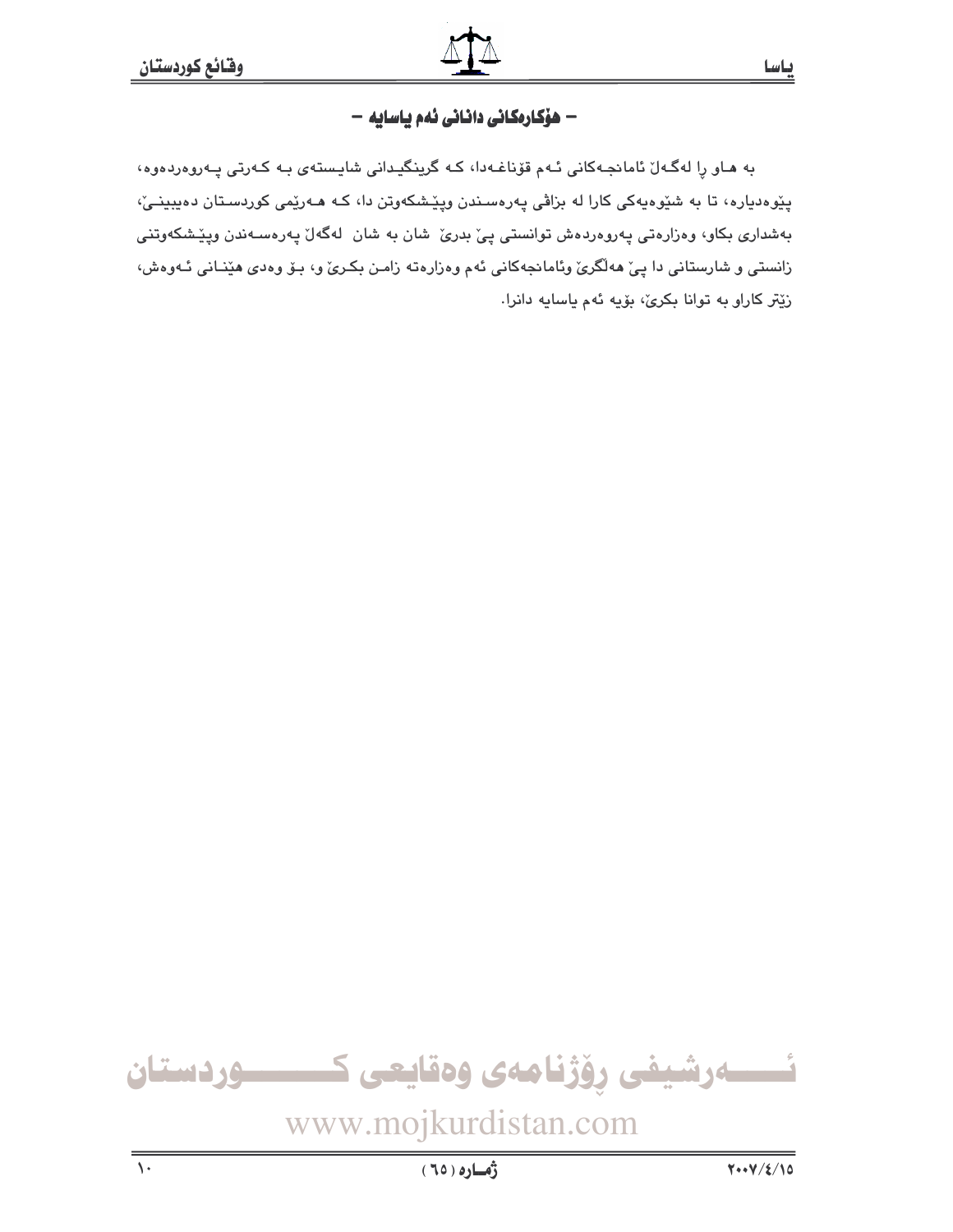باسا

#### بهناوی خوای به خشندهو میهرهبان

هەريمى كوردستانى عيراق سەرۆكايەتى ھەرپە ســەرۆك

#### یاسای یهکینیی دادومرانی ههریمی کوردستان– عبراق

به پێی ئەو دەسەلاتەی لە برگەی (۱) ی ماددەی (۱۰) ی (پاسای سەرۆکاپەتی ھەرێمی کوردستان – عیّراق)ی ژماره (۱)ی سالّی ۲۰۰۵ پیّمان دراوهو، به پالیشتی ئهو پاساکارییهی ئهنجومهنی نیشتمانی کوردستان – عێراق ، له دانیشتنی ژماره (۲۰)ی رۆژی (۱/۱//۱٤) ی خۆیدا،کردویهتی بریارماندا به دەركردنى:

# بیاسای ژماره (۱۲)ی سالّی ۲۰۰۱ یاسای پهکیتیی دادوهرانی ههریمی کوردستان- عیراق

#### ماددەى يەكەم :

مەبەست لەم زاراوانەي خوارەوە، لەم ياسايەدا، ماناكانى بەرامبەريانە:

**يەگەم- مەرێ**م: مەرێمى كوردستان<del>-</del> عيراق.

**دووهم- پهکێتی**: پهکێتیی دادوهرانی ههرێمی کوردستان- عیراق.

**سِلِیْهُم- دهستهی گشتی**: دهسهلاتی بالای بِهکیْتی بِـه کهیـه، هـهموو ئـهو دادوهره ئهندامانـهی کـه تێیـدا تۆماركراون دەگرىتەخۆ .

<u>سوردستان</u> ا**َچوارەم- ئ**ەدبولسْن؛ ئەدبومەتى(بەرْيُوْمايرەنى) بەكتىپەتەنى ! سىسى . د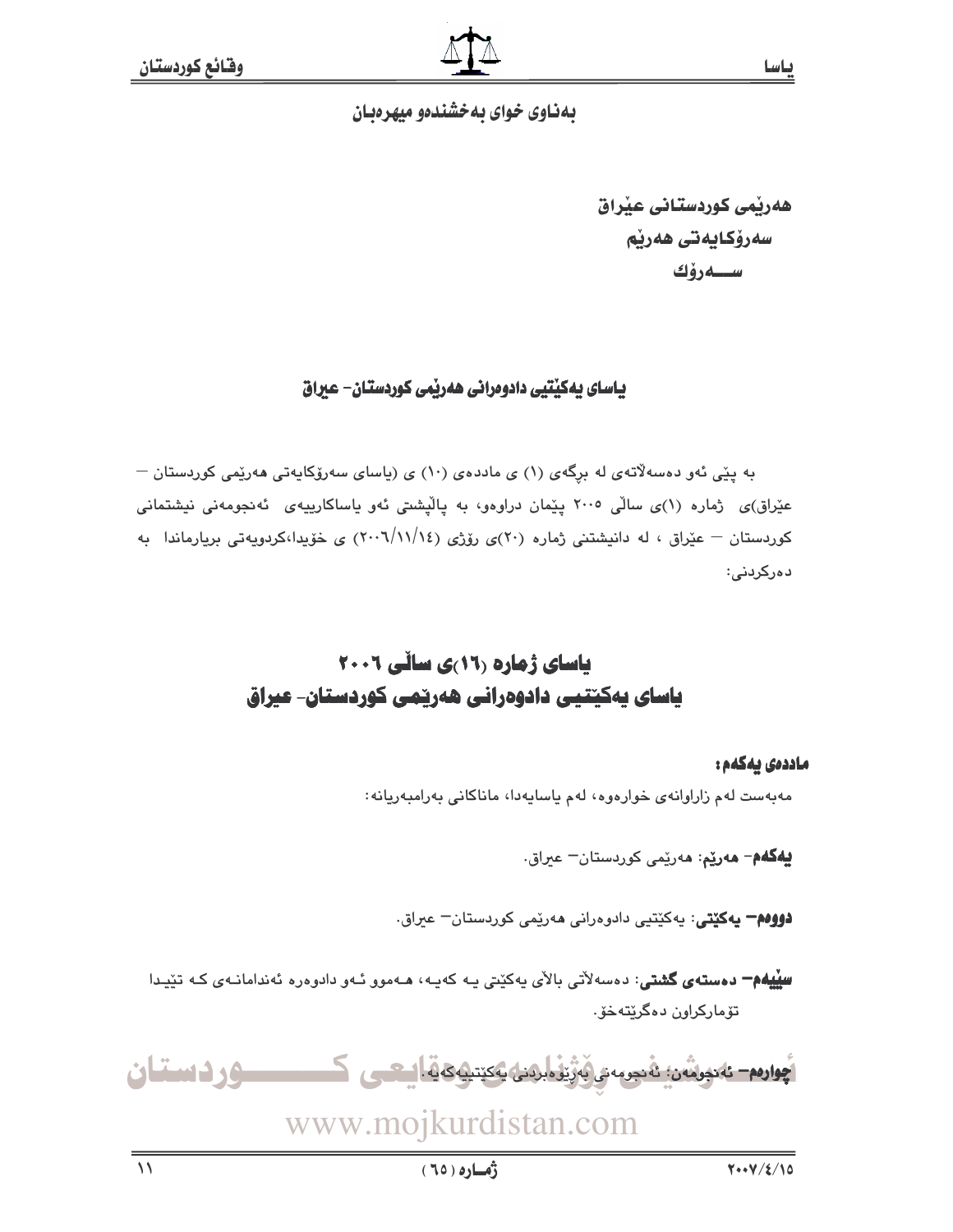# بەندى يەكەم دامهزراندن و ئاما نجهکان

#### ماددەى دوومم:

بەپێى ئەم ياسايە، يەكێتى يەكى پيشەيى سەربەخۆ بۆ دادوەران دادەمەزرێت، پێى دەگوترى يەكێتيى دادوهرانی هەرێمی کوردستان وبارەگاکەی لە ھـەولێری پایتـەخت دەبـیٚ و، بـۆی ھەيـە، لەھـەر پارێزگايەكى مەرێم دا، لقێك بكاتەوە

#### ماددەى سۆيەم :

پەكێتى كە سايەتى يەكى ياساى يەر ، سەربەخۆيپەكى دارايى و كارگێريى ھەيە

#### ماددەى چوارەم :

يەكێتى ئەم ئامانجانە*ى* خوارەوە*ى ھ*ەيە .

**یهگهم**: سەروەرێتیی یاساو، سەربەخۆیی دادوەری، بەجۆریٚ کە رێگە نەدرێت دەست لـە کاروبـاری وەربدرێت.

**دووهم: م**ەولدان بۆ دابينكردنى مافەكانى دادوەران.

- **سییهم**: پاراستنی ناوبانگ و پێگەی پیشەکە، بە جۆریٚ کـه لەگـەلْ بنـەمای سـەربەخۆیی و دەسـت پاکیی دادوهری دا بگونجیٚ۰
- چوارهم: بەرزكردنەوەي ئاستى زانستيى دادوەران و، دنەدانيان لەسەر پێشكەش كردنى توێژينەوەي یاسایی و دادوهری و، کردنهوهی خولی راهێنان له ناوهوهو دهرهوهی ههرێم دا کهبه شداریی تێدا بکەن.
- **پینجهم:** بەرزکردنەوەی ئاستى بژێويى دادوەران و، بايەخـدانى تايبـەت بـە فەراھـەمکردنى خزمـەت گـوزاریی تەندروســتی و کۆمەلآیــەتی بــۆ خۆیــان و خێزانیــان، بــەجۆرئ کــە شــایانی پێڰەرجێڰەيان بێت٠
- **شُهشهم:** کـه بـچێتهپالٌ یـهکێتیی نێودهوڵـهتیی دادوهران یـان هـهر رێکخراوێکـی هاوشـێوهی دیکـهو پێوەندىيان لەگەلدا توندوتۆل بكا، بەجۆرىٚ كە ئامانجەكانى يەكێتى وەدى بێنىٚ
- **حموتهم**: دابین کردنی نـوێترین شـێواز و تـﻪکنیك بـۆ خزمـﻪتی رِەوشـی دادپـﻪروەری و گەيـشتن بـﻪ کاروانی پهرهس<mark>هندووی دادوهریی جیهانی</mark>۰
- **ههشـتهم: م**اوکــاری لهگــهان هــهدوو دهســهلأتی باســادانان و جــیّ بــهجیّ کــردن لــه هــهریّم دا، بــوّ پەرەپێدانى رەوشى دادوەرى.

**نْوْيِهُم:** كردنەوەي ناوەندگەلى رۆشنبېرى و كۆمەلأيەتى بۆ دادوەران.

- 
- - <-- /\*] .-T- P -y-T# - - C"-T;?#9-40\* ' ..<br>**دوازدهم:** پشتکیری <u>دالوادل که پیانه کرد او کوکله کاپایش به کیا باشلی است و دادپدرودری دا.</u> **لیاژدهم:** دهولهٔمّهند کردنی هزری یاسایی و، بهشداری کردن له پهرهپێدانی یاسادانان دا -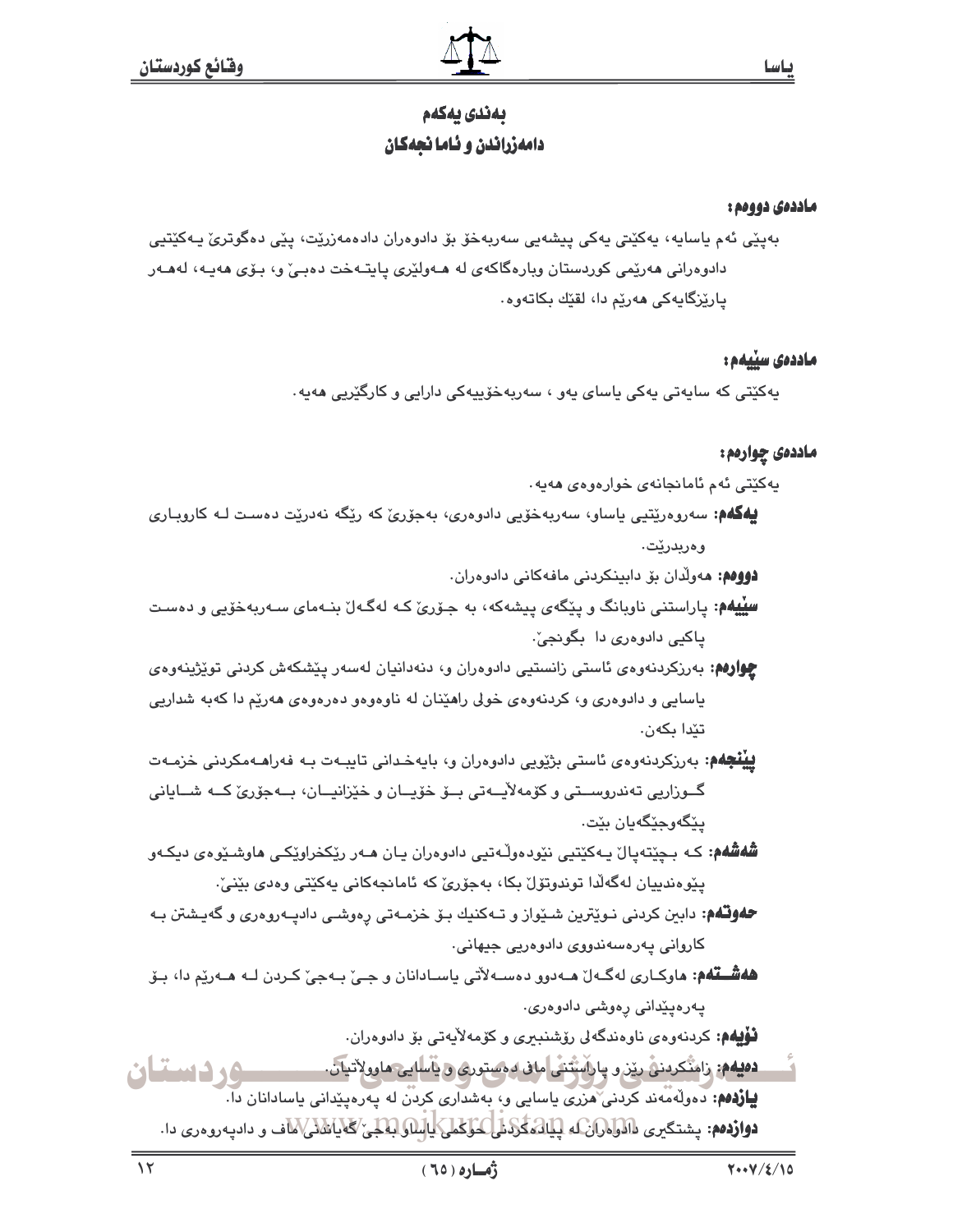

 باسا

#### يەندى دووەم

## یهکهم⁄ نهندامیْتی و یابهندییهکانی

#### ماددەى يېنجەم:

**پهگهم:** ئەمانەى خوارەوە مەرجن بۆ ئەندامێتى لە يەكێتى دا:

**أ–** دەبىؒ داد<sub>و</sub>ەربىؒ لە دادگاكانى ھەرێم دا.

ب− داواکارییهك، بۆ <mark>ماتن</mark>ه ریز، پێشکهش به یهکێتی بکات.

دوومم:

- ا.<br>استاده شی استان می ادوه در می از استان استان و دان گوندام له یه کنیتی یه که دا و در بگیرین استان
- ب= دەشىٚ دادوەرانى دادگاكانى دەرەوەي ھەرێميش، لە يەكێتى يەكەدا وەربگىرێن.

#### ماددەى شەشەم :

ئەندام، بەمانەى خوارەوە پابەند دەيىؒ: **یهگهم:**ئابوونەی ماتنەرِیزو ماوبەشى بدات. **دوومم**: پاراستنی مەيبەت و پێگەوجێگەی دادوەرىو، خۆبەدوورگرتن لە مەر رەفتارىّ گومان لە سەر راسىتى يەكە*ى* بورووژ<u>ێ</u>نىٚ<sup>.</sup> **سیّیهم:** له چالاکی یهکانی یـهکیّتی یهکـهدا بهشـداربیّ و لـه کوّبوونـهوهکانی دا ئامـادهبیّ و، پابهنـدی بریارهکانی بێت و، بۆ وەدى ھێنانى ئامانجەکانى كۆشش بكات.

#### دووهم⁄ لەدەستدانى ئەندامێتى

#### ماددەي حەوتەم:

لهم حالّهتانهی خوارهوهدا، دادوهر ئهندامێتیی لهدهست دهدات: **يەكەم**: ئەگەر مەرجىّ، لەمەرجەكانى ئەندامێتيى لەدەست بدات. **دوومم**: کاتی پابەند نەبی بە ئەرکەکانی ئەندامیتی يەکەی.

- نــــــهرشيفى رِوْژنامەى وەقايعى **سېيهم:** کاتیّ دەست دەکێشى<u>ٽ</u>تەوە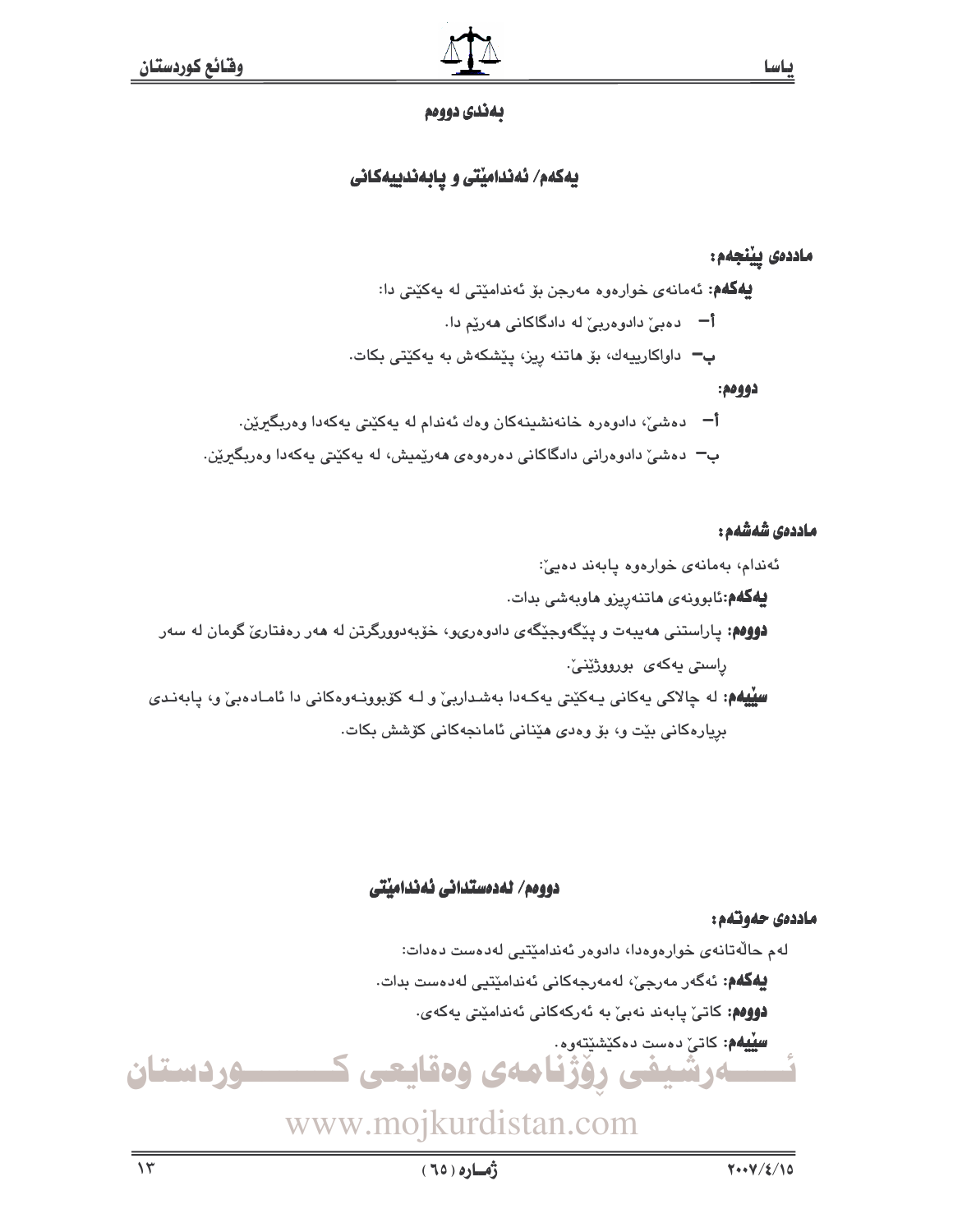# ىەندى سىيەم پیکهاته و نهرك وفرمان

#### ىەكەم/ دەستەي گشتى

#### ماددەى ھەشتەھ :

- **یهکــهم**: دهسـتهی گـشتی بـه بـالأترین دهسـهلأتی یـهکنتی یهکـه دادهنـریّ و، لــه سـهرجهم ئهندامــه تۆماركراوەكان پێك دێت كە پابەندبوونى خۆيان بەپێى ئـەم ياسـايە بـەجىٚ ھێناوە،يەكـەم كۆنگرەي دامەزراندنىشى، دواي ( **شەست** ) رۆژ، لەرۆژى كارپێكردنى ئەم ياسايەوە، دەبەستى<u>ّ</u> بۆ ئىقراركردنى پێرۆى ناوخۆى يەكێتى يەكەو ھەلىژاردنى ئەنجومەن.
- **دوومم**: يەكێتى، بە برِيارى ئەنجومەن و لەسەر بانگهێشتى سەرۆكى يەكێتى يەكە ھەر سىٚ سال<sub>ٚ</sub> جارێك، كۆنگرە خول بەخولەكانى خۆى دەبەستى و، رێژەى ياسـاييش (النـصاب)، بـه ئامـادە بـوونى زۆرينەي ئەندامانى دەستەي گشتى دێتەجىٚ. ئەگەر نەشھاتە جىٚ، ئەوە، لەوبارەدا، ھەلٚبژاردن، پاش **پازده** رۆژ، له رۆژى كۆبوونەوەى يەكەمەوە، لە ھـەمان كـات و ھـەمان شـوێن دا، ئـەنجام دهدرێت و، رێژەی ياساييش، به ئامادەبوونى سىّ يەكى ئەندامان، بەتەواو لەقەلّەم دەدرىّ.

#### ماددەى ئۆيەم:

دەستەى گشتى ئەمانەى خوارەوە دەگرێتە دەست:

**پهگهم:** گفتوگۆ لەسەر <sub>پ</sub>اپۆرتى ئيدارى و دارايى و ئەو پاپۆرتانەش دەكا، كە لە ليژنەكانى دىكەوە هاتوون و پهسنديان دهکا.

- **دووهم**:دیارکردنی ئابوونهی ئەندامێتی و ئابوونەی ھاوبەش بوونی سالآنەی ئەندامەکان.
- **سییهم:** ئیقرارکردنی مەموارکردنەکانی پیْرِۆی ناوخۆو، پیْشکەش کردنی پیْشنیاز بۆ مەموارکردنی ياساكه .

**چوارەم: م**ەلّبژاردنى ئەنجومەن.

# دووم/ ئه نجومهن<br>دووم/ ئه نجومهن

#### ماددەى دەيمە :

يهكهم: ئەنجومەن، لە حەوت ئەندامى ئەسلى و دوو ئەندامى يەدەك پێك دێت و، لە نێوانيان دا، سەرۆك

- 
- - -1X 7-1 -T-P 7-7 -=? -T"OF -1 -E"
-T/&-1.-P7 و جێڲرهکەي مەلدە بژێردرێڼ و، خول بەخوليش، مەر دوومـانگ جارێـك کۆدەبێتـەوە سـەرۆك،

بــه ئامــادەبوونى[ۆوپكە:۴] اغتاج|انى 1919-يىلىرى 19 بريارەكانتىشق بەزۆرىنــەي ئەندامــە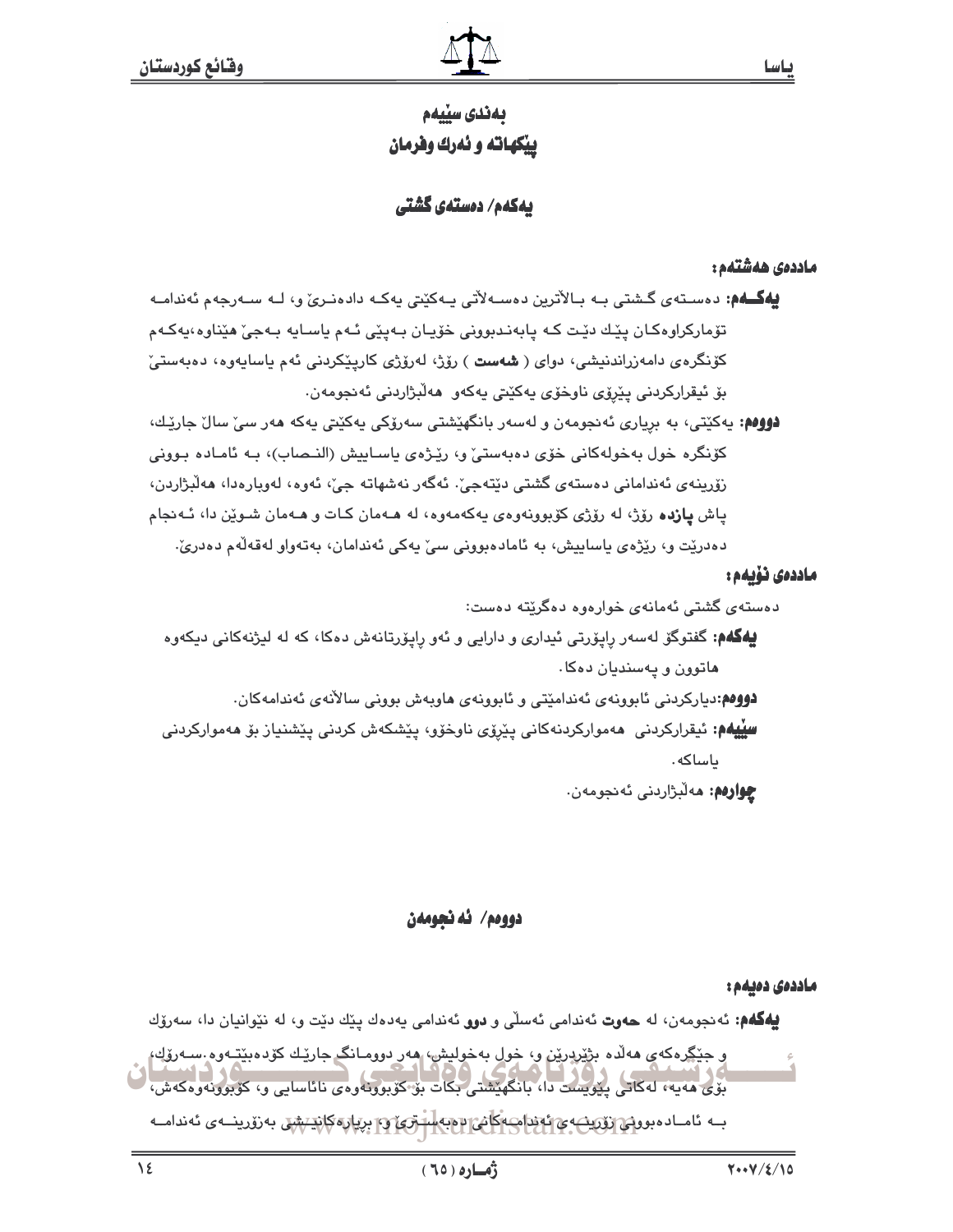ئامادەبووەكانى وەردەگرى و، لەكاتى بەكسان بوونى دەنگەكانىش، بەولايـە دادى كـە سـەرۆك دەنگى دەداتىٰ.

**دووم:**سەرۆكى ئەنجومەن، ماڧى خۆكاندىد كردنى بۆ زياتر لە دوڧ خولى دوابە دواى يەكدا نى يە .

**ســـليهم:** ئەگــەر ئەنــدامى ئەنجومــەن لــە ئامــادەبوونى ســى كۆبوونــەوەى دوابــەدواى پــەك پــان يێــنج کۆبوونەوەي جيا جيادا، لە ماوەي سالْيْکدا، بەبىِّ ياساويْکى رەوا دواکەوت، بەدەست کيّشاوە له ئەنجومەن، دادەنرىٰ.

#### ماددەى يازدەم :

**بيهگهم:** ئەنجومەن ئەم تايبەتكارىيانەي خوارەوە دەگريتە دەست:

- <sup>اَ—</sup> يێکهێنانی ليژنهکان و ناوزهدکردنی سهرۆکهکانيان٠
	- ب–يەسندكردنى بوجەي سالانە.
- ج– دەرچواندنى بريارى زەبتى و رەشكردنەوەي ناوى ئەندامەكان.
- د– دامەزراندنى كارمەندان لە يەكێتى داو، دياركردنى مووچەو، كۆتايى ھێنان بە وەزيفەكانيان.
	- ه= چوارچێوەي سەلاّحيياتى خەرج، بۆ سەرۆك دادەنىٚ.
	- و¬ سەر پەرشتكردنى ئېش وكارى لقەكانى پارێزگاكان٠
	- ز<del>-</del> ياراستني مولك ومالّي يەكێتى و، وەبەرھێنان و يەرەپێدانى.
- **دوومم:** دهشی، له ماوه ی (۳۰) سی روّژدا، که له روّژی دوای پیّراگهپاندنهوه دهست ییّ دهکا، له دادگای پیپداچوونهوهی ههرپمدا، تانه له بریاره زهبتی یهکانی ئهنجومهن بدرپت. بریاری ئهم دادگايەش بنېردە بێت.

#### ماددەى دوازدەم :

سەرۆكى ئەنجومەن ئەمانەي خوارەوە دەگرێتە دەست:

**پهگهم:** نۆینـه رایـهتی کردنـی یـهکێتی لهبـهردهم دادگاکـان و دایـهره فـهرمی یـهکان و لایهنـهکانی دىكەدا.

> **دووهم:** خەرج كردنى يارەي يێويست بۆ كارويارى يەكێتى، دواي رەزامەندىي ئەنجومەن. سلبلهام: سپاردنی هەندی له سەلاحییاتی خۆی به جێگرەكەی.

ەرشيفى رۆژنامەي وەقايعى ك <u>موردستان</u>

www.mojkurdistan.com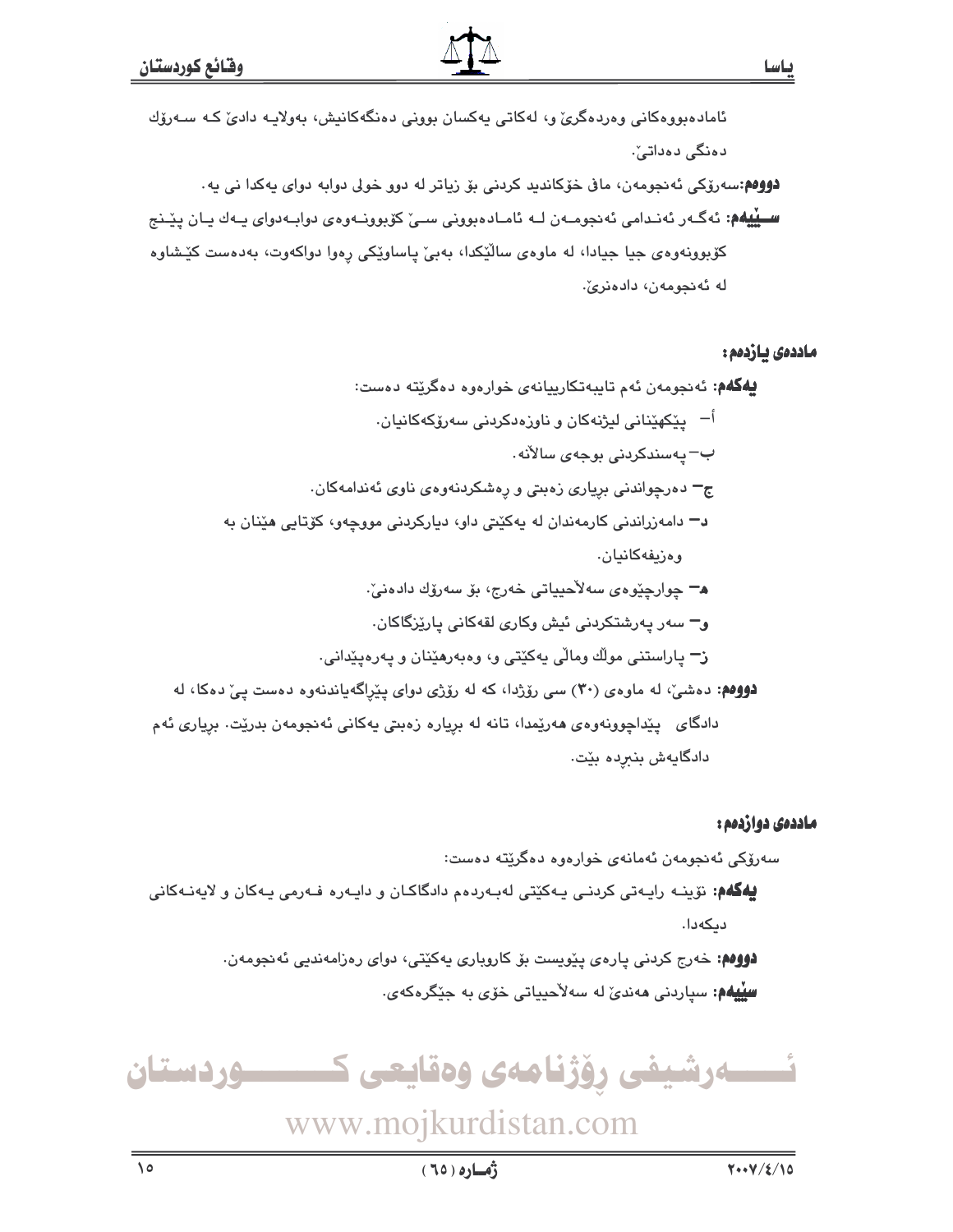# لقەكانى ياريزگاكان

#### ماددهى سنزدمم:

- **پهکهم**: لیژنـهى لـق لـه سـهرۆك و دوو ئهندامى ئهسـلّى وئهندامێِکى پـهدهگ يێك دێت، لـه لايـهن ئەندامانى لقەكەوە ھەلدەبژێردرێن.
- 1994: لـق، بـوّ وهديهێنـاني ئـهو ئامانجانـهي بـهكێتي تێدهكوشـیّ كـه لـهم ياسـايهدا دهقـهكانيان ماتووهو، لیژنهی لق، سالانه راپۆرتێك لەبارەی ئیش وكاری لقەكەوە يێشكەش بـه ئەنجومـەن دەكات.

# بەندى چوارەم دارایی یهکیتی

#### ماددهۍ چواردهم :

دارايى يەكێتى يێك دێت لە:

**بهگهم:** ئابوونەي ئەندامێتى و ھاويەشێتىي سالآنە. 1999: بەخششى تەرخان كراو لە لايەن حكومەتى ھەرپمەوە. **سِیْیهُم:** بِهخشش و کۆمەکە ناوخۆ*ی* بِهکان. **چوارهم**: بەخشش و كۆمەكى دەرەكى، دواى رەزامەندىي حكومەتى ھەرێم.

#### ماددەى يازدەم:

پەكێتى، لە بوجەپەكى سالآنە، دارايى خىۆى بـەرێوەدەبات، كـە بـەپێى سيـستەمى ژمێريـاريى دايـەرە فهرميهکان ريکدهخري و جيّ بهجيّ دهکريّ و، ههموو حساب و حساب کـاري پهکيـشي، لێوردبوونـهوهي ریقابەی دارایی لەسەر دەبێت.

# بەندى يينجەم حوكمه گواستهنييهكان

## ماددەى شازدەم :

دەسىتەي گىشتىي بىەكێتى، بىۆي ھەيــە، خۆحەزانــە، دواي رەزامەنىدىي دوولــە سىـێى ئەنىدامانى، پەكێتپپەكە ھەلّۈەشێنێتەوە، ئەوساكە، مولّك ومالّى پەكێتپپەكە، دەدرێت بـە كۆمەلّەپـەكى ھـاو شـێوەي

#### <sup>ع</sup>خۆی. ی رِوْژْنامەی وەقايعى ك ر سوی.<br>مادد*ه*ی ح**دقد**مم: <u> وردستان</u>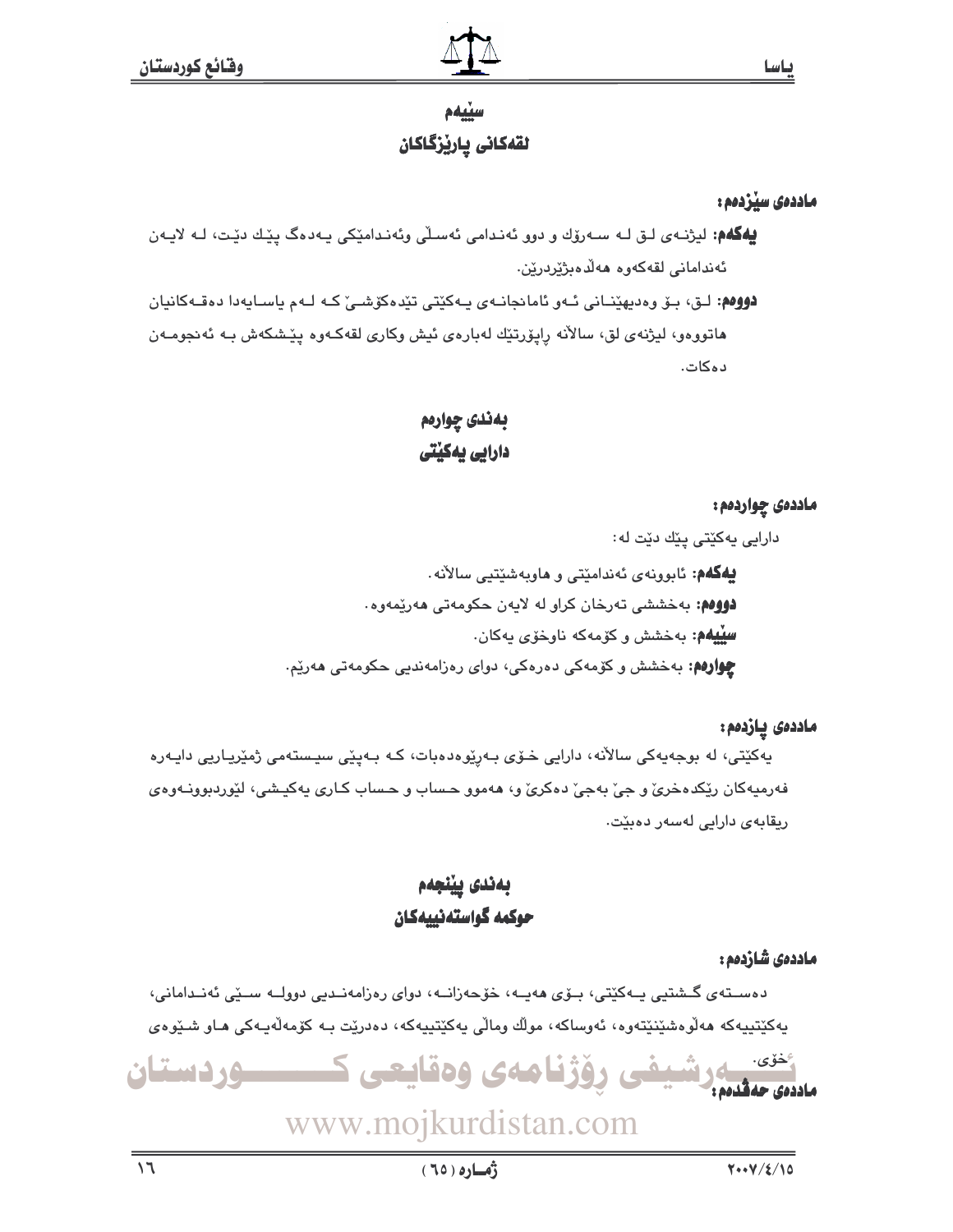**یهگهم**: سەرۆکى ئەنجومەنى دادوەرى بۆى ھەيە، داوا لـە دادگـاى بـەرايى جێگـاى بارەگـاى سـەرەكيى يەكێتى بكات، بەھەلوە شاندنەوەي لەم حالەتانەي خوارەوەدا:

- اً<del>-</del> ئەگەر يەك سـالٌ بەسـەر دامەزرانـدنى يـەكێتى يەكـەدا تێپـەرِێ و دەسـتى بـە ئـيش وكـارى نهکردبیٌ وهك له پیُروی ناوخوی دا دهقهکانیان هاتووه، یان بو ههمان ماوه لـهئیش وكـار دابرابي' بهبي' هوي پاساوداري بهجي'.
- ب– ئەگەر لە چالاكيەكانيدا، لەو ئامانجانە لايدابىؒ كـە دەقـەكانيان لـە مـاددەی چـوارەمى ئـەم ياسايەدا ھاتوون.
- **دوومم:** برياري دادگاي بهرايي، دهکري، لهېهردهمي دادگاي پێداچوونهوهي ههرێمدا، تانـهي ليّ بـدريّ لـه ماوەي سى رۆژدا، لـــەرۆژى دەرچوونيەوە. بريارى دادگاى يێداچوونەوەش، لەســەر ئەوتانەپــە، بن بردهبيٚ.

#### ماددەى ھەژدەم :

ئەنجومەن، بۆی ھەپـە، رێنمـايي پێوپـست دەربـچوێنیٚ بـۆ بەئاسـانی جـیٚ بـەجیٚ کردنـی حوکمـەکانی ئـەم ياسايه.

#### ماددەى ئۆزدەم :

هەر دەقێكى ياسا، يان بريار، لەگەلٚ حوكمەكانى ئەم ياسايەدا نەگونجىٚ، كارى يىٚ ناكرىٚ٠

#### ماددەى بيستەم:

پێويسته له سهر وهزيره پێوهندپدارهکان، فهرمانهکاني ئهم پاساپه جێبهجيٚ بکهن.

#### ماددهى بيست ويهكهم:

ئهم ياسايه، لهرۆژی دەرچواندنی يەوە جیّ بەجیّ دەکریّ و، له رۆژنامەی فەرمی ( **وەقائعی کوردسـتان** )دا بلأودهكرێتهوه.

مەسعود بارزانى سەرۆكى ھەرپمى كوردستان-عبراق هەولێر ۲ / سەرملوموز / ۲۷۰٦ كوروئ | مىلەك و تىقايىسى كى وددستان WWW.mojkurdistan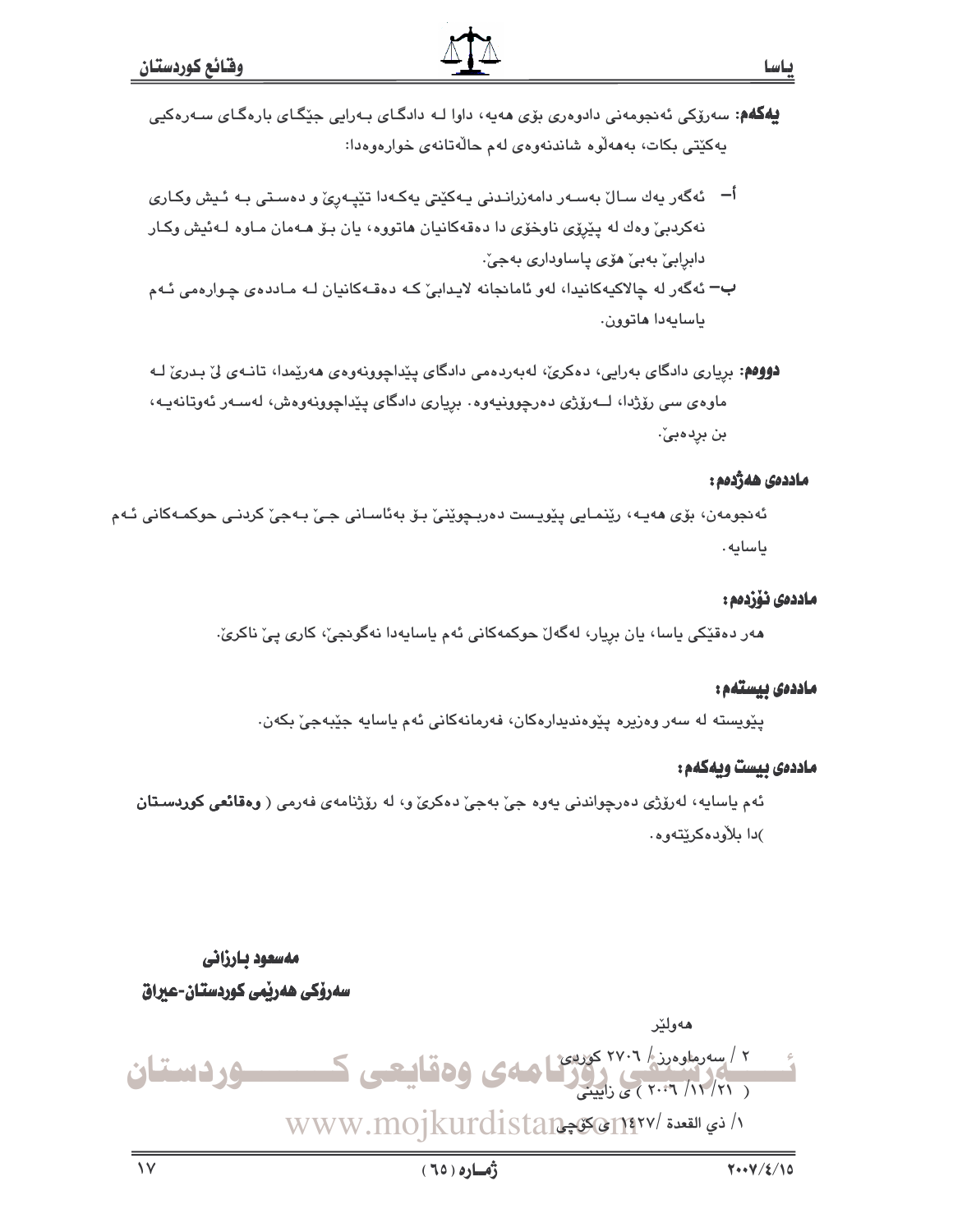ھەرپمى كوردستانى عيراق سەرۆكايەتى ھەرپم سەرۆك

## ياساى يەكينيى يەرلەمانتارانى كوردستان

به پێی ئەو دەسەلاتەی لە برگەی (۱) ی ماددەی (۱۰) ی (یاسای سەرۆکايەتی ھەرێمی کوردستان — عیّراق)ی ژماره (۱)ی سالّی ۲۰۰۵ ییّمان دراوهو، به یالیشتی ئهو یاساکارییهی ئهنجومهنی نیشتمانی کوردستان – عێراق له دانیشتنی ژماره (۲۲)ی رۆژی (۲۹/۱۱/۲۹) ی خۆیدا کردویهتی بریارماندا به دەركردنى:

# بیاسای ژهاره ( ۱۷ )ی سالّی /۲۰۰۲ یاسای پهکیتیی پهرلههانتارانی کوردستان

# بەشى يەكەم دامهزراندن و ئاما نجهکان

#### ماددەى ئەكەم:

بەپێى ئەم ياسايە، يەكێتى يەكى سەربەخۆ، بۆ پەرلەمانتاران دادەمەزرىؒ، ناو دەنرى**ؒ يەكێتيى یهرلهمانتارانی کوردستان** و، بارهگهکهی له ههولێری پایتهخت دا دهبێت و، بۆیشیی ههیه، لق له يارێزگاکانی هەرێم دا بکاتەوە٠ ــــودستان

# <u> مسومرشیدی رؤژنامهی وهقایعی ک</u>

ئەم يەكێتىيە، كەسايەتىي مەعنەوي و سەريەخۆيى دارايى و ئىدارىي خۆي ھەيە.<br>W W W . IIIO]KUFUISTAN.COIII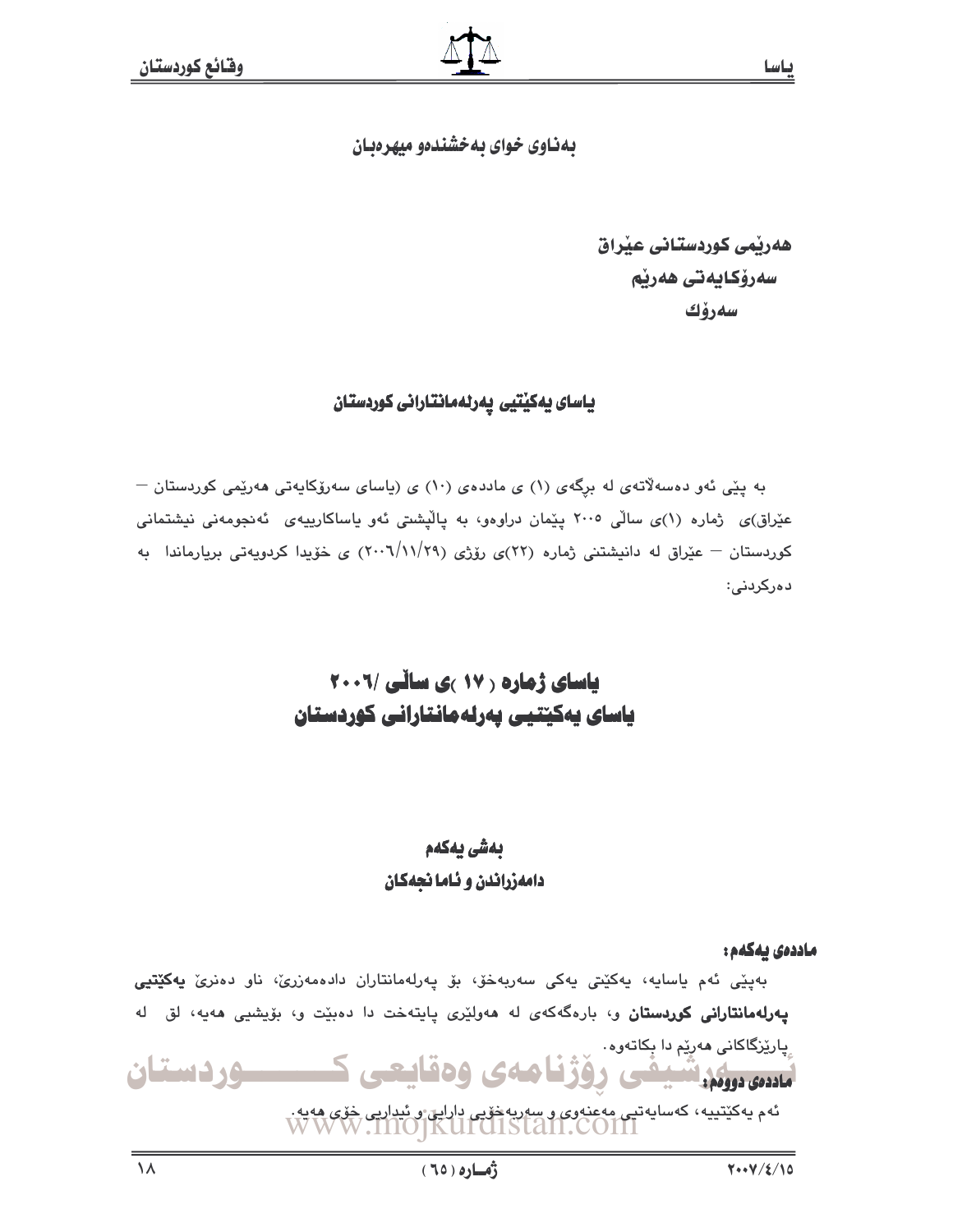ماددەى سۆيەم :

#### يەكێتى ئەمانەي خوارەوە بە ئامانج دەگرىٰ:۔

**ليەگەم:** كاربۆ بەكارخستنى شارەزايى ياسادانەرى وفەرھەنگى وزانسىتى ئەندامانى يەكێتى دەكات بۆ دەلەمەندكردنى ئەو پرۆژەو پێشنيازانەى كە پێشكەش بە پەرلەمانى كوردستان دەكرێن ويەشداريش دەكەن لە پەرەپێدانى ئەو پاساپانەي لە ھەرێمدا بەركارن. **دووهم:** ئامادهکاري ئەو توپژينەوەو لێکۆلينەوانەي بە کارى پەرلەمانيەوە پەيوەندارن. **سیبیهم:** بلاوکردنهوهی ووشیاری و فهرههنگی دیموکراسی پهرلهمانی و سهرهتاکانی مافی مروّڤ **چوارهم:** کاربۆ چوونه يالّی ئەو رێِکخراوەو يەکێتيە نێودەولّەتيانە دەکات کە ئامانجيان ھاوشێوەی بەكێتپەكەپە. **پينجهم**: کاربۆ بەشداری کردن له بوار وچالاکیه نێودەوڵەتپەکانی ئەو رێکخراوانه دەکات کە بە كارى پەرلەمانيەوە پەيوەندارن. **شُهشهم:** داکۆکی کردن له مافهکانی گهلی کوردستان له ههموو بواره نیشتمانی ونێودهوڵهتیهکاندا. **حموثـُهم:** داكۆكى كردن له مافەكانى ئەندامان وكاركردن بۆ دامەزراندنى ناوەندە كۆمەلايەتى وفەرھەنگيەكان بۆيان.

**شلقام:** کاربۆ بەگەرخستنى میکانزمەکانى داكۆکى لە مافە دەسـتورى وياسـاييەکانى **م**اوولاتيـان دەكات.

# بەشى دووەم ئەندامنت

ماددهي چوارهم:

**يەگەم:** مەرجى ئەندامێتى لەم پەكێتىپەدا ئەوەپەكە:

۱ـ هاوولاُتيي هەرێمی کوردستان بێت، یا نوێنەرایەتی هەرێم بکات لەو پەرلەمانانەی کە ئەم یاسایە دەيگرێتەوە.

٢ـ ئەندامى كار، يان لـه خـولى لـه خولـهكانى ئەنجومـەنى نيـشتمانيى كوردسـتان ـ عيراقـدا دواى راپەرىنەكەي سالّى (١٩٩١) كاربكات.

۳ـ ئەندامى كار بى لە ئەنجومەنى نوينەرانى عىراقدا، يان لە كۆمەلەي نېشتمانيى عيراقدا ئەندام لِبُودِ لِیْنٌ 'دِوْای پِرِرِدَائِیْ لِّرْیِمِی لَه نِاوجِرِدِ سَالِی ۲۰۰۴ نَهوانهی نوینه رایه تی گول گولایستان ن دەكەن.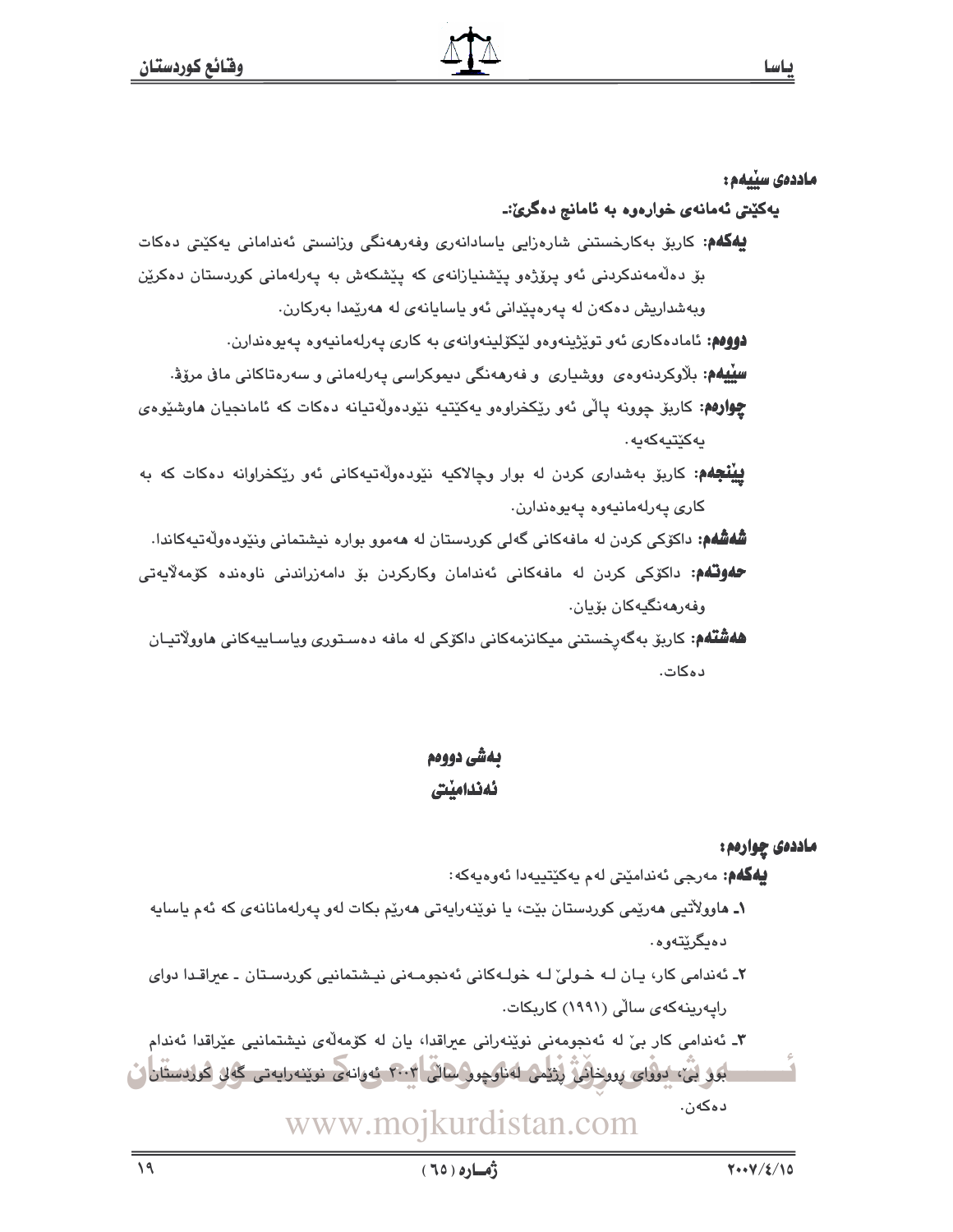دووهم: ئەندامى پەكێتى، ئەندامىيەتى خۆى لەم بارانەي خوارەوەدا لە دەست دەدات:

۱ـ ئەگەر دەست لە ئەندامێتيى خۆى ھەلّبگرىّ و، دەستەى ئيدارى لێى قبوولٌ كرد بيّ.

- ۲ـ به تاوانێکی (جەریمەیەکی) شەرەفنەنگێن حوکم بدریّ.
- ۳ـ ئەگەر لە كارێكى يێڃەوانەي ئامانجەكانى يەكێتييەكەوە گلابـىٚ و، لـە سـەرئەوە، بـە بريـارى دەستەي گشتى، لە ئەندامێتىي پەكێتپپەكە دەركرا بىٚ.

٤— مردن.

# بەشى سۆيەم دەستەي گشتى وئەركەكانى

#### ماددەى يېنجەم:

باسا

دهستهي گشتي له ههموو ئهو ئهندامانه پێك ديّ كه پابهنديي خۆپان بهجيّ گهپاندووه٠

#### ماددەى شەشەم :

#### دەستەي گشتى، ھەردوو سالْ جارئ بۆ وەدىھێنانى ئەوەي خوارەوە كۆ دەبێتەوە ـ

**ليهگهم : م**ەلْبژاردنى دەستەي ئىدارىي يەكێتى كۆدەبێتەوەو، بە دەنگدانى نهێنى وراستەوخۆو، بەزۆرينەي ئامادە بووان، چەوت ئەندامى ئەسلى و دوو ئەندامى يەدەگ بۆ دەستەكە مەلدەبژێرێ.

دووهم : تاووتوی کردنی کاروبارهکانی دهستهی ئیداری.

**سِيْيهُم:** پهسندکردنی بودجهی سالانهی پهکێتی که لهلایهن دهستهی ئیدارییهوه ئاماده کراوه. **چوارهم:** چاوخشاندنهوه به کاروباری بهکێتی وئیقرارکردنی ئهو پێشنبارانهی که بۆ مەموارکردنی ياساكه يێشكەشى كراون.

#### ماددەى حەوتەم:

**لیهگهم:** دهستهی گشتی، له یهکیّ لهم بارانهی خوارهوهدا، کۆبوونهوهیهکی نائاسایی سازدهدا: ۱ـ به برياري دهستهي ئيداري.

۲ـ که (سێپهکی) ئەندامانی دەستەی گشتی، داواکاریپەك بدەنە دەستەی ئیداری.

دوومم:

١ – بابهتی کوبوونهوهکه دیار دهکری و، ناشی له بهرنامه دیار کراوهکهی بترازی.

<u>٢ + پِهِ تَأْمَادِ، فِرْدِينَ يُّ ثَامِدُامِهِ كَانِي دِمِسْتَائِ گَشْتِي (ريْرْمِي) ياسايي دينتهجڻ و هه استقا</mark>مي</u>

#### ماددەى ھەشتەم: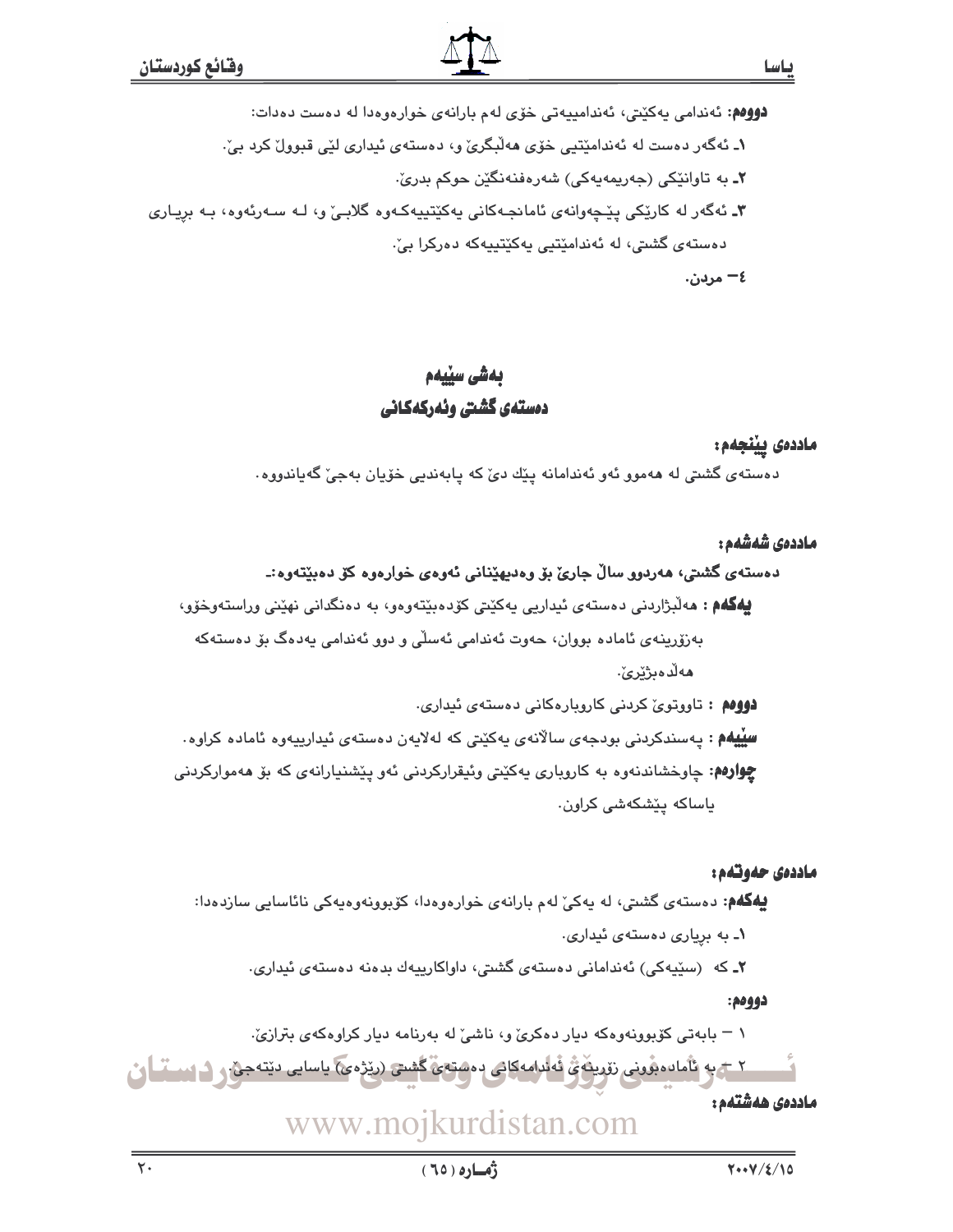#### ماددەى نۆىمە:

#### دهستهي ئيداري ئهم ئيش و كارانه دهكات:

**پهگهم:** داواکانی به ئەندام بوون بۆ پەکێتی قبول ٘دەکا، يان رەتـــی دەکاتەوە. ھەر کەسێکییش داواکهي قبول نهکرا بي، بوّي ههيه، له ماوهي(٣٠) سڀي روِّژ له روِّژي دهرچــــووني برياري قبولنهکردنهکهوهی، له دادگای پێداچوونهوهی ههرێمی کوردستان تانه له برپارهکه بدات. برياري ئهم دادگايهش که دواي ئهو تانهلێدانه دهردهچيّ، بريارێکي بنبره.

**دوومم:** پارێزگاری له سامانی پهکێتپیهکه دهکاو، وهدهستیان دێنیٚ و، له دارایی بهردهست، خهرجی پێویست ئیقرار دهکاو، به بـــــرِیاری دهستهی ئیدارییش نهبیّ، نــــاشیّ دهستکاریی سامانی يەكێتىيەكە بكرىٰ.

**سينيهم:** رايۆرتى سالآنە، لەبارەي بزاڤى يەكێتى و ئيش و كارى يەكێتيپەوە ئامادە دەكات.

# بەشى چوارەم كاروباري ئيداري

#### ماددەى دەئەم :

**يەگەم**: سەرۆكى پەكێتى پەكە، ئەم ئەرك وفرمانانەي خوارەوە، مومارەسە دەكا:

- (۔ ســەرۆكاپەتيى كۆبوونــەوەكانى دەســتەي ئېــدارى دەكــاو، ئەگــەر خۆپـىشى لــەوئ نــەبى، حٽگر ەكەي نوٽنەراپەتتى دەكا.
- **٢ــ** خـۆی، يـان كەسـێكى دى رادەسـيێرێ، نوێنەراپـﻪتيى پەكێتيبەكـﻪ ﻟـﻪ بـﻪردەمى دادوەرى و لايەنەكانى ديكەدا بكات.

۳ـ مومارهسهی ههموو ئهو سهلاٌحییاتانه دهکا، که دهستهی گشتی پێی داوه٠

**٤\_\_** موســـڌەنەدى پـــارەدان و (صـــكوك)و رەشنووســـى دانيـــشتنەكان و نامەونامەكارييـــەكانى بەكٽتىيەكە وإژوو دەكات.

٥ـ سەرۆكاپەتيى كۆبورنەرەكانى دەستەي گشتى دەكا.

**دوومم:** بەرپرسى دارايى، ئەركوفرمانى دارايى يەكێتيپەكە، كە ئەستۆ دەگرىّ و، سەرپەرشتيى تۆمـار راگرتن (مسك السجلات) دهكاو، لهگـهانّ سـهرۆكى يەكێتيپەكەشـدا، (صـكوك) و سـهنەدەكان واژوو دەكات.

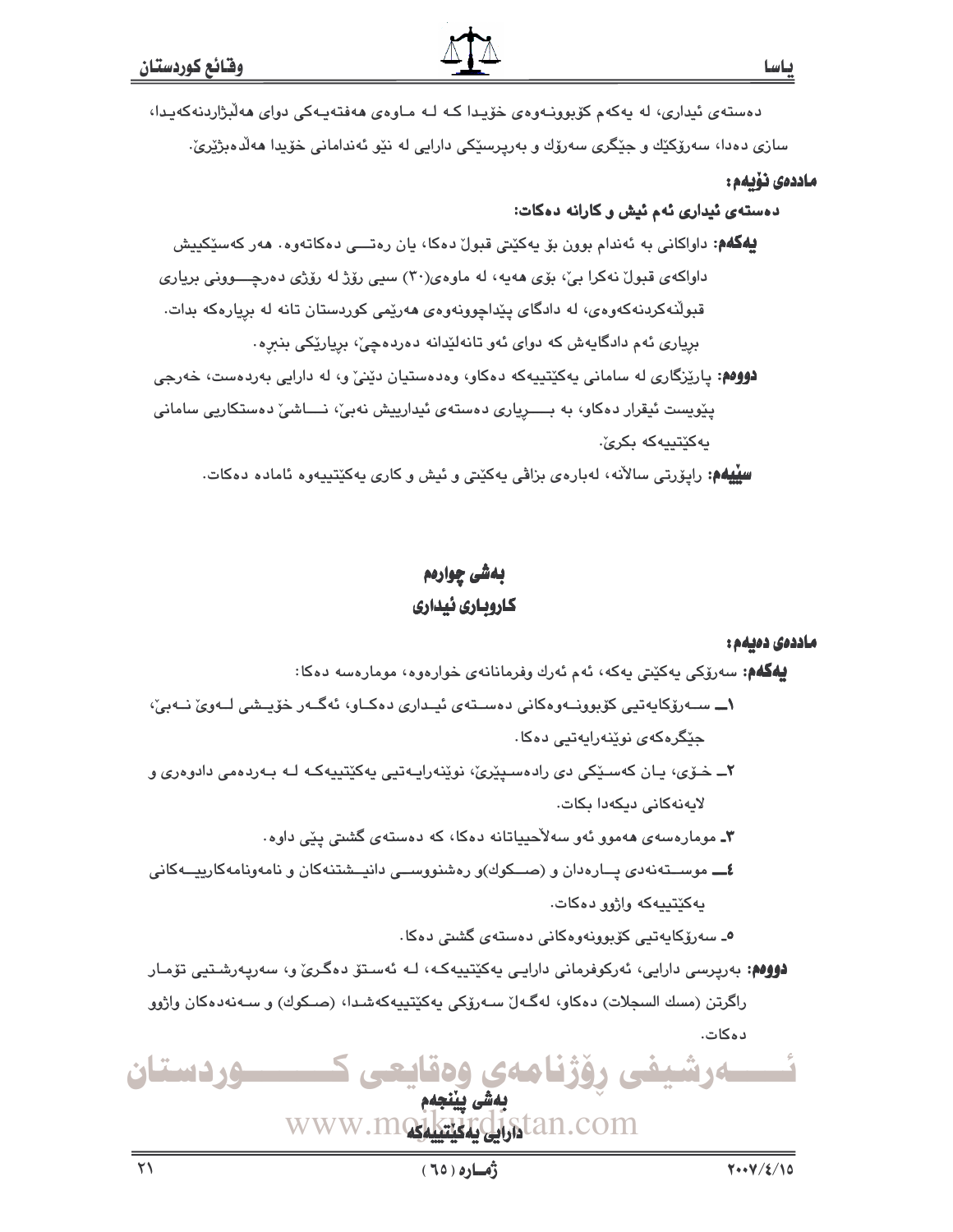#### ماددەى يانزدەھەم:

دارايي پهکێتپيهکه لهمانهي خوارهوه پێك دێت: **يەگەم:** ئابوونەي سالأنەي ئەندامەكان. **دوومم:** بەخششەكانى پەرلەمانى كوردستانى عیراق و حكومەتى ھەرێمى كورستان. **سِيْيهُم:** خەلأت و پيتاك (الهبه والتبرعات). **چوارەم:** قازانجى چاپەمەنپيەكانى يەكێتپيەكە .

# بەشى شەشەم حوكمه كۆتايييە گشتى يەكان

#### ماددەى دوائزدەھەم :

**يەكەم**: لە حالەتى مەلرەشانەرەي پەكێتپپەكەدا، ئەموالى پەكێتپپەكە، دەچێتە سەر ئەموالى نـزيكترين يەكێتى، ئامانجەكانى لەگەلىدا ھاوشێوە بن.

**دوومم:** لـهو حالّهتانـهدا كـه دهقێكيـان لـهم ياسـايهدا، لهسـهر نـههاتبيّ، ئـهوه، حوكمـهكاني ياسـاي كاريێِكراوی كۆمەڵەكانى بەسەردا دەسەپىٚ.

#### ماددەى سيانزدەھەم :

دەستەي گشتى بۆي ھەيە پێرەو و رێنماييە پێويستەكان دەربكات بۆ ئاسانكردنى جێ<sup>،</sup>بەجێ كردنـي حوكمەكانى ئەم ياسايە.

#### ماددەى چواردەھەم :

مەر دەقىٚ لەگەلٚ حوكمەكانى ئەم ياسايەدا نەگونجىٚ، ناخرێتەكار.

#### ماددەى يانزدەھەم:

پێویسته لەسەر ئەنجومەنى وەزیران و، لایەنى پێوەندیدار، حوکمەکانى ئەم یاسایە بخەنەکار.

#### ماددەى شانزدەھەم:

ءِ ئهم ياسايه له برۆژې پلاوبوونهو<u>ه په په دو زنا</u>مه ي فهرمتي ( **ووق ايعي کـــوردستان**)دا دهخريتهکار. 101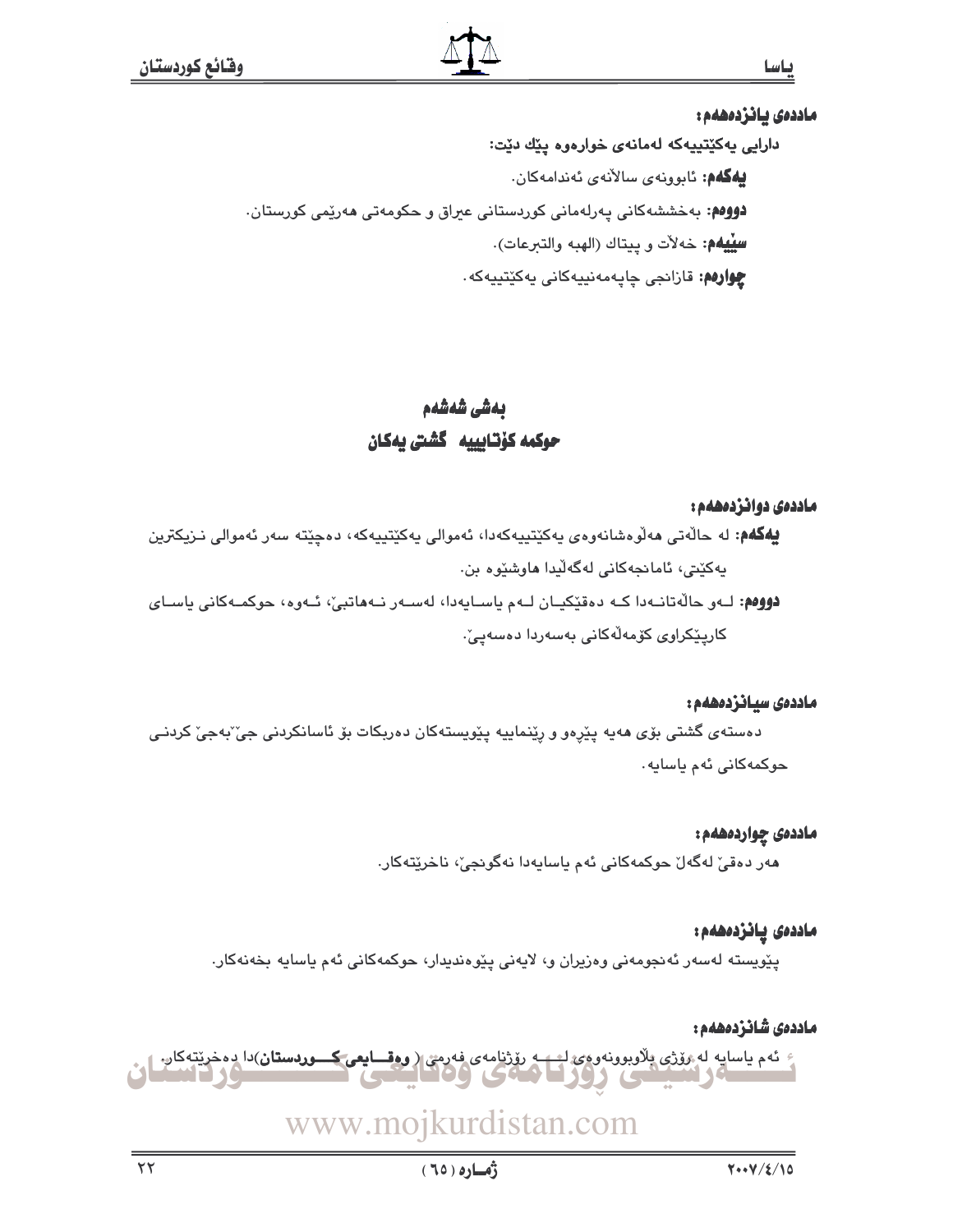مسعود بارزاني سەرۆكى ھەرپمى كودرستان ــ عبراق

> هەولێر ٤ / بەفرانبار/ ٢٧٠٦ كوردى ٢٠٠٦ / ٢٠٠٦ زاييىنى ٥ / ذي القعدة / ١٤٢٧ كوّجي

#### — هۆيەكانى دانانى ئەم ياسايە —

لـه پێنـاو کـارکردن بـۆ پـشتگیری کردنـی گـهلی کوردسـتان و بـهرگری کـردن لـه مافـه رهواکـانی بـه مۆکارەکانی ئاشتی و دیموکراتی و دانانی پـسپۆرايەتی ئەنـدامانی پەکێتپەکـﻪ ﻟـﻪ ﻣﻪﭘﺪاﻧـﻪﻛﺎﻧﻰ ﭘﺎﺳـﺎدانان و رۆشىنېيرى و زانىستى لـﻪ خزمـﻪتى دەزگاكـانى ھەرێمـدا، پێويـستى بـﻪوە كـرد كـﻪ پـﻪكێتى پەرلـﻪمانتارانى کوردستان دابمەزری، هاوشیوەی ئەو پەکپتیپانەی کە لەبەشى زۆرى دەولەتەکانى جیهانى شارستاندا ھـەن، بۆئەوەي بېيتە سەكۆپەكى گرنگ بۆ بەھێزكردنى پەيوەندى لە نێوان پەرلـەمانتارانى كوردسىتان و عێراق و جيهان، بۆيە ئەم ياسايە داندرا.

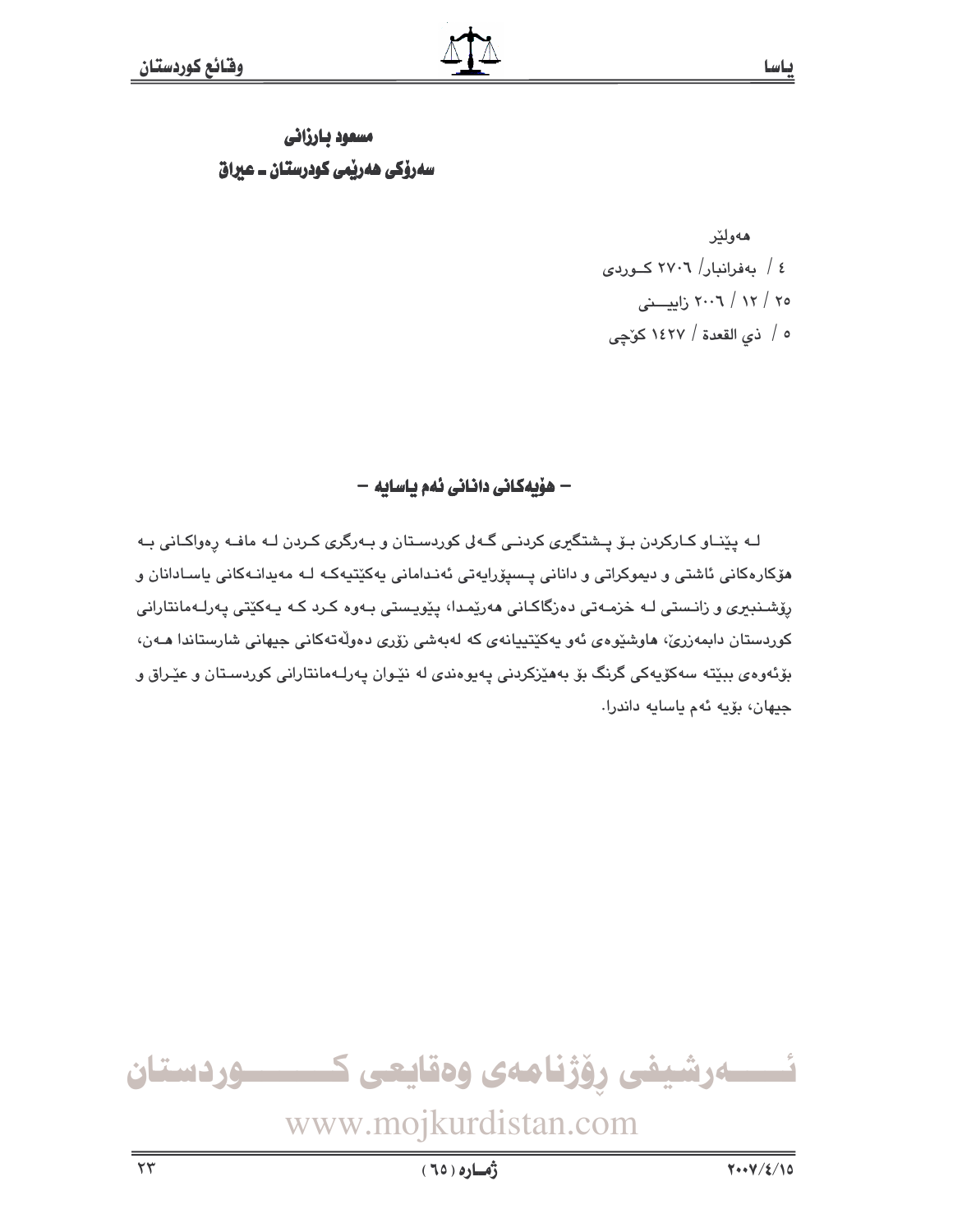ئه نجومهنی نیشتمانی کوردستان — عیراق ژمارەى بريار: ۲ میژووی بریار: ۲۰۰۷/٤/۲

بصريستار

یشت به حوکمهکانی ماددهی (۳) له یهیرهوی ناوخوی ژماره (۱) ی ههموار کراوی سالی (۱۹۹۲) ی ئەنجومەنى نيشتمانى كوردستان – عيراق و ، دوابەدواى بريارى ژمارە (٥) ى رۆژى ٢٠٠٥/٦/١٦ ، ئه نجومه ن له دانیشتنی ژماره (٤) ی رۆژی (٢/٤/٢) دا ئهم بریارهی خوارهوهی دا:

ىەكەم:

ئەندامى ئەنجومەنى نيشتمانى كوردستان <sup>—</sup>عێراق بەرێز ﴿ **كريم مجيد شريف** ﴾ بۆ ليژنەكانى (کاروباری دارایی و ئابووری) و (کشتوکال و ئاودیری ) زیاد دهکریّ.

دوومم:

ئهم بریاره له رۆژی (۲۰۰۷/٤/۳) هوه ئیقرار کراوه کاری پیّ دهکریت و، له رۆژنامهی رهسمی (وەقايعى كوردستان) يشدا بلاو دەكريتەوە.

عەدنسان مىوفىتىي سەرۆكى ئە نحومەنى نيشتمانى كوردستان – عيراق

ئــــــەرشيفى رۆژنامەى وەقايعى ك ـــــوردستان

www.mojkurdistan.com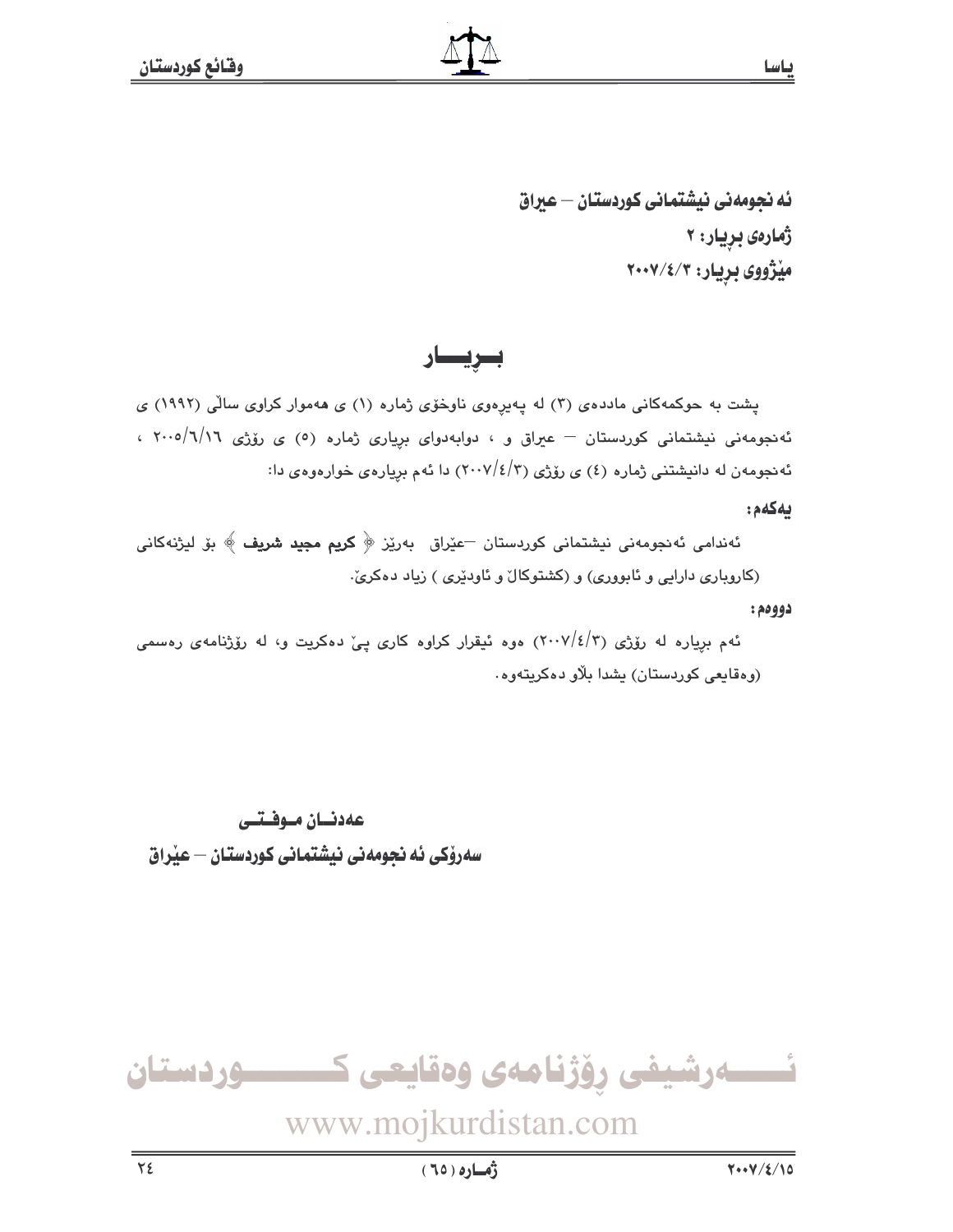









# www.mojkurdistan.com

 $\mathbf{y}$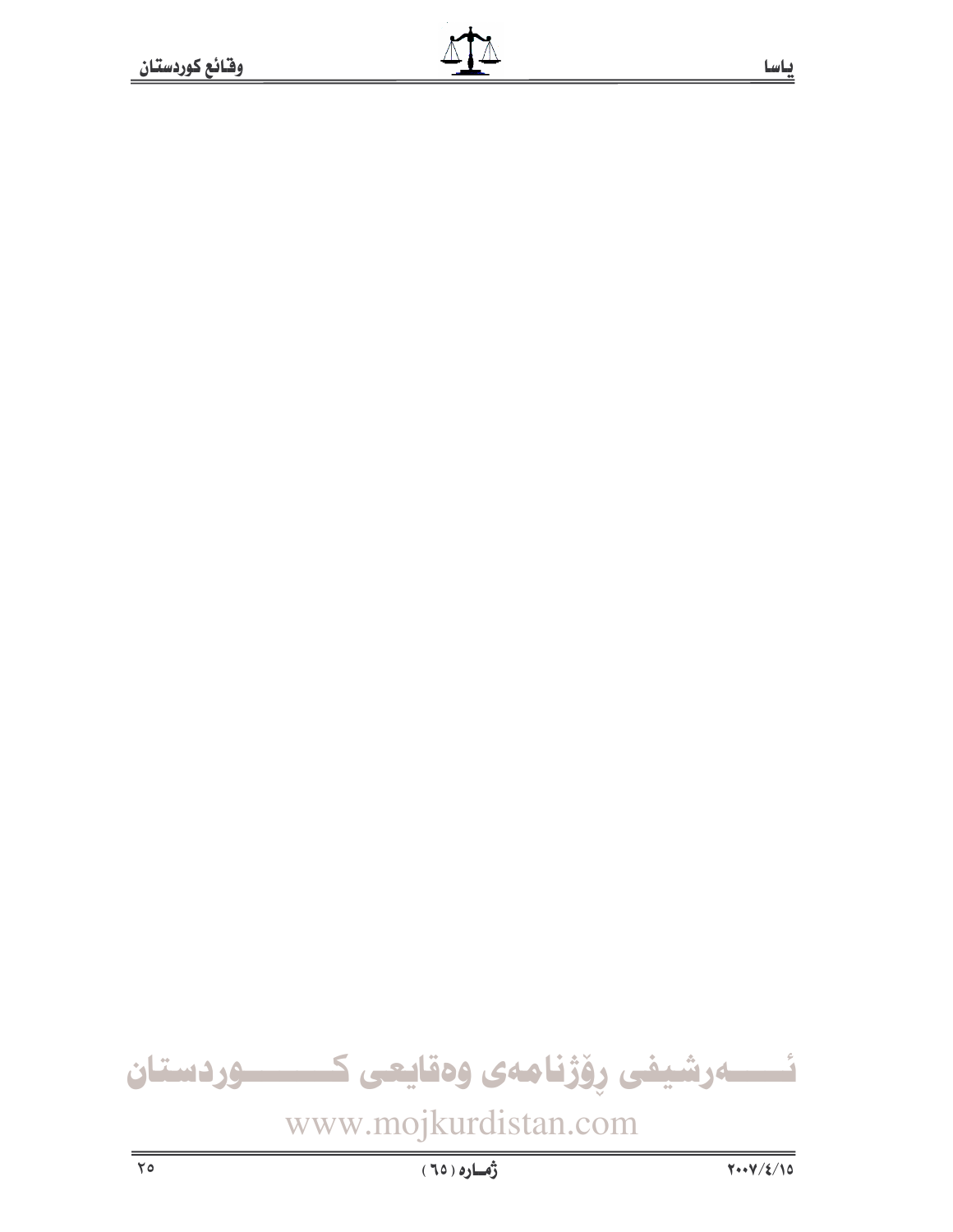قانون

# بسم الله الرحمن الرحيم

إفليم كوردستان — العراق رئساسة إلاقليم الرئيس

بناءًا على ما شرعه المجلس الوطني لكوردستان— العراق واستناداً لحكم المادة العاشرة/اولاً من القانون رقم (١)لسنة ٢٠٠٥ قانون رئاسة اقليم كوردستان— العراق، أصدرنا القانون الآتي:

# قانون رقم (١٤) لسنة ٢٠٠٦ قانون وزارة الإتصالات لأقليم كوردستان - العراق

المادة الأولى:

يقصد بالمصطلحات التالية المعانى المبينة ازائها لاغراض هذا القانون: **أولاً**: الاقليم : اقليم كوردستان ـ العراق· **ثانياً**: الوزارة : وزارة الاتصالات للاقليم. ثالثاً: الورير : ورير الاتصالات للاقليم. **رابعاً**: وكيل الوزارة : وكيل وزارة الاتصالات للاقليم. <mark>خامساً</mark>: المجلس : المجلس الاستشارى للاتصالات.

# (مهام الوزارة)

#### المادة الثانية :

تهدف الوزارة الى:۔ أولاًّا – تأمين إدارة وتشغيل وصيانة وتطوير أجهزة البدالات وشبكات خطوط الهاتف السلكية والهاتف النقال ووسائل الاتصالات الاخرى في محافظات الاقليم بالسعة الملائمة. **ثَـَّاثِياً**— بناء وتنظيم وتطوير شبكة الاتصالات باستخدام التكنولوجيا الحديثة والكيبل الضوئي واجهزة الربط الخارجي بين مدن الاقليم ومحافظات العراق وربطها بالعالم الخارجي

وفق الجدوى والحاجة.

 $\mathsf{Y}\circ$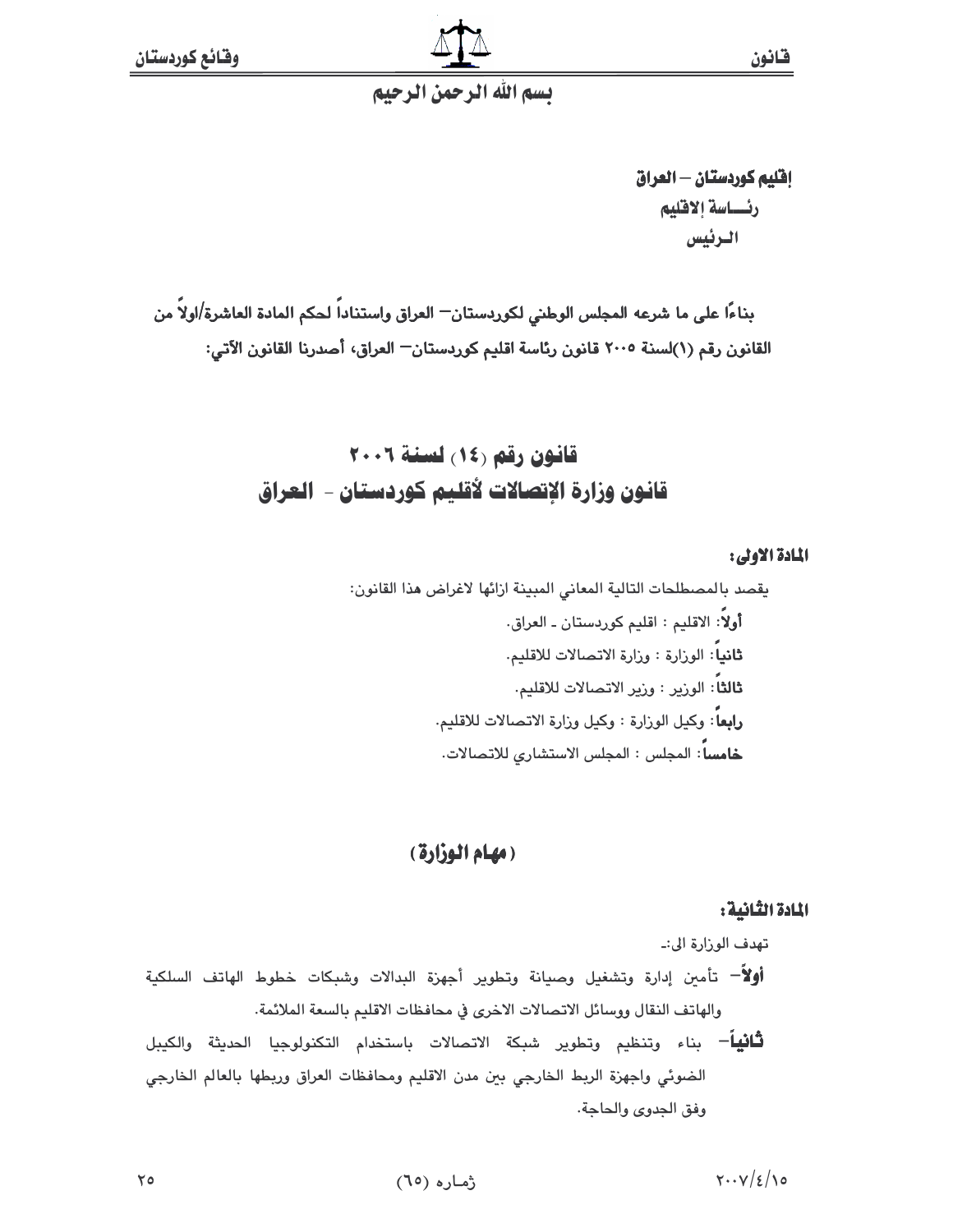**ثَّالثَّا**َّ بناء وتنظيم وتطوير مراكز البريد واصدار الطوابع البريدية وتقديم الخدمات البريدية باستخدام انظمة البريد السريع المتطور في مدن الاقليم بحيث تتوفر فيها كافة وسائل الاتصالات البريدية.

**رابعا**— بناء وتنظيم وتطوير الشبكات المعلوماتية والانترنيت في مدن الاقليم.

**خُـامسـا –** تنظيم الترددات المستخدمة في انظمة الاتصالات الصوتية والمرئية.

**سادساً** منح الاجازات لكافة المرافق الخاصة بالاتصالات والىريد للشركات المستثمرة المحلية والخارجية والاشراف عليها ومتابعتها بموجب ضوابط وعقود يتم الاتفاق عليها قانونا بين الوزارة والشركات المستثمرة،ولا يجوز للوزارة قبول اي شرط من الشركات يؤدي الى الاحتكار.

#### (تشبكلات الوزارة)

اللادة الثالثة :

باسا

- أولا:الوزير: هو الرئيس الاعلى للوزارة والمسؤول عن أعمالها وتوجيه سياستها وممارسة الاشراف والرقابة عليها وتصدر عنه وتنفذ باشرافه جميع القرارات و الاوامر و التعليمـات في كـل مـا لـه علاقـة بمهـام الوزارة وتشكيلاتها و صلاحياتها وسائر شؤونها الفنية والمالية و الإدارية و التنظيميـة وفـق احكـام القانون ويكون مسؤولا أمام مجلس الوزراء باعتباره عضوا متـضامنا فيـه ولـه تخويـل بعـض مـن صلاحياته الى وكيل الوزارة او المدراء العاميين او من يراه مناسبا من منتسبى الوزارة.
- **ثَّالَيْهَ**اً:وكيل الورارة:يساعد الورير في توجيه الورارة والاشراف على شؤونها ضمن الصلاحيات التي توكـل اليه .
- **ثَـَّالثَـَّا**َ:مكتب الوزير:برأسه موظـف بدرجـة مـدير حاصـل علـى شـهادة جامعيـة أوليـة ويعاونـه عـدد مـن الموظفين.
- **رابعاً**:مكتب وكيل الورارة:يديره موظف بدرجة مدير حاصل على شهادة جامعية أولية ويعاونـه عـدد مـن الموظفين.
- **ثماساً**:المستشارون:لا يزيد عددهم عن اربعـة وان يكونـوا مـن حملـة شـهادة جامعيـة اوليـة ولهـم خـبرة وممارسة.
- **سادساً**: المدبرية العامة للشؤون الإدارية والمالية:ويرأسها مدبر عام حاصل على شهادة جامعية أولية ومن ذوى الخبرة والاختصاص.
- 

**لثَّامناً**: المديرية العامة للتخطيط)والمتابعة:ويرأسها مدير عام حاصل جلى شهادة حامعية أولية ومـن ذوي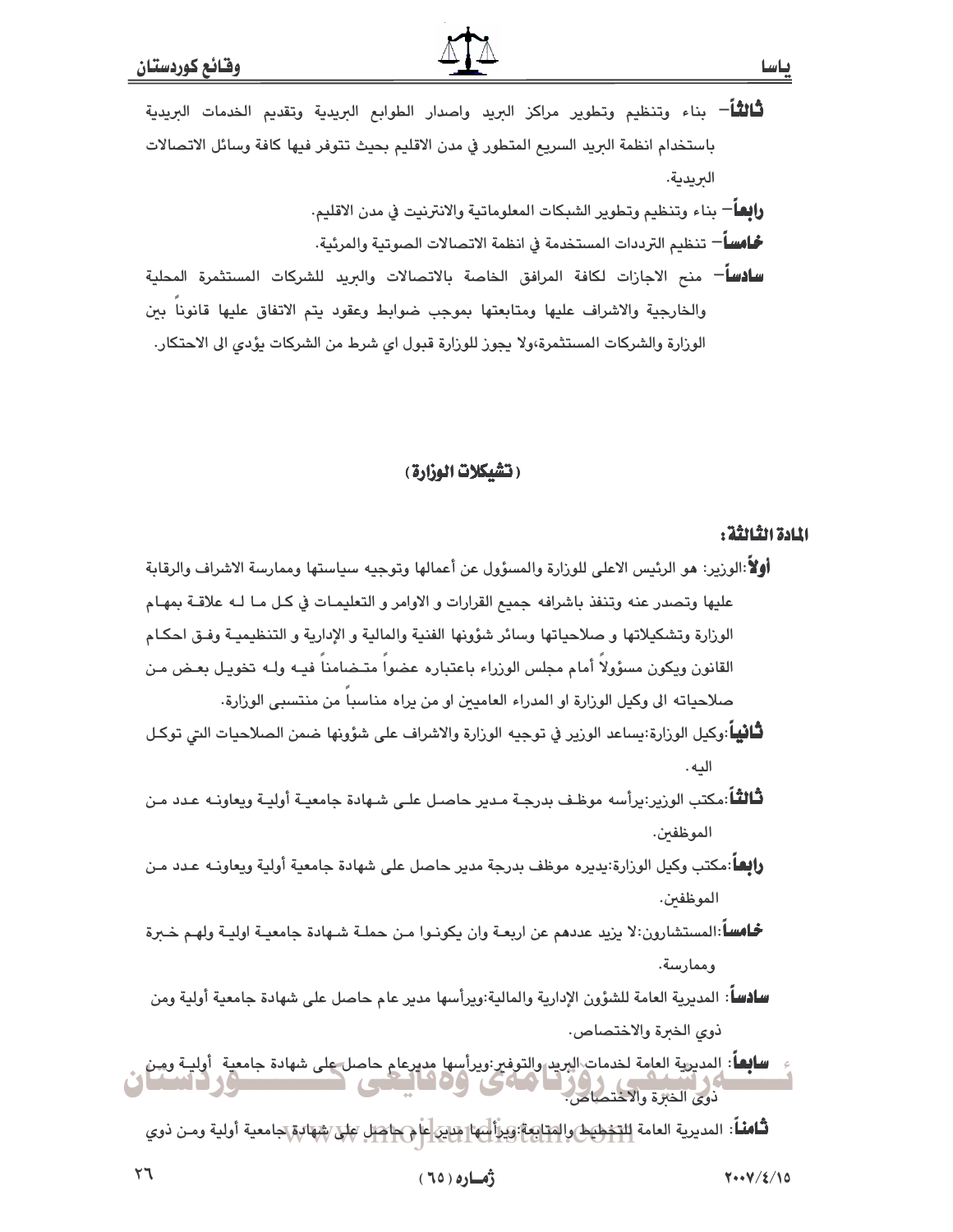الخبرة والاختصاص.

للّـاللهــا: المديرية العامة للاتصالات : يرأسها مدير عام حاصل على شهادة جامعية أولية ومـن ذوى الخـبرة والاختصاص.

#### المادة الرائعة:

أَوْلاً: يشكل في الوزارة مجلس استشاري باسم(مجلس الاتصالات) برئاسة الوزير وكالآتي:ـ

| 1- وكيل الوزارة                      | نائباً للرئيس. |
|--------------------------------------|----------------|
| ٢- مدير عام الشؤون المالية والإدارية | عضواً.         |
| ٣– مدير عام دائرة الاتصالات          | عضوا.          |
| ٤- المدير العام للتخطيط والمتابعة    | عضواً.         |
| 0- مدير الشؤون القانونية             | عضواً.         |
| $\mathbf{r}$ مستشارو الوزارة         | اعضاء.         |
|                                      |                |

٧– عضو أو اكثر يرشحه الوزير من داخل او خارج الوزارة .

#### **ثَـانياً**:مهام المجلس:۔

- \= إعداد وصباغة الاهداف العامة لخطط الوزارة على ضوء توجيهات مجلس وزراء الاقليم.
- ٢– مناقشة الخطط الأولية المعدة من قبـل المديريـة العامـة للتخطـيط والمتابعـة علـى ضـوء الخطط المقدمة من قبل التشكيلات التابعة للوزارة واقرارها مبدئيا ومتابعة تنفيذها.
	- ٣– اقتراح الخطط العامة للاتصالات وبرامج التشغيل والتسويق والمالية والاقتصاد.
- ٤– مناقشة التقرير الدورى العام للوزارة والذى يعده مكتب التخطيط والمتابعة وبيان ما يراه في هذا الشأن من ملاحظات وتوجيهات.
- 0– دراسة المشاريع والقوانين والانظمة والتعليمات المتعلقة باعمال واهداف الـوزارة ومـا يـراه مناسبا بهذا الشأن من ملاحظات وتوصيات.
- ٦- دراسة كل ما يعرض عليـه الـوزير مـن قـضايا وبيـان الـرأى فيهـا وتقديم المقترحـات والتوصيات المناسبة بهذا الشأن.
	- ▼− الاشراف على قطاع الاتصالات بشقيه العام والخاص.
- ٨− اقامة معاهد ودورات لتأهيل و اعداد متخصصين في مجـال الاتــصالات وتقنيـة المعلومـات بالتنسيق مع الجهات المختصة.

#### المادة الخامسة :

 $\mathsf{Y}\mathsf{V}$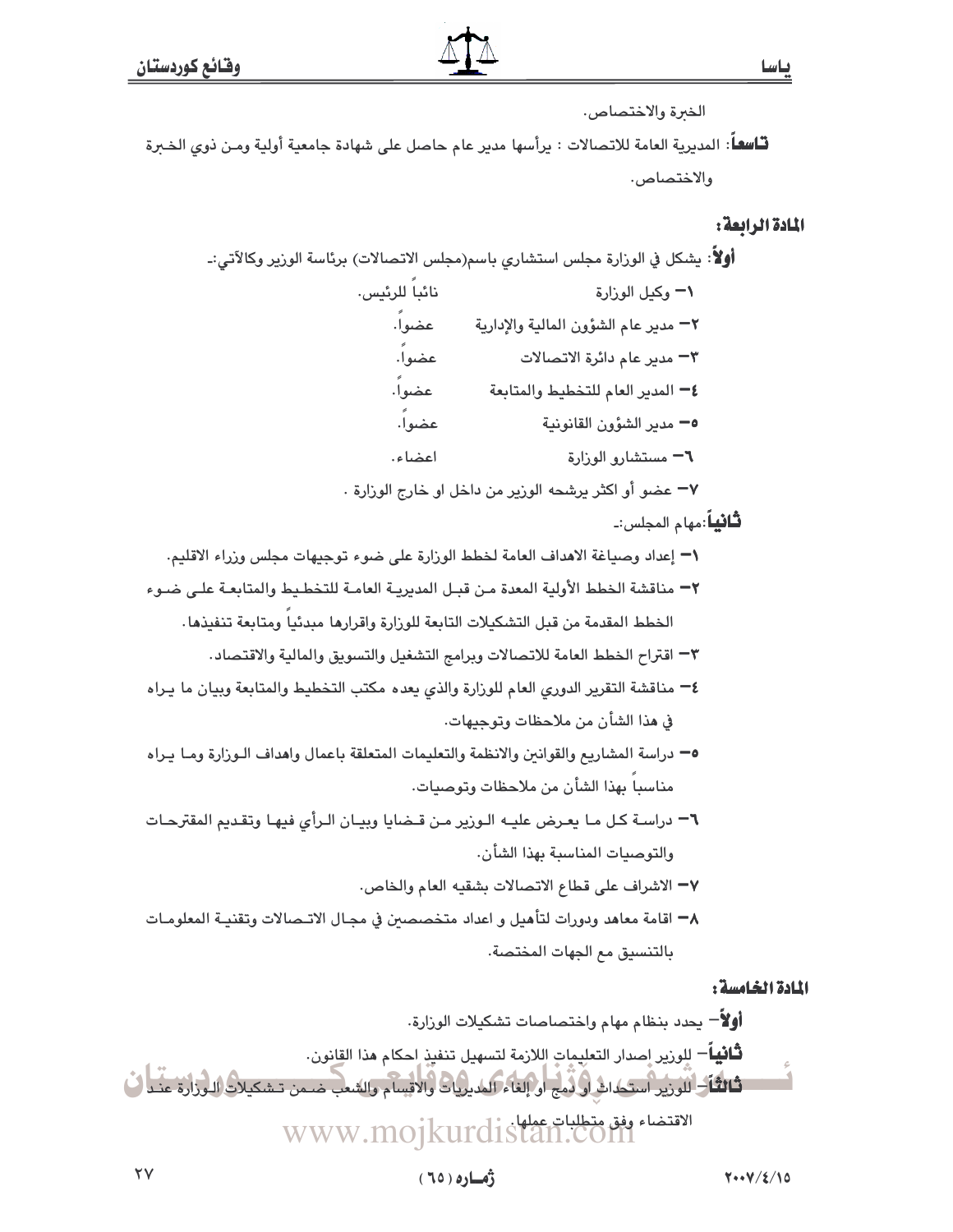#### ياسا

#### المادة السادسة:

لا يعمل بأي نص يتعارض مع احكام هذا القانون.

#### المادة السائعة:

على الوزراء والجهات ذات العلاقة تنفيذ احكام هذا القانون.

#### المادة الثامنة :

ينفذ هذا القانون اعتباراً من تاريخ اصداره وينشر في الجريدة الرسمية (وقائع كوردستان).

# مسعود البارزانى رئيس حكومة افليم كوردستان - عيراق

# صدر في هەولىر بتاريخ ٢٠٠٦/١١/٢١ ميلادية المصادف ٣٠/ گهلاريزان/ ٢٧٠٦ كوردي

#### الاسباب الموجبة

لاستحداث وزارة الاتصالات في الاقليم وبغية بناء وتنظيم وتطوير شبكة الاتصالات باستخدام التكنولوجيا الحديثة والترددات المستخدمة في أنظمة الاتصالات الصوتية والمرئية ولتأمين ذلك بإناطـة مـسؤولية الاتــصالات بوزارة خاصة في الاقليم فقد اصبح من الضروري تـشريع قـانون يحـدد تـشكيلات ومهـام واهـداف هـذه الـوزارة والمديريات المرتبطة بها ولتحقيق ما تقدم فقد شرع هذا القانون.

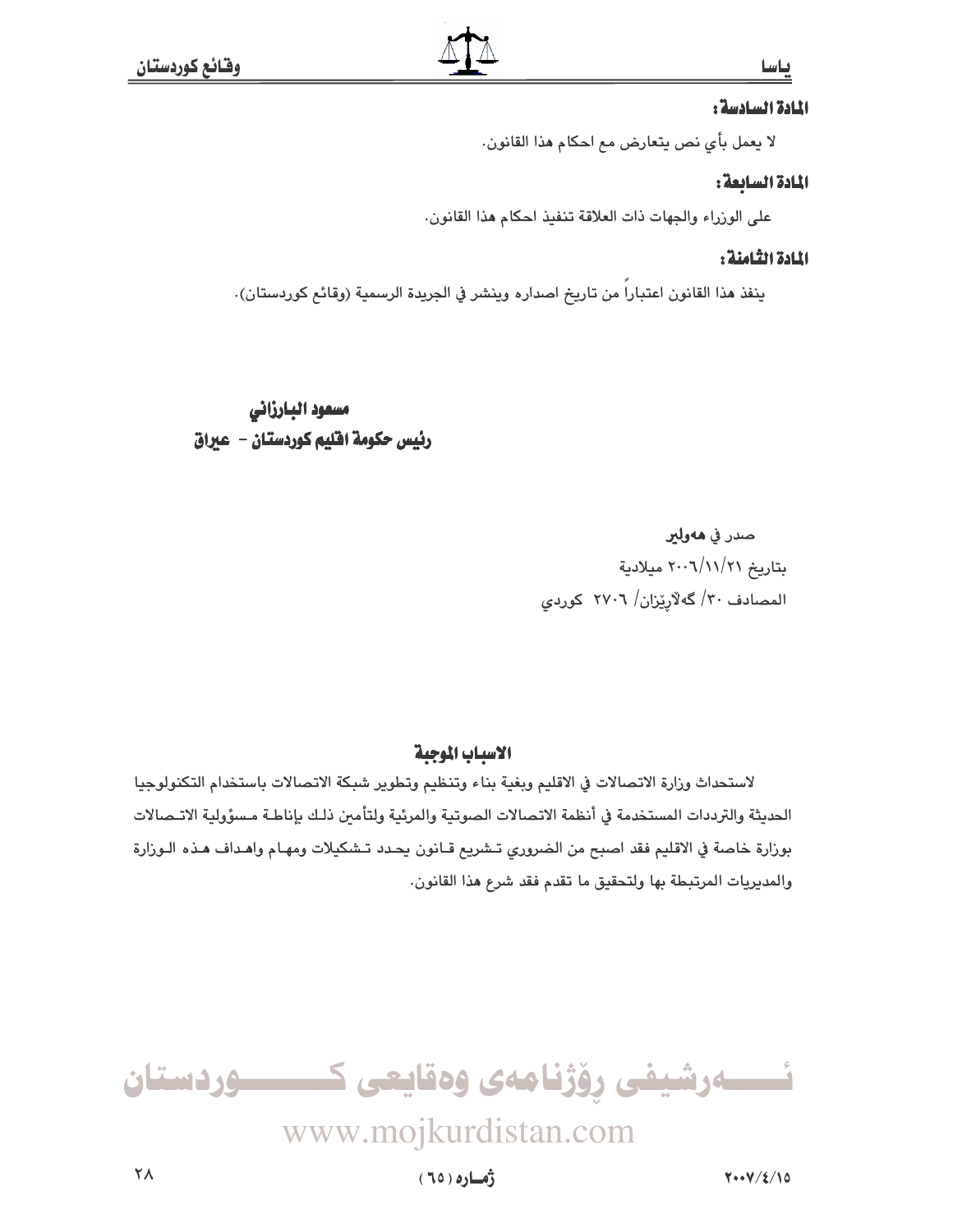# يسم الله الرحمن الرحيم

إفليم كوردستان — العراق رئـــاسة إلاقليم الرئيس

## هَّانُونَ التَّعْدِيلِ الثَّاني لقَّانُونَ وزارة التَّرْبِيةُ لإهْلِيم كوردستَّان- العراق رفق (٤) لسنة( ١٩٩٢) المدل

وفقا للصلاحيات الممنوحة لنا في الفقرة الأولى من المادة العاشرة من قانون رئاسة إقليم كوردستان — العراق رقم (١) لسنة ٢٠٠٥ واستنادا على ما شرعه المجلس الوطني لكوردستان — العراق في جلسته المرقمة ( ١٨ ) و المنعقدة في ٦٠ /١١/١٦ قررنا إصدار :

# قانون رقم (١٥) لسنة ٢٠٠٦ قانون التعديل الثاني لقانون وزارة التربية لإقليم كوردستان– العراق رقم (٤) لسنة( ١٩٩٢) المحدل

#### المادة الأولى:

تلغي الفقرة (٦)من المادة (الأولى).

#### المادة الثانية:

تعدل الفقرة (٣) من المادة الثانية و تقرأ كالآتي: -

( للوزير مستشارون لايزيد عددهم عن اربعة يساعدونه في ادارة شؤون الوزارة و تنفيذ مهماتها الفنيـة و

التربوية على ان يكونوا من حملة شهادة جامعية اولية ومن ذوى الخبرة و الممارسة ).

#### اللادة الثالثة :

تلغى المادة الثالثة و يحل محلها مايلي:-

{هدف الوزارة :— تهدف الوزارة الى تنشئة جيل متعلم واعٍ محب لوطنـه اخـذ بـالتفكير العلمـي ومتـشبع

بالعلم و المعرفة و الخلق، مستوعب لمعطيـات التطـور الچـضاري، مـدرك لحقـوق الانـسان ومـؤمن بمبـاديئ الديمقراطية و المواطنة و واجباتها متفهم للحرية والمسؤولية في نطاق المجتمع و توفير فرص التعلم لكل من www.mojkurdistan.co+إليه www.mojkurdistan.co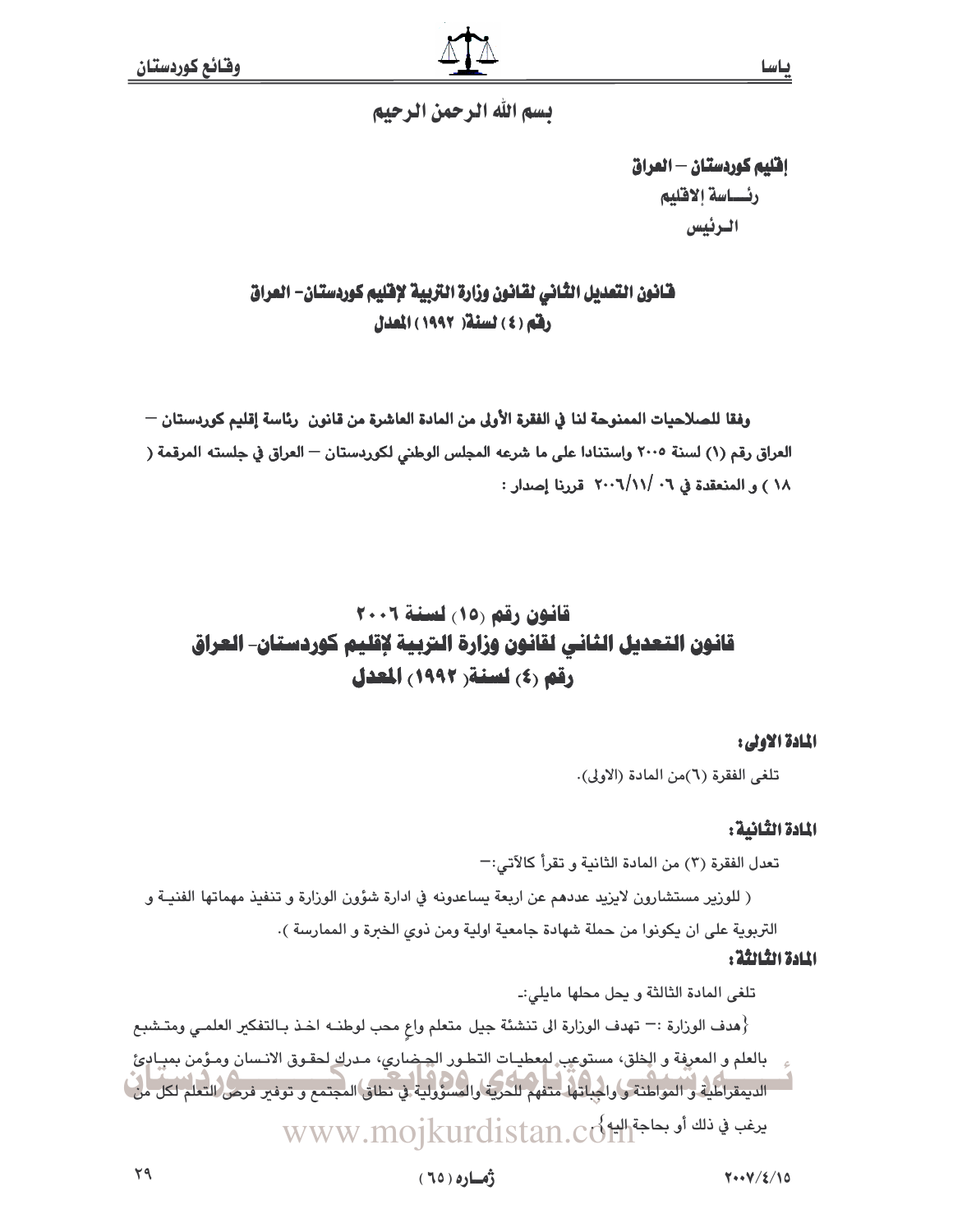#### المادة الرابعة :

<mark>یـاسا</mark>

تعدل الفقرة(٤) من المادة الرابعة و تضاف فقرة اخرى اليها لتصبح الفقرة (٥) لها وتقرآن كالآتي:

- ٤— جعل اللغات التركمانية والسريانية والأرمنية لغة التعليم في المناطق التي يشكل الناطقين فيها كثافـة سكانية وفقاً للضوابط التربوية على ان يكون تعليم اللغتين الكوردية والعربية إلزامياً.
- 0ـ تغيير المناهج الدراسية لجميع المراحل الدراسية وفق متطلبـات العـصر بحيـث يـتلاءم مـع الـسياسة التربوية والتنموية في اقليم كوردستان.

#### المادة الخامسة:

تعدل الفقرتان (١) و (٤) من المادة الخامسة و تقرآن كالآتي:

- ٦ـ ضمان اعداد وتأهيل المعلمين و المدرسين و المـشرفين التربـويين و المـسؤولين عـن ادارة التعلـيم و الاشراف عليه و اعادة تدريبهم اثناء الخدمة و تمكينهم من النمـو المهـني و العلمـي و دعـم منـزلتهم بالتنسيق مع وزارة التعليم العالي و البحث العلمي والوزارات ذات العلاقة.
- ٤ـ العنايـة بالتربيـة الدينيـة و الخلقيـة وفـق مبـادئ التـسامح والتعـاون والـصدق والاخـلاص في الأقـوال والاعمال.

#### المادة السادسة:

تلغى المادة التاسعة و يحل محلها ما يلي: تنشئ الوزارة من الصفوف و المدارس وفق الأساليب العلمية الحديثة لرعاية: أ ـ ذوى الاحتياجات التربوية الخاصة. ب– المتفوقين والموهوبين.

#### المادة السابعة :

تعدل المادة الحادية والعشرين وتقرأ كالآتي: ـ تتكون تشكيلات مركز الوزارة من: ٦ـ مكتب الوزير. ٢ـ مكتب وكيل الوزارة. ٣ـ المديرية العامة للديوان. ٤– المديرية العامة للمناهج و الوسائل التعليمية و المطبوعات. 0– المديرية العامة للنشاط الرياضي و الفني. ٦- المديرية العامة لرياض الأطفال و التعليم الإبتدائي. وردستان ٧− الفِدلِيَّنِيَّة العامةِ للتقويمِ وَالْإِمْتِلْمَائِنَاتُ وَالشهاداتِ شَا أَسْكَرَ ٨- المديرية العامة للتعليم الثانوي و المهنى. www.moikurd istan.com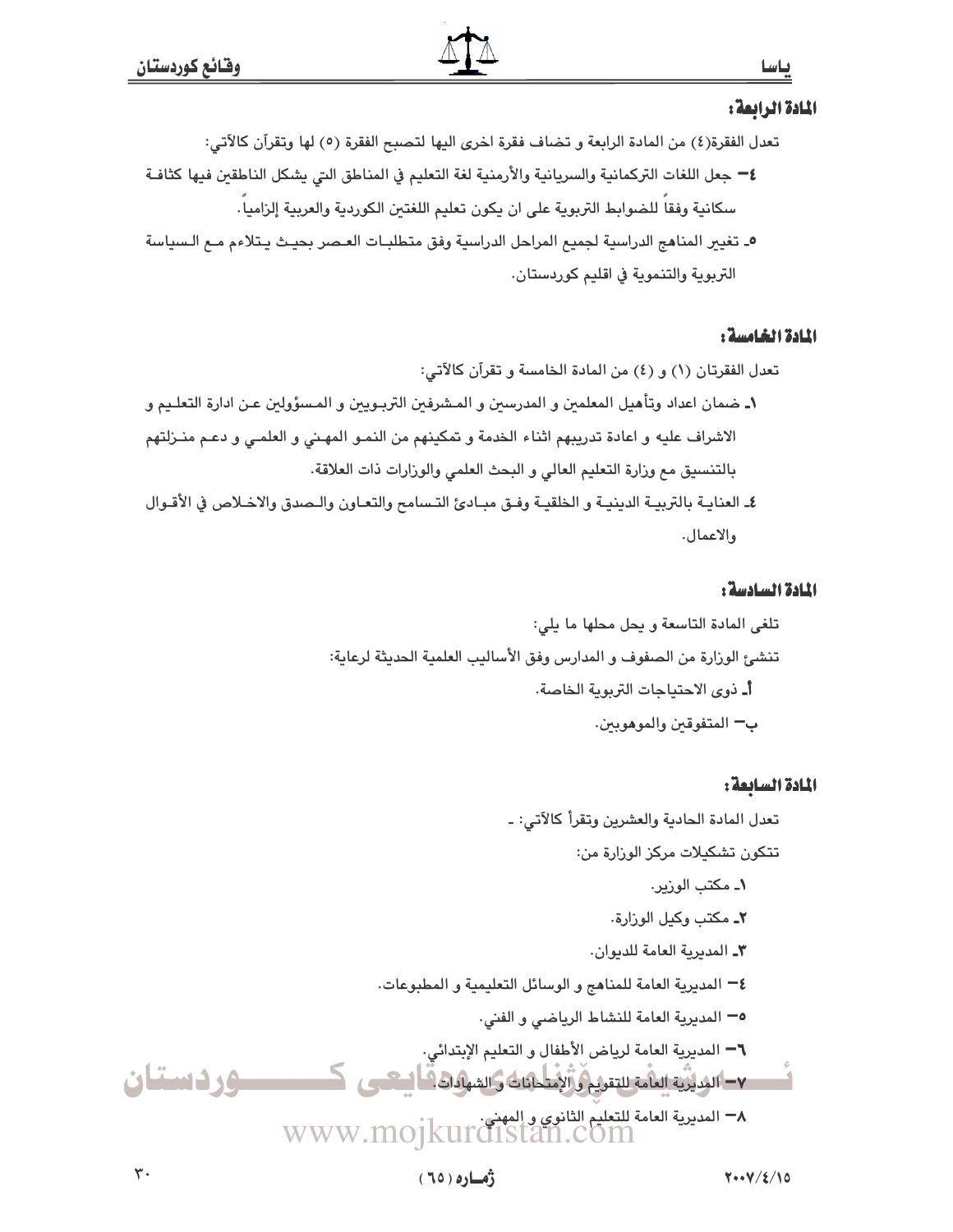- ٩– المديرية العامة للتخطيط التربوي. ∙١− المديرية العامة للتعليم التركماني.
- 11– المديرية العامة للتعليم السرياني.
- ١٢– المديرية العامة للمعاهد و التدريب.
- 1٣– المديرية العامة للإشراف التربوي.
- ١٤– المديرية العامة للأبنية والمعامل.

## المادة الثامنة :

يضاف مايلي الى أخر المادة الثانية والعشرين المعدلة وتصبح الفقرة (٥) لها: ٥ ـ أ− للورير التعاقد مم خبراء عراقيين. ب= للورير التعاقد مع الاجانب أو الشركات للاستفادة من خبراتهم في المجالات التي يراهـا ضـرورية أو بحاجة الى خدماتهم بعد موافقة رئاسة مجلس الوزارء.

#### المادة التاسمة :

تضاف المادة التالية الى القانون بتسلسل المادة الثانية والعشرين (مكررة) وتقرأ كالآتي:

#### المادة الثانية والعشرين (مكررة):

أولا: تنشئ الوزارة بنظام معاهد المعلمين و الفنون الجميلة و الفندقة و السياحة و غيرها . **ثانيا:** ينظم التعليم المهنى و فروعه بنظام.

#### المادة العاشرة:

تضاف المادة التالية الى القانون بتسلسل المادة السابعة (مكررة) وتقرأ كالآتي:

#### المادة السابعة (مكررة):

يجوز اختصار مدة الدراسة بالأنتقال الى صف اعلى و تحدد بتعليمات جميع الأمور المتعلقة بالإنتقال.

#### المادة الحادية عشرة:

تضاف المادة التالية الى القانون بتسلسل المادة العشرين (مكررة) وتقرأ كالآتي:

#### المادة العشرين (مكررة):

يجب ان يتوفر في المدير العام للتربية المواصفات التالية : للتعليمية · www.mojkurdistan.com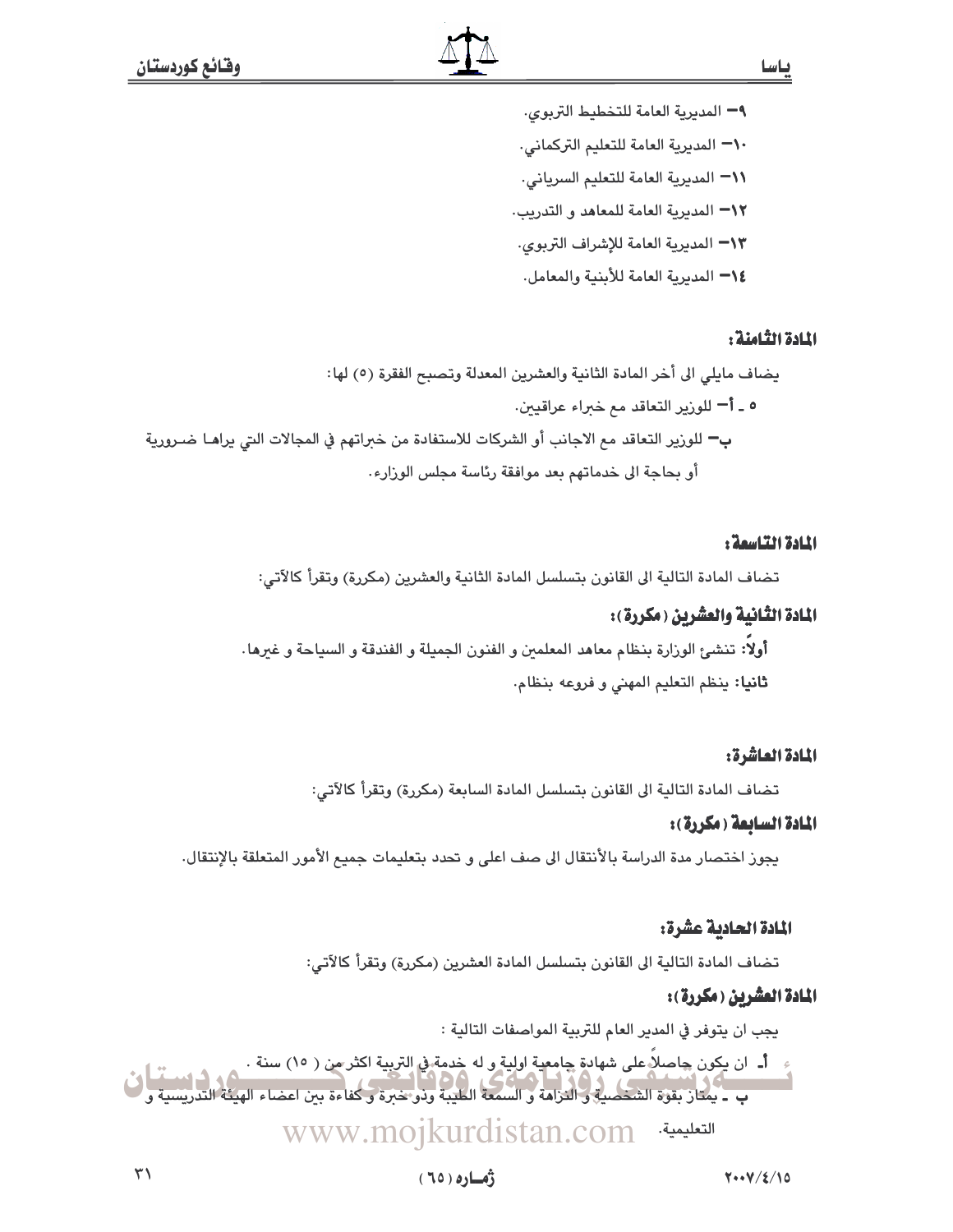#### المادة الثانية عشرة:

للورير اصدار التعليمات اللازمة لتسهيل تنفيذ احكام هذا القانون.

#### المادة الثالثة عشرة:

لايعمل بأي نص يتعارض واحكام هذا القانون.

#### المادة الرابعة عشرة:

على مجلس الوزراء والجهات ذات العلاقة تنفيذ احكام هذا القانون.

#### المادة الخامسة عشرة:

ينفذ هذا القانون إعتباراً من تأريخ اصداره وينشر في الجريدة الرسمية(وقائع كوردستان).

# مسعود البارزاني رئيس افليم كوردستان —العراق

هه ولير ۲۳ /گهلاریزان/۲۷۰٦ کوردی ١٤ /١١/ ٢٠٠٦ ميلادية ٢٣ /شوال/٤٢٧هجرية

#### ( الاسباب الموجبة)

تماشياً مم اهداف المرحلة التي تتمثل في ايلاء قطاع التربية مايستحقه من أهمية من أجل اسهامه بصورة فعالة في حركة التطور والتقدم التي يشهدها اقليم كوردستان ولتمكين وزارة التربية مـن مواكبـة التطـور والتقـدم العلمى والحضارى ولضمان تحقيق اهداف الوزارة وبغية جعلها ۖ أكثر فاعليةً وقدرةً على تحقيـق ذلـك فقـد شـرع هذا القانون.



 $\tau\tau$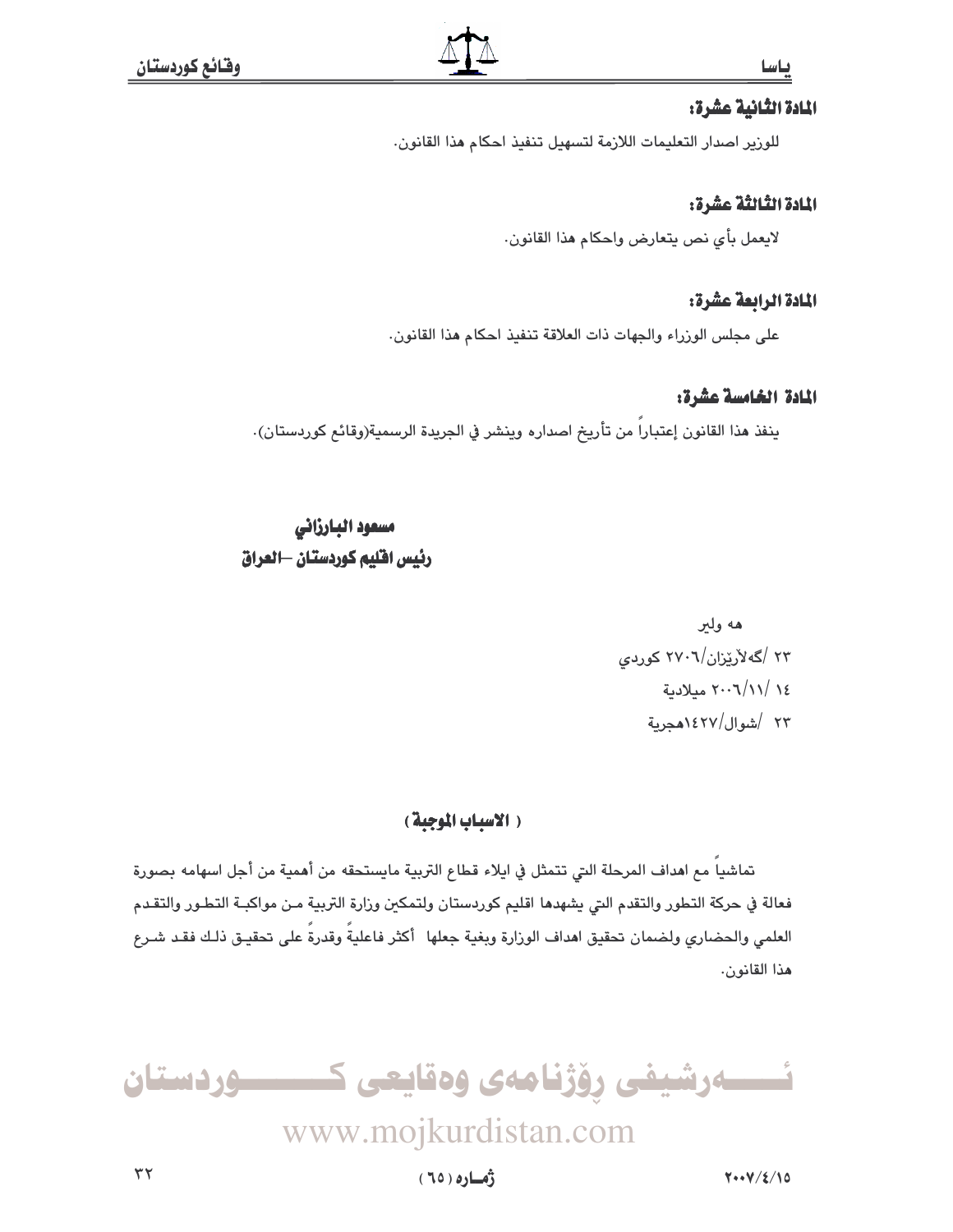## يسم الله الرحمن الرحيم

إفليم كوردستان - العراق رئاسة إلاقليم الرئيس

## قانون إ تحاد فضاة أقليم كوردستان – العراق

وفقا للصلاحيات الممنوحة لنا في الفقرة ( الأولى ) من المادة ( ا**لعاشرة** ) لقانون رئاسة إقليم كوردستان <sup>—</sup> العراق رقم (١) لسنة ٢٠٠٥ و بناء على ما شرعه المجلس الوطني لكوردستان — العراق في جلسته المرقمة ( ٢٠ ) و المنعقدة في ١٤ /١٦/١٦ قررنا إصدار :

# قانون رقم ( ١٦) لسنة ٢٠٠٦ قانون إتحاد قضاة أقليم كوردستان - العراق

#### المادة الأولى:

يقصد بالمصطلحات الآتية المعاني المبينة ازائهالاغراض هذا القانون:— أولاً:— الاقليم : اقليم كوردستان ـ العراق. **ثَـَّانيباً** :— الإتحاد : إتحاد قضاة اقليم كوردستان ـ العراق. **ثَـالثـَّا**ً:— الهيئة العامة : السلطة العليا للإتحاد وتضم جميع القضاة الأعضاء المسجلين فيها. **رانعاً**: <del>–</del> المجلس : محلس إدارة الإتحاد.

# القصل الأول التأسيس والأهداف

#### المادة الثانية :

يؤسس بموجب هذا القانون إتحاد مهنى مستقل للقـضاة يـسمى ب**إتحـاد قـضاة اقلـيم كوردسـتان** وَيكون مقره في العاصية اربيل وله أنّ يفتح فروعا في محافظات الاقليم. كان المستقبل التي تعليم التي تعليم التي ال<br>المستقبل المستقبل التي التي التي تحت التي تحت التي تحت المستقبل المستقبل التي تعليم التي تحت التي تحت التي توق ובונג ועותר

يتمتع الإتحاد بالشخصية اللعنوية والاشتقلال السالل والإداري11 . WWW

ثماره ( ٦٥ )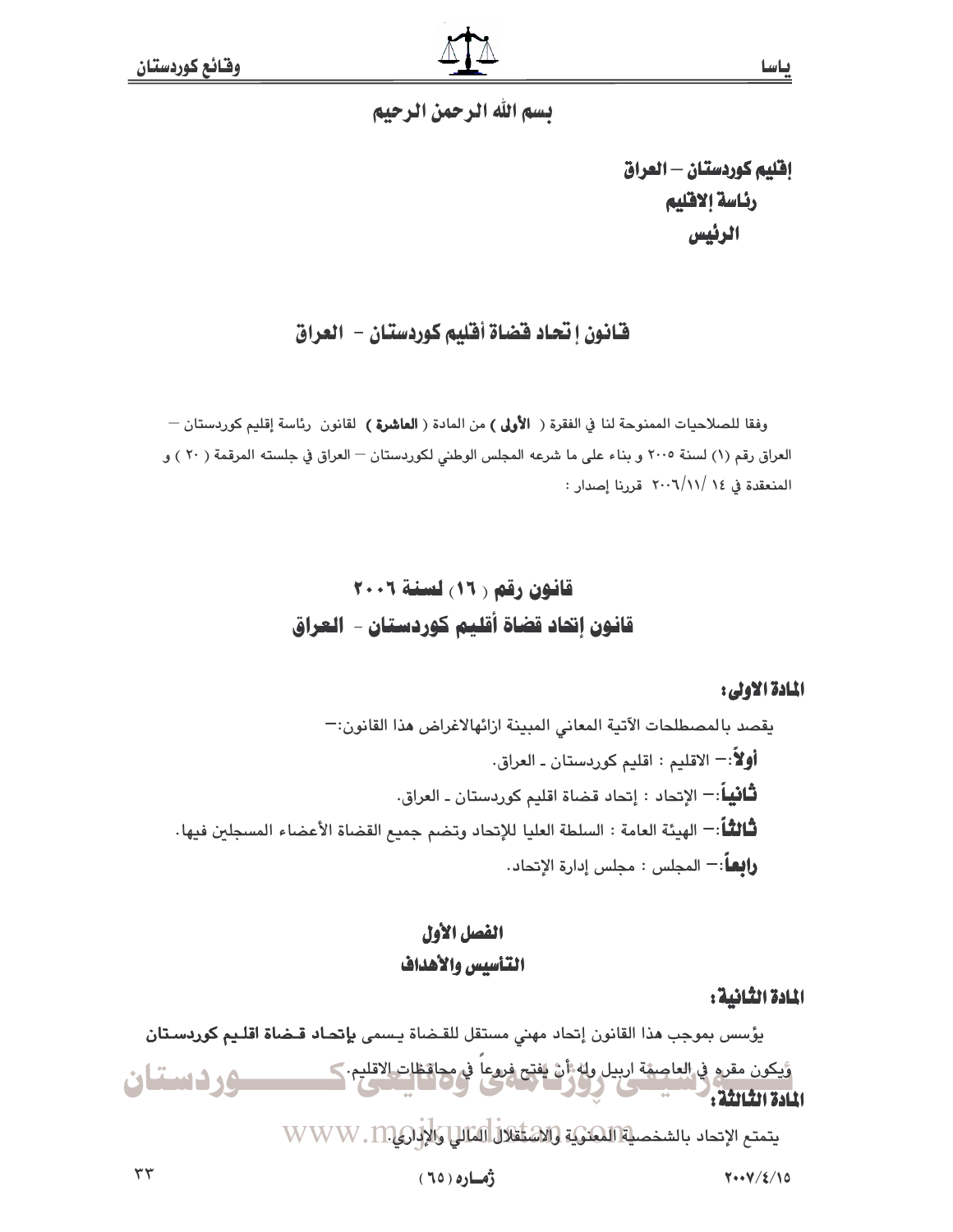#### المادة الرابعة :

يهدف الإتحاد الى ما يلي:-**اولاً:--** سيادة القانون واستقلال القضاء بما يمنع التدخل في شؤونه. **ثَـَّانيبـاً:—** السعى لتأمين حقوق القضاة. ثَلَالثُاً:— المحافظة على سمعة المهنة ومنزلتها بما ينسجم ومبدأ إستقلالية القضاء ونزاهتها. **رابِهاً:—** رفع المستوى العلمي للقضاة وتشجيعهم على تقديم البحوث القانونية والقضائية وفتح الدورات التدريبية والمشاركة فيها داخل الاقليم وخارجه. **حُـامساً:–** رفـم المستوى المعيشى للقضاة والا**م**تمام الخاص بتوفير الخدمات الصحية والاجتماعية لهم ولأسرهم بما يتلائم مع مكانتهم. **سادساً**:— الانضمام الى الإتحاد الدولي للقضاة وأية منظمة مماثلة وتوطيد العلاقات معها بما يحقق اهداف الاتحاد . **سابِعاً:—** تأمين احدث الوسائل والتقنيات لخدمة مسيرة العدالة ومواكبة التطورات القضائية العالمية . **ثَـَّامنـًا**ً:— التعاون مـع السلطتين التشريعية والتنفيذية في الاقليم لتطوير مسيرة القضاء. **تـّاسعـاً**: – فتح المراكز الثقافية والاجتماعية للقضاة. **عاشراً:—** ضمان احترام وحماية حقوق المواطنين الدستورية والقانونية. **حـادي عشر:—** إغناء الفكر القانوني والمساهمة في تطوير التشريع. **ثَـَّانـْي عشْر**:— إسناد القضاة في تطبيق حكم القانون وإحقاق الحق والعدالة.

# الفصل الثانى أولأ/ العضوية وإلتزاماتها

#### المادة الخامسة :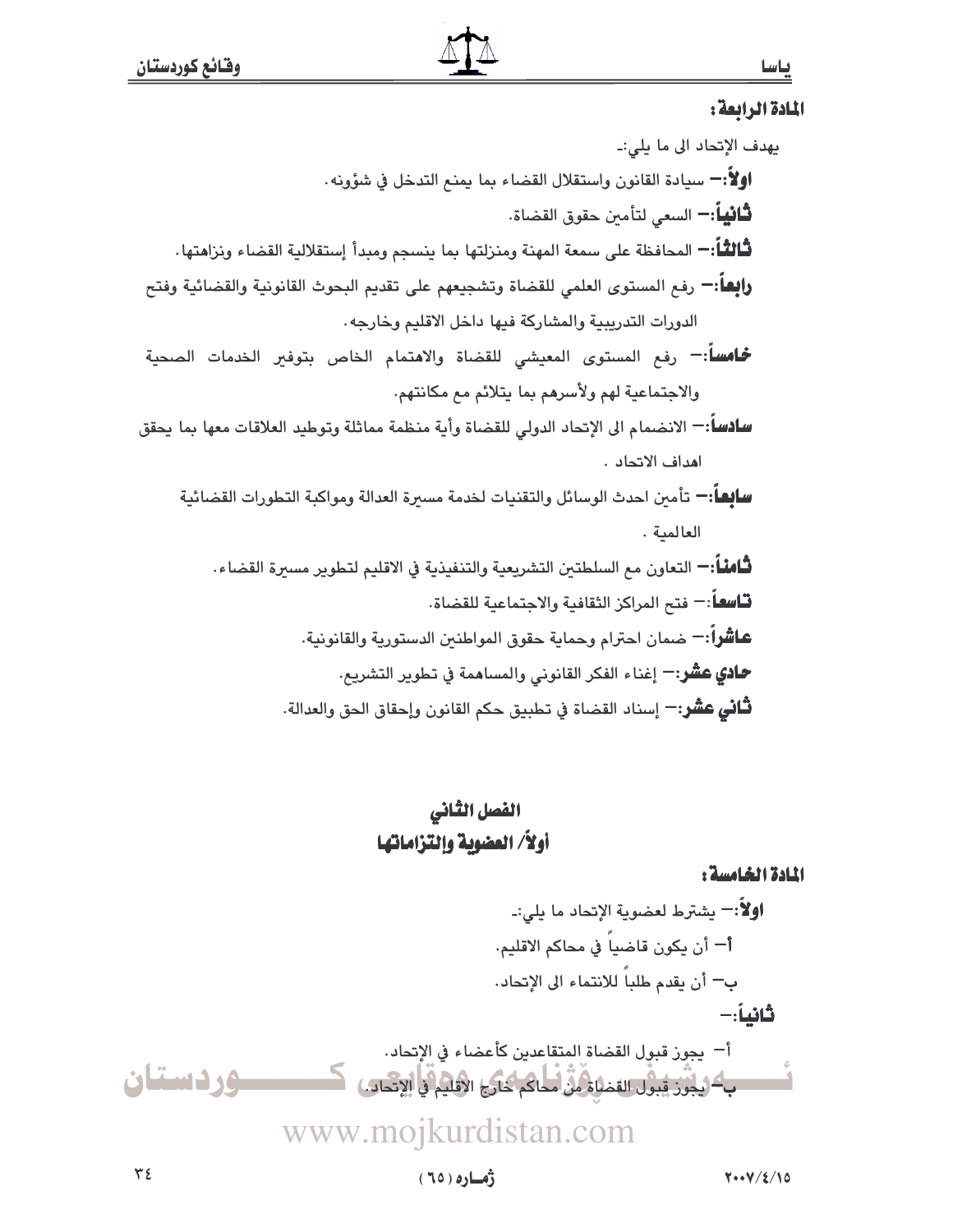#### المادة السادسة:

يلتزم العضو بما يلي:۔ **اولاً: –** دفع بدلات الانتماء والاشتراك. **ثَـَّائِياً:**— المحافظة على هيبة القضاء ومكانته والابتعاد عن كل ما يثير الريبة في استقامته . **ثَالثَـَّا**:— المساهمة في نشاطات الإتحـاد وحـضور اجتماعاتــه والالتــزام بمقرراتــه والـسعي لتحقيـق اهدافه.

ثانياً/ فقدان العضوية

#### المادة السابعة:

يفقد القاضى عضويته في الإتحاد : **اولاً:** – إذا فقد أحد شروط العضوية. **ثَـانياً:–** عند عدم الالتزام بواجبات العضوية. **ثَالث**ًا:— عند الاستقالة.

# الفصل الثالث التشكيلات والهام أولاً : الهيئة العامة

#### المادة الثامنة :

**اولاً:— تع**تبر الهيئة العامة أعلى سلطة للإتحاد وتتألف من جميع الأعضاء المسجلين الـذين أوفـوا بالتزاماتهم بموجب هذا القانون وتعقد مؤتمرها التأسيسي الأول بعد ستين يومـاً مـن تـأريخ نفاذ هذا القانون لإقرار النظام الداخلي للإتحاد وانتخاب المجلس.

**ثَـَّافِيـاً:–** يعقد الإتحاد مؤتمراته الدورية كل **ثلاث سنوات** مرة واحدة بقرار من المجلس وبدعوة مـن رئيس الإتحاد ويتم النصاب بحضور أغلبية أعضاء الهيئة العامة وعند عدم إكتمال النصاب تجرى الانتخابات بعد **خمسة عشر** يوماً من تاريخ الاجتمـاع الاول وفي نفـس الزمـان والمكـان حيث يعتبر النصاب كاملاً بحضور **ثلث** الأعضاء.

#### المادة التياسمة :

ءِ تتولى الهيئة العامة ما يلي:۔ .<br>**اولاً: –** مناقشة التقرير الأداري والمالي والتقارير الواردة من اللجان الأخرى **ثانياً: –** تحديد بدلان الإنتخاء ويزلانا الإشاراك السنار في الأعضاء W W W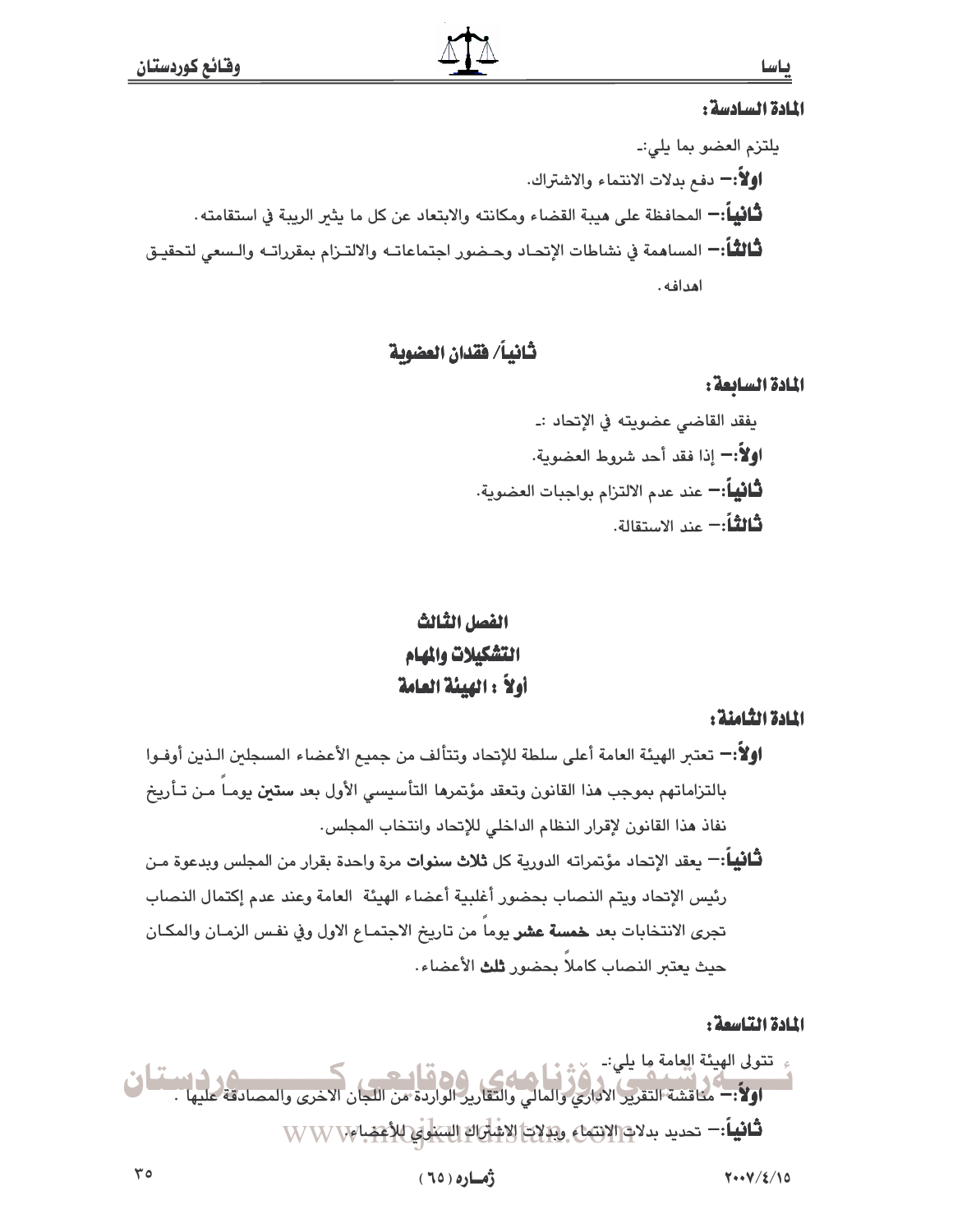ياسا

**ثَـالثـُـاً:—** إقرار التعديلات على النظام الداخلي وتقديم المقترحات لتعديل القانون. **رابعاً:–** إنتخاب المجلس.

ثانياً /الجلس

## المادة العاشرة:

أولاً: يتألف المجلس من سبعة أعضاء اصليين وعضوين إحتياط ويـتم إنتخـاب الـرئيس ونائبـه مـن بينهم ويجتمع دورياً كل شهرين وللرئيس دعوته للإنعقاد بصورة غـير اعتياديـة عنـد الـضرورة وينعقد بحضور أغلبية أعضائه ويتخذ قراراته بأغلبية الأعضاء الحاضرين وعند تساوى الاصوات يرجح الجانب الذي صوت له الرئيس. **ِثْـَافِيـاً**: ليس لرئيس المجلس حق الترشح لاكثر من دورتـن متتاليتـن. **ثَـالثـُا**ً: إذا تخلف عضو المجلس عن حضور ثلاثة اجتماعـات متتاليـة أو خمسة أجتماعـات متفرقـة خلال سنة واحدة بدون عذر مشروع يعتبر مستقيلاً من المجلس.

#### المادة الحادية عشرة:

المادة الثانية عشرة: يتولى رئيس المجلس ما يلي:۔ سيسية والحصافة الأخسيريات اولا: ﴿ تُمْثِيبُ لَ الاتحادُ الْقَرْأَيْنَا عَامَ الْكِتَابَ **ثانیــــاً:-** م حرف المبسالغ اللازم موافقة المجلس عليها.

 $\tau\tau$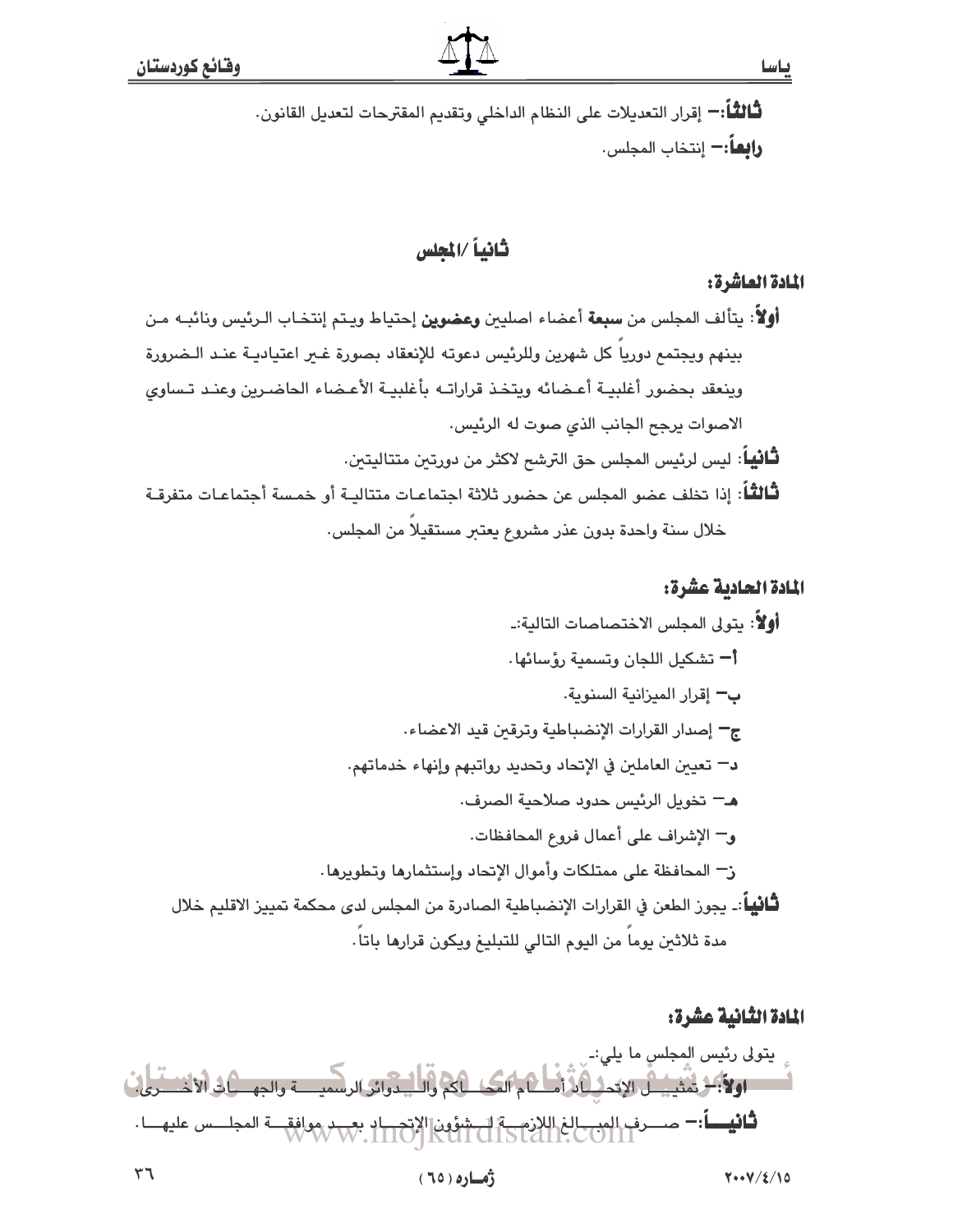**ثَالثاً:-** تخويل نائيه بعضاً من صلاحياته .

# ثالثاً/ فروع المعافظات

#### المادة الثالثة عشرة:

**اولاً:--** تتألف لجنة الفرع من رئيس وعضوين أصليين وعضو إحتيـاط يجـري انتخـابهم مـن قبـل أعضاء الفرع. **ثَـانيـاً:**— يسعى الفرع لتحقيق اهداف الإتحاد المنصوص عليها في هذا القـانون وتقـدم لجنــة الفـرع تقريراً سنوياً الى المجلس عن اعمال الفرع.

# القصل الرابع مالية الإتحاد

المادة الرابعة عشرة:

تتكون مالية الإتحاد من:۔ **اولاً:-** بدلات الإنتماء والإشتراكات السنوية. **ثَـانياً**:— المنح المخصصة من قبل حكومة الاقليم. **ثَـالثَـّاً:**– المنح والمساعدات الداخلية. **رابعاً**:— المنح والمساعدات الخارجية بعد موافقة حكومة الاقليم.

#### المادة الخامسة عشرة:

يتولى الإتحاد إدارة أمواله من خلال موازنة سنوية يتم تنظيمها وتنفيذها وفق النظام المحاسبي المعتمد لدى الدوائر الرسمية وتخضم حساباتها لتدقيق الرقابة المالية.

# القصل الخامس الأحكام الإنتقالية

#### المادة السادسة عشرة: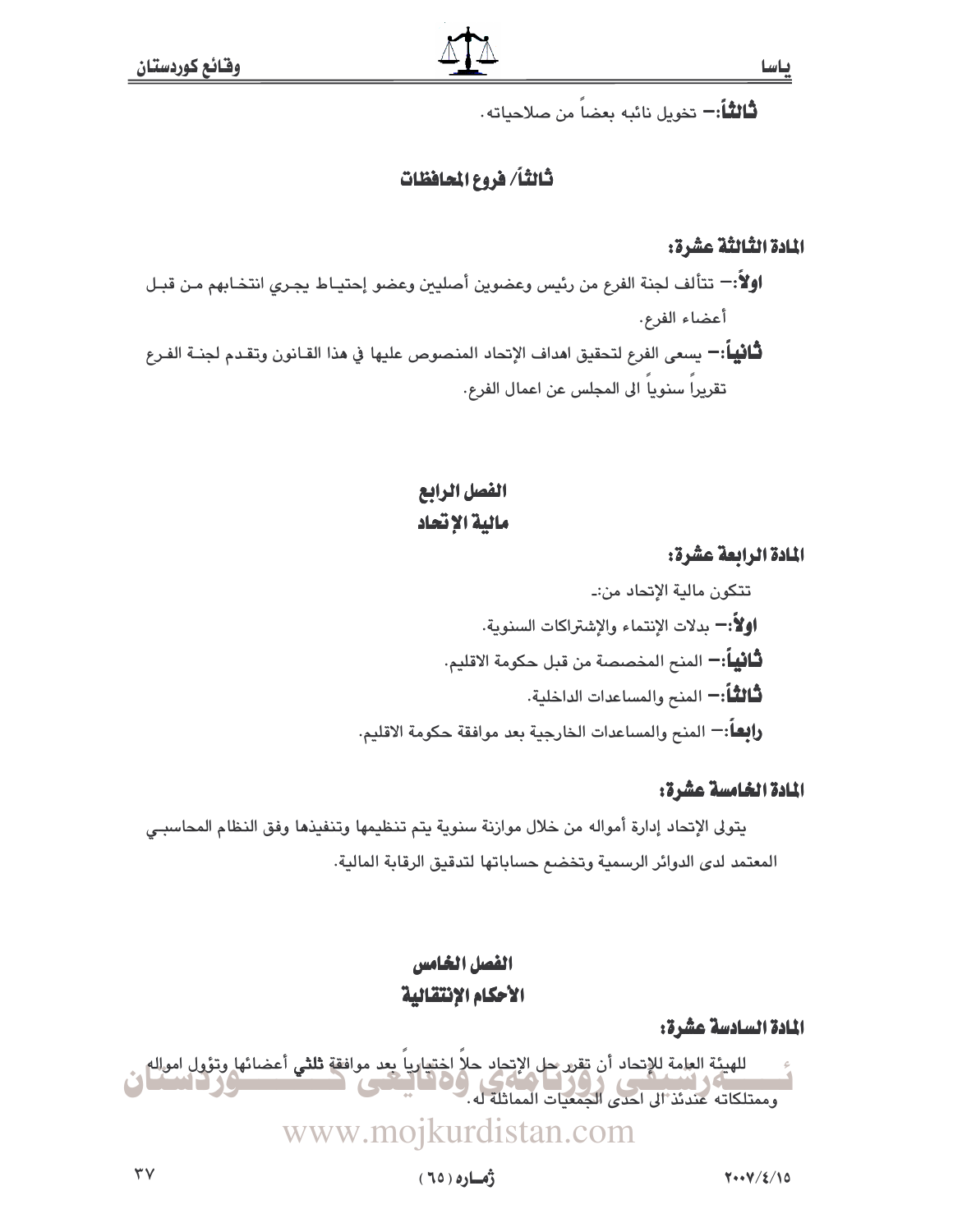# ياسا

#### المادة السابعة عشرة:

- أولاً:— لرئيس مجلس القضاء الطلب من محكمة بداءة موقع المقر الرئيسي للإتحاد بحلـه في الحـالات التالية:
- أ¬ إذا مضى على تأسيس الإتحاد سنة واحدة ولم يباشـر أعمالـه المنـصوص عليهـا في نظامـه الداخلي أو انقطع عن ممارسة أعماله للمدة المشار إليها بدون أسباب تعرر ذلك. بِ إذا خالف في نشاطاته الأهداف المنصوص عليها في المادة الرابعة من هذا القانون. **ثَـَّافِياً :**– يكون قرار محكمة البداءة قابلاً للطعن لدى محكمة تمييز الاقليم خلال مدة ثلاثين يوما مـن تاريخ صدوره ويكون قرار محكمة التمييز إثر الطعن باتا .

#### المادة الثَّامنة عشْرة:

للمجلس إصدار التعليمات اللازمة لتسهيل تنفيذ أحكام هذا القانون.

#### المادة التاسعة عشرة:

لا يعمل بأي نص قانوني أو قراريتعارض مع أحكام هذا القانون.

#### المادة العشرون:

على الوزراء المختصين تنفيذ احكام هذا القانون.

#### المادة الحادية والعشرون:

ينفذ هذا القانون إعتبارا من تاريخ إصداره وينشر في الجريدة الرسمية (وقائع كوردستان).

## مسعود البارزاني رئيس افليم كوردستان —العراق

هه ولێر ٢ /سەرماورەز/٢٧٠٦ كوردية ٢١ / ٢٠١ / ٢٠٠٦ مىلادىية ( /ذي القعدة/١٤٢٧هجرية ەرشىقتى رۆژنامەي وەقايعى كىسسسوردستان www.mojkurdistan.com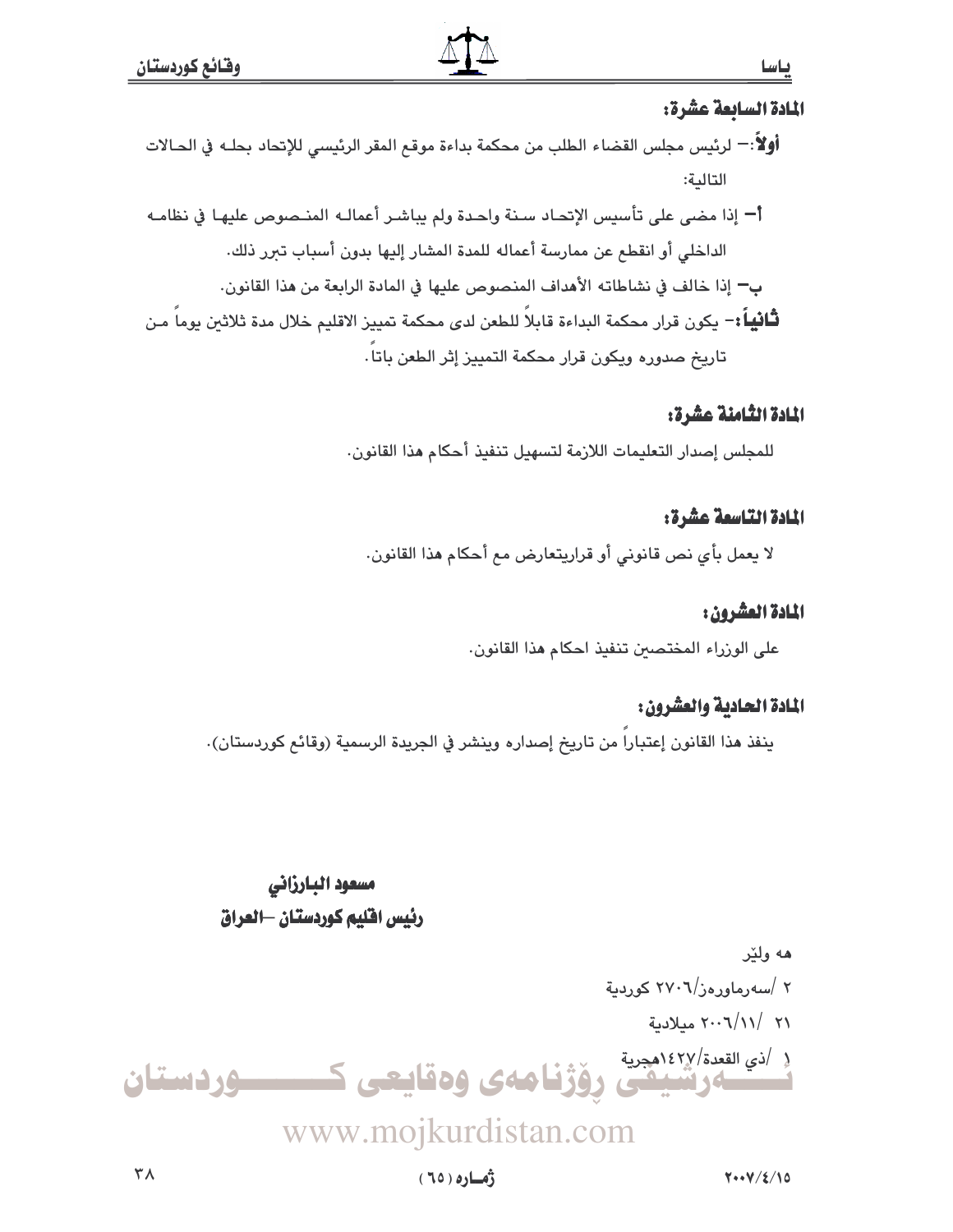ىاسا

يسم الله الرحمن الرحيم

إفليم كوردستان – العراق رئاسة إلاقليم الرئيس

## قانون ا تحاد برنانیی کوردستان

وفقا للصلاحيات الممنوحة لنا في الفقرة الأولى من المادة العاشرة لقانون رئاسة إقليم كوردستان — العراق رقم (١) لسنة ٢٠٠٥ و بناء على ما شرعه المجلس الوطني لكوردستان - العراق في جلسته المرقمة ( ٢٢ ) و المنعقدة في ٢٩ /١١/١٦ قررنا إصدار :

# قانون رقم (١٧) لسنة ٢٠٠٦ قانون اتحاد برلمنيى كوردستان

# الفصل الاول التأسيس والأهداف

#### المادة الأولى:

يؤسس بموجب هذا القانون اتحاد مستقل للبرلمانيين يسمى باتحاد برلمانيي كوردستان ويكون مقره في العاصمة اربيل وله ان يفتح فروعاً له في محافظات الاقليم .

#### المادة الثانية :

يتمتع الاتحاد بالشخصية المعنوية والاستقلال المالي والادارى.

#### المادة الثالثة :

يهدف الاتحاد الى مايلي:۔ اولاً:العمل على توظيف خبرات أعضاء الاتحاد التشريعية والثقافية والعلمية لإغناء المشاريع والمقترحات <mark>ِ \_\_\_ التي تقدم لبرلمان كوردشتان والم</mark>ماهية في تطوير القوانين النافذة في الاقليم. \_\_\_\_\_\_\_@ و **ف انسماسا ت**ي **ثَانِياً:**إعداد البحوث والدراسات ذات الصلة بالعمل البرلماني. www.mojkurdistan.com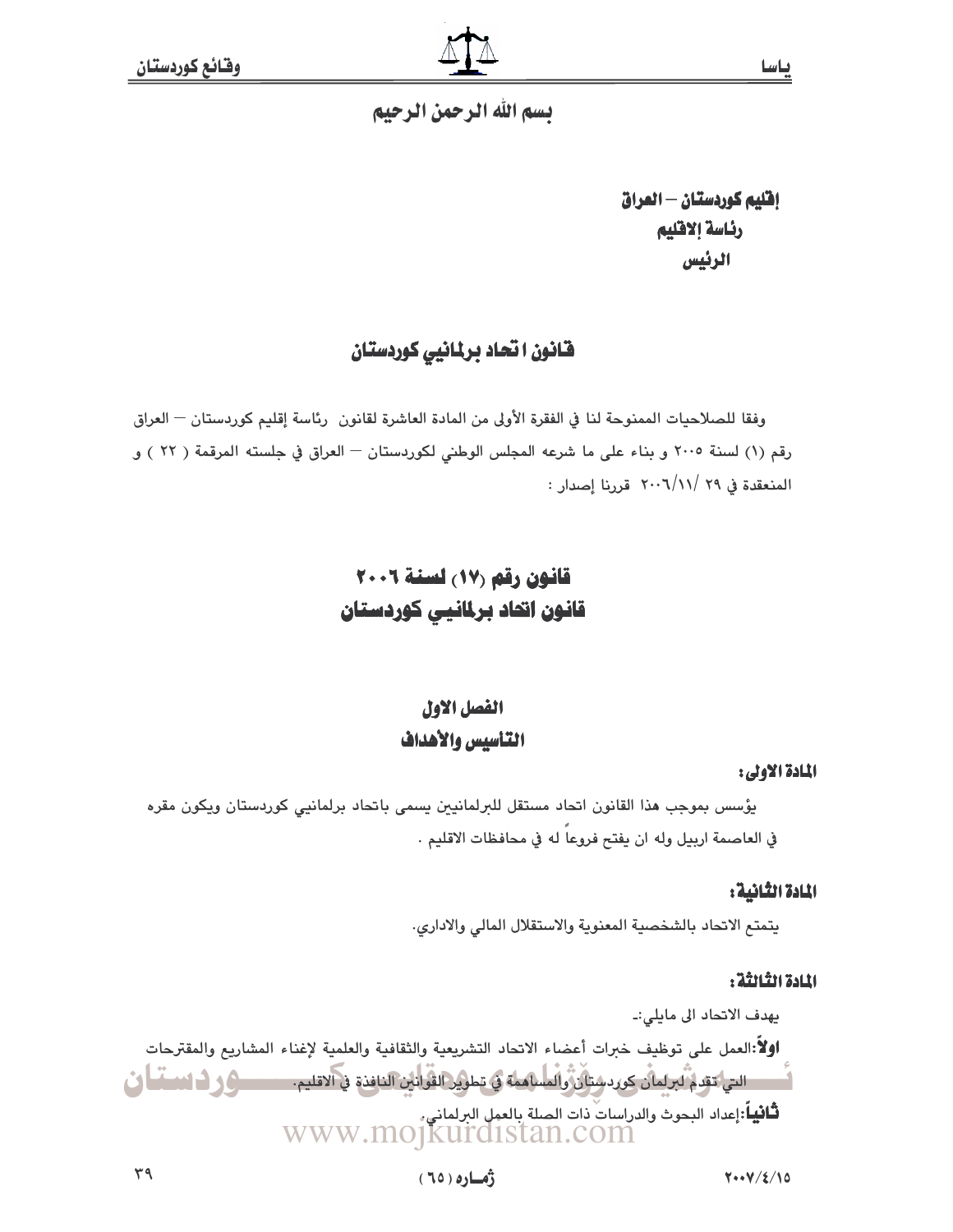ثَلَالثًاً:نشر الوعى والثقافة الديمقراطية والبرلمانية ومباديء حقوق الانسان. **رابِها:**العمل على الانضمام الى المنظمات والاتحادات الدولية ذات الاهداف المماثلة للاتحاد. **مُحامساً**:العمل على المشاركة في المجالات والنشاطات الدولية والمحلية للمنظمات ذات العلاقة بالعمل البرلماني. **سادساً**:الدفاع عن حقوق شعب كوردستان في كافة المجالات الوطنية والدولية. **سابهـاً:**الدفاع عن حقوق الاعضاء والعمل على تأسيس المراكز الاجتماعية والثقافية لهم. **ثَـَّامنـْا**ً:العمل على تفعيل آليات الدفاع عن حقوق المواطنين الدستورية والقانونية.

# الفصل الثانى العضوية

#### المادة الرابعة:

**اولاً:** بشترط لعضوية الاتحاد أن بكون:ـ \— من مواطني اقليم كوردستان أو من يمثل الاقليم في البرلمانات المشمولة بهذا القانون. ٢= عضو عمل أو يعمل في احدى دورات المجلس الوطنى لكوردستان ـ العراق بعد إنتفاضة سنة ١٩٩١. ٣- عضو يعمل في مجلس النواب العراقي أو كان عضوا في الجمعية الوطنية العراقية بعد سقوط النظام سنة  $.5.7$ **ثَّانياً**: يفقد عضو الاتحاد عضويته في الحالات التالية: \¬ إذا قدم الاستقالة عن عضويته في الاتحاد وتم قبولها من قبل الهيئة الادارية. ٢– حكم عليه بجريمة مخلة بالشرف. ٣- إذا فصل من عضوية الاتحاد بقرار من الهيئة العامة لارتكابه اعمالا تنافي أهداف الاتحاد. ٤— الوفاة.

# الفصل الثالث الهيئة العامة

#### المادة الخامسة:

تتكون الهيئة العامة من كافة الاعضاء الذين أوفوا بالتزاماتهم.

#### المادة السادسة:

تجتمع الهيئة العامة كل سنتين لتحقيق ما يلي:

أولاً:انتخاب الهيئة الإدارية للاتحاد بالاقتراع السري المباشر بأغلبية الحاضرين من سبعة أعضاء أصليين

## وعضوين احتياط. می کسی می کند .<br>دنیا: مناقش است الهیئه الایالیه با حادی وه قاییعی کسیست و دستان

ثالثاً: إقرار الميزانية السنوية للاتحاد المعه من قبل الهيئة الإدارية. WWW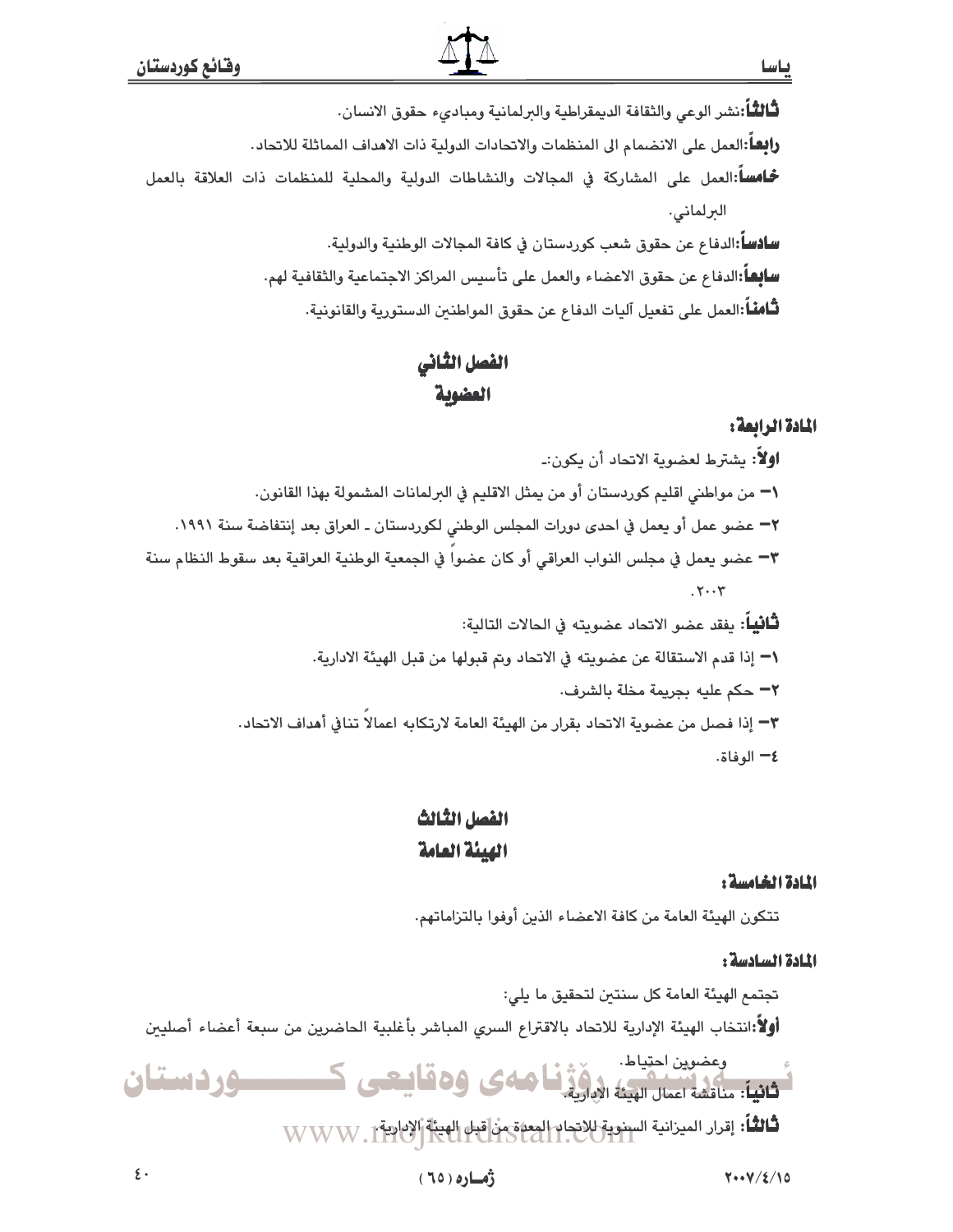رابعاً: النظر في شؤون الاتحاد وإقرار المقترحات المقدمة إليها بشأن تعديل القانون.

#### المادة السائمة:

**أَوْلاً:** تحتمع الهبئة العامة احتماعاً استثنائياً في اح*دى* الحالات الاتبة: \¬ بقرار من الهيئة الإدارية. ٣— بطلب يقدم الى الهيئة الادارية من ٣١١ ثلث اعضاء الهيئة العامة. ثانياً:

\— يحدد الموضوع المطلوب الاجتماع من أجله ولا يجوز الخروج عن المنهاج المحدد له. ٢– يعتبر النصاب حاصلا بحضور أكثرية اعضاء الهيئة العامة.

#### المادة الثامنة :

تنتخب الهيئة الإدارية في أول اجتماع لها خلال اسبوع من تاريخ انتخابها رئيساً ونائباً للرئيس ومسؤولاً ـ ماليا من بين اعضائها.

#### المادة التاسمة:

تقوم الهيئة الإدارية بما يلي:-أولاً: قبول طلبات الانتساب الى الاتحاد أو رفضها لمن رفض طلبه الطعن في قرار الرفض ل*دى* محكمة تمييز اقليم كوردستان خلال مدة ثلاثين يوماً من تاريخ صدوره ويكون قرار محكمة التمييز إثر الطعن باتاً . **ثَـَّاثِياً:** الـحفاظ على اموال الاتحاد واستحصالها وإقرار صرف النفقات ضمن الموجودات ولا يجوز التصرف باموإل الاتحاد الا بقرار من الهيئة الادارية. **ثَـالثَـَّا**: اعداد التقرير السنوى عن نشاط الاتحاد واعماله.

# القصل الرابع الامور الادارية

#### المادة العاش ة:

أَوْلاً: يمارس رئيس الاتحاد المهام التالية: \¬ برأس اجتماعات الهيئة الادارية وفي حالة غيابه بنوب عنه نائب الرئيس. ٢- يمثل الاتحاد او من يخوله امام القضاء والجهات الاخرى. ٣– يمارس جميع الصلاحيات المخولة له من قبل الهيئة العامة. ٤– يوقع على مستندات الصرف والصكوك ومحاضر الجلسات ومراسلات الاتحاد 0– برأس احتماعات الهيئة العامة. ِّ **شَانِياً:** يتولى الْمُسؤولُ المالي المُهلَّم ْالمالية للاتحاد ويشرفُ على مسك السجلات ويوقع مع رئيس الاتخّار ن الصكوك ومستندات الصرف. www.moikurdistan.com

 $Y \cdot Y / 2 / 10$ 

**ژمساره ( ٦٥ )**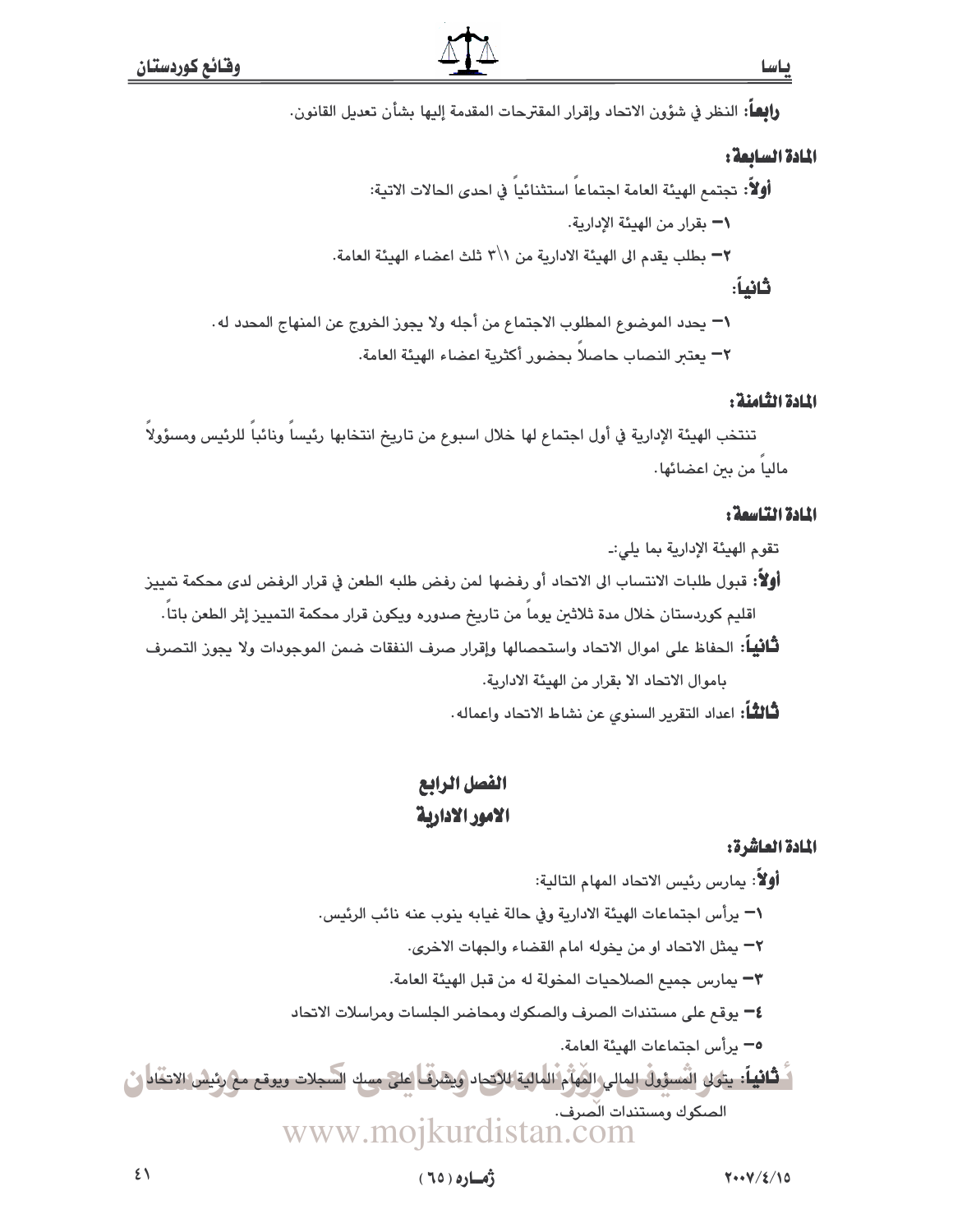

باسا

# الفصل الخامس مالية الاتحاد

#### المادة الحادية عشر:

تتكون مالية الاتحاد من: أولاً: الاشتراك السنوى للاعضاء. **ِٿَائِياً**: منح برلمان کورڊستان ـ العراق وحکومة اقليم کورڊستان. **ثَـالثَـاً:** الهبات والتـرعات. **رابِعـاً**: ريم المطبوعات التي يصدرها الاتحاد.

# القصل السادس أحكام ختامية عامة

#### المادة الثانية عشر:

أولاً:في حالة حل الاتحاد تؤول امواله الى اقرب اتحاد مماثل في الاهداف. **ثانياً:**تطبق احكام قانون الجمعيات النافذ في الحالات التي لم يرد فيها نص في هذا القانون.

#### المادة الثّالثّة عشر :

للهيئة العامة اصدار الانظمة والتعليمات اللازمة لتسهيل تنفيذ احكام هذا القانون.

#### المادة الرابعة عشر:

لا يعمل بأي نص يتعارض واحكام هذا القانون.

#### المادة الخامسة عشر :

على مجلس الوزراء والجهات ذات العلاقة تنفيذ احكام هذا القانون. المادة السادسة عشر :

ينفذ هذا القانون اعتباراً من تاريخ نشره في الجريدة الرسمية (وقائم كوردستان).

# مسعود البارزاني رئيس افليم كوردستان- العراق

هەوليىر ٢٧٠٨/ بەفرانبار/٢٧٠٨ كوردية رۆژفا هەى وەقايىمى كىسىسورداستان NETV/ني القعدة/١٤٢٧هجرية www.mojkurdistan.com

زماره ( ٦٥ )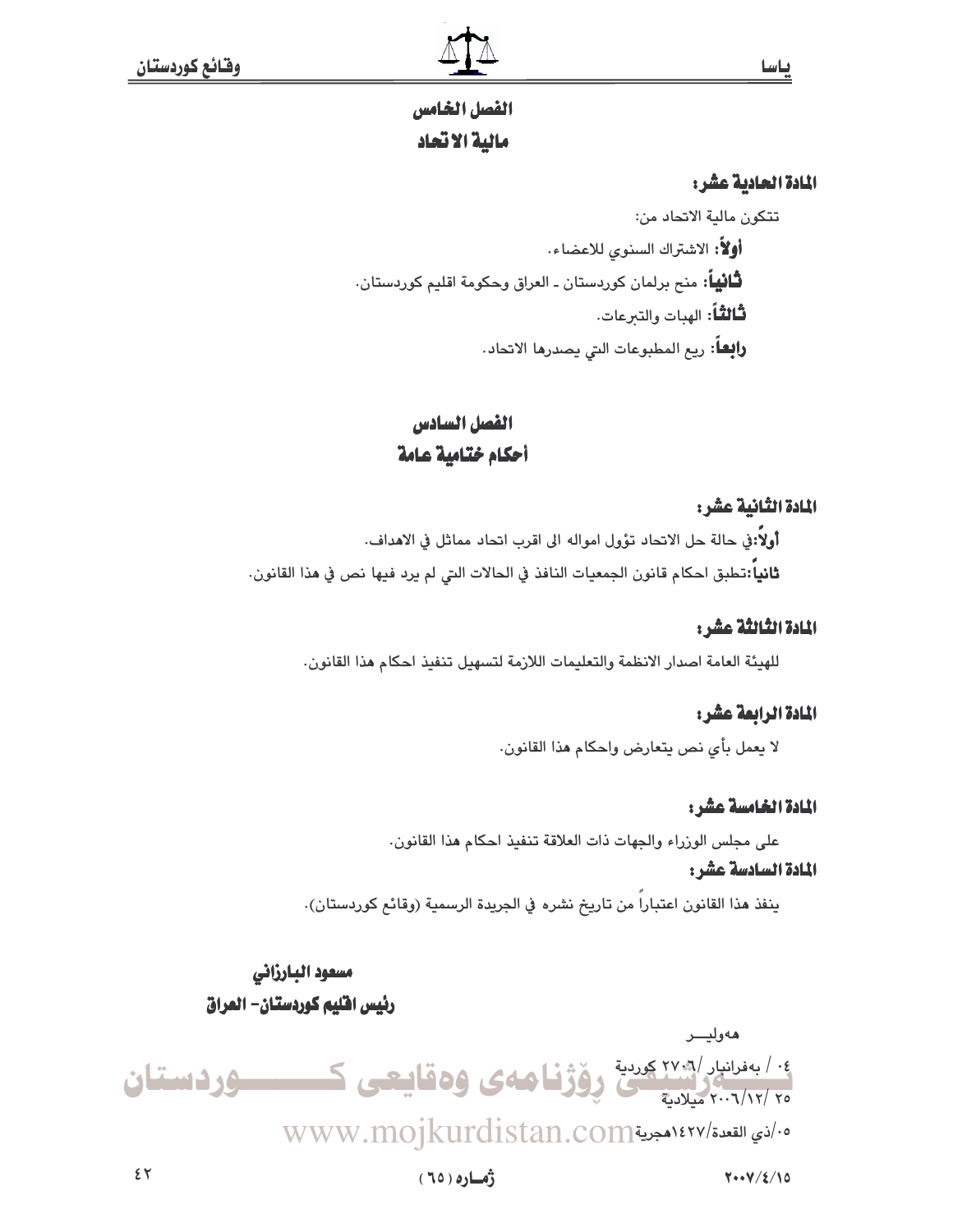## الاسباب الموجبة

بغية المساهمة في العمل على مساندة شعب كوردستان والدفاع عن حقوقــه المـشروعة بالوسـائل الـسلمية والديمقراطية ووضع الخبرات التي يمتلكها اعـضاء الاتحـاد في المجـالات التـشريعية والثقافيـة والعلميـة في خدمـة مؤسسات الاقليم فقد اقتضى تأسيس اتحاد لبرلمـانيي كوردسـتان اسـوة بالاتحـادات الموجـودة في معظـم دول العالم المتحضر ليصبح منبراً هاماً لتوطيد العلاقـة بـين برلمـانيي كوردسـتان والعـراق والعـالم فقـد شـرع هـذا القانون.